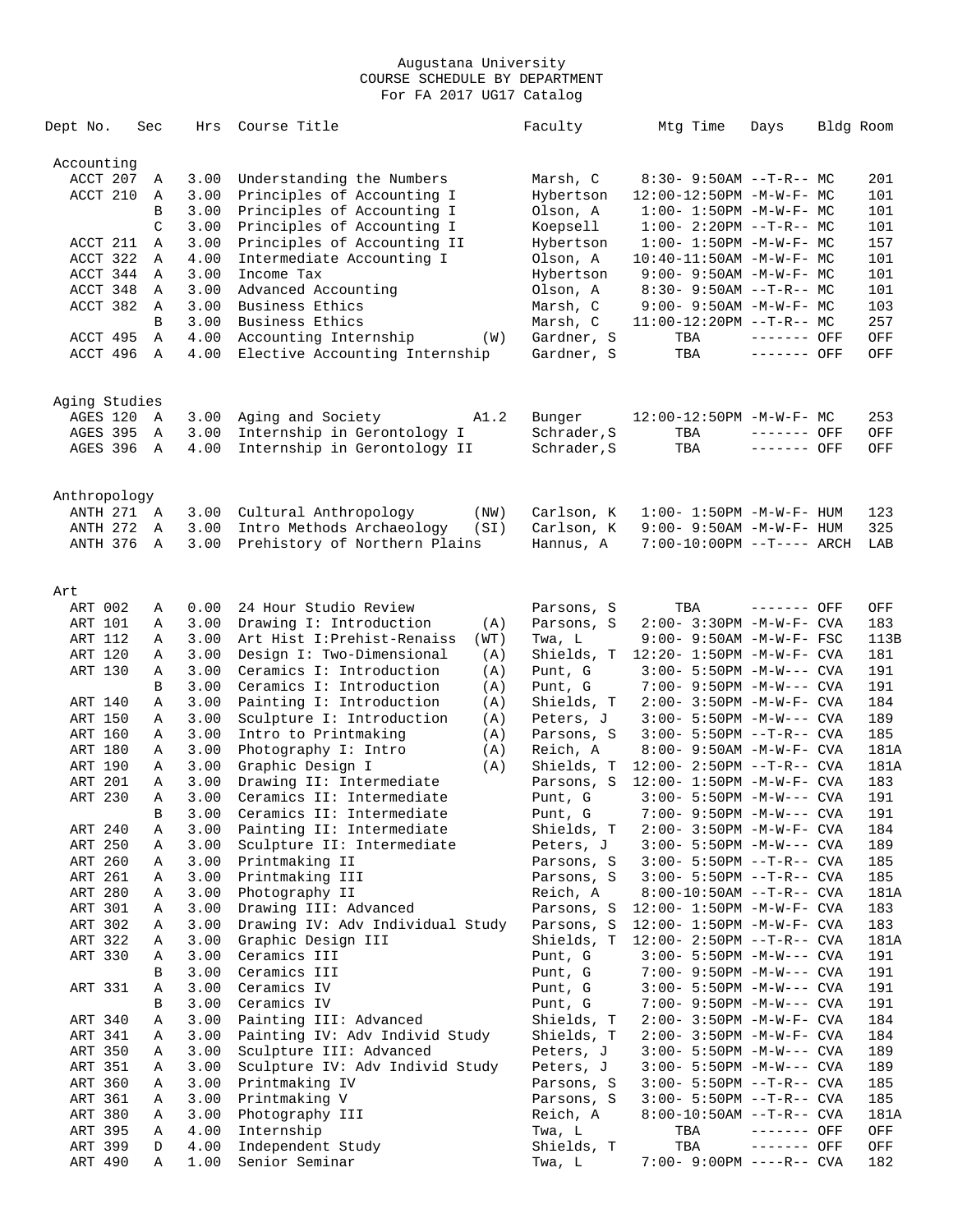| Dept No.               | Sec                 | Hrs          | Course Title                                | Faculty               | Mtg Time                                          | Days        | Bldg Room |            |
|------------------------|---------------------|--------------|---------------------------------------------|-----------------------|---------------------------------------------------|-------------|-----------|------------|
| American Sign Language |                     |              |                                             |                       |                                                   |             |           |            |
| <b>ASL 101</b>         | $\mathbb A$         | 3.00         | Foundations in Amer Deaf Culture            | Soukup, M             | $6:00-9:00PM$ --T---- MC                          |             |           | 264        |
|                        |                     |              | -ASL 101: OFFERED AS HYBRID/BLENDED COURSE. |                       |                                                   |             |           |            |
|                        | A1                  | 3.00         | Foundations in Amer Deaf Culture            | Soukup, M             | $6:00-9:00PM$ --T---- MC                          |             |           | 264        |
| <b>ASL 110</b>         | Α                   | 3.00         | American Sign Language I<br>(L1)            | Gundersn, C           | $1:00-2:20PM -T-R--MC$                            |             |           | 201        |
|                        | B                   | 3.00         | American Sign Language I<br>(L1)            | Steen, C              | 12:00-12:50PM -M-W-F- MC                          |             |           | 201        |
|                        | C                   | 3.00         | American Sign Language I<br>(L1)            | Steen, C              | $1:00 - 1:50PM - M - W - F - MC$                  |             |           | 201        |
| <b>ASL 210</b>         | Α                   | 3.00         | American Sign Language III                  | Steen, C              | $2:00 - 2:50PM - M - W - F - MC$                  |             |           | 201        |
|                        | B                   | 3.00         | American Sign Language III                  | Steen, C              | $8:00 - 8:50AM - M - W - F - MC$                  |             |           | 202        |
| <b>ASL 310</b>         | Α                   | 3.00         | American Sign Language V                    | Dyce, M               | $10:40-11:50AM$ -M-W--- MC                        |             |           | 254        |
| Athletic Training      |                     |              |                                             |                       |                                                   |             |           |            |
| AT 101                 | Α                   | 2.00         | Athletic Training Experience I              | Lindberg              | $9:00 - 9:50AM - M - W - F - ELMN$                |             |           | 232        |
| AT 301                 | Α                   | 2.00         | Athletic Training Experience III            | Rinne                 | $1:00 - 1:50PM -T-R-- ELMN$                       |             |           | 232        |
| AT 355                 | Α                   | 3.00         | Curr Topics Exer/Sport Sci<br>(W)           | Barkley, S            | $11:00-12:20PM$ --T-R-- FSC                       |             |           | 116        |
| AT 375                 | Α                   | 1.00         | General Medical Practicum                   | Day, J                | $10:00-10:50AM$ --T---- ELMN                      |             |           | 230        |
| AT 395                 | Α                   | 4.00         | Athletic Training Internship                | Gerry, B              | TBA                                               | ------- OFF |           | OFF        |
|                        | В                   | 4.00         | Athletic Training Internship                | Lindberg              | TBA                                               | ------- OFF |           | OFF        |
|                        | $\mathcal{C}$       | 4.00         | Athletic Training Internship                | Bortschllr            | TBA                                               | ------- OFF |           | OFF        |
|                        |                     |              |                                             |                       |                                                   |             |           |            |
| Augie Access           |                     |              |                                             |                       |                                                   |             |           |            |
| AUAC 010               | A                   | 3.00         | Career Exploration                          | Lamb                  | $8:00 - 8:50AM - M - W - F - MC$                  |             |           | 102        |
| AUAC 012               | Α                   | 3.00         | Succeeding as an Employee                   | Davis, C              | $8:30 - 9:50AM$ --T-R-- MC                        | ------- OFF |           | 161        |
| AUAC 014               | Α                   | 3.00         | Employment Internship 2                     | Lamb                  | TBA                                               |             |           | OFF        |
| AUAC 040<br>AUAC 051   | Α<br>$\overline{A}$ | 3.00<br>3.00 | Transition & Adult Services Link            | Lamb<br>Lamb          | $9:00-9:50AM -M-W-F-MC$<br>$1:00-2:20PM -T-R--MC$ |             |           | 220<br>220 |
|                        |                     |              | Leadership Training                         |                       |                                                   |             |           |            |
| Biology                |                     |              |                                             |                       |                                                   |             |           |            |
| BIOL 110               | $\mathbb{A}$        | 4.00         | Biology & Human Concerns<br>(NS)            | Lewis, A              | 2:00- 2:50PM -M-W-F- FSC                          |             |           | 114        |
|                        |                     |              |                                             | Mallowa               |                                                   |             |           |            |
|                        |                     |              |                                             | Mallowa               | $8:30-10:20AM$ ----R-- FSC                        |             |           | 212        |
|                        | B                   | 4.00         | Biology & Human Concerns<br>(NS)            | Lewis, A              | 2:00- 2:50PM -M-W-F- FSC                          |             |           | 114        |
|                        |                     |              |                                             | Mallowa               |                                                   |             |           |            |
|                        |                     |              |                                             | Mallowa               | 11:00-12:50PM ----R-- FSC                         |             |           | 212        |
|                        | C                   | 4.00         | Biology & Human Concerns<br>(NS)            | Lewis, A              | 2:00- 2:50PM -M-W-F- FSC                          |             |           | 114        |
|                        |                     |              |                                             | Mallowa               |                                                   |             |           |            |
|                        |                     |              |                                             | Mallowa               | $2:00 - 3:50PM$ ----R-- FSC                       |             |           | 212        |
| BIOL 120               | Α                   |              | 4.00 Biological Principles I<br>(NS)        | Lewis, A              | $9:00 - 9:50AM - M - W - F - FSC$                 |             |           | 114        |
|                        |                     |              |                                             | Beraldi               |                                                   |             |           |            |
|                        | В                   | 4.00         | Biological Principles I<br>(NS)             | Lewis, A              | 12:00-12:50PM -M-W-F- FSC                         |             |           | 113A       |
|                        |                     |              |                                             | Baye, L               |                                                   |             |           |            |
|                        | $\mathsf C$         | 4.00         | Biological Principles I<br>(NS)             | Olson-Mann            | $1:00 - 1:50PM -M-W-F - FSC$                      |             |           | 114        |
|                        | D                   | 4.00         | Biological Principles I<br>(NS)             | Beraldi<br>Spencer, C | 2:00- 2:50PM -M-W-F- FSC                          |             |           | 113A       |
|                        |                     |              |                                             | Kloth                 |                                                   |             |           |            |
| BIOL 120L A            |                     | 0.00         | Biological Principles I Lab                 | Lewis, A              | 8:30-10:20AM --T---- FSC                          |             |           | 211        |
|                        | В                   | 0.00         | Biological Principles I Lab                 | Beraldi               | 11:00-12:50PM --T---- FSC                         |             |           | 211        |
|                        | $\mathsf C$         | 0.00         | Biological Principles I Lab                 | Beraldi               | 2:30- 4:20PM ---W--- FSC                          |             |           | 211        |
|                        | D                   | 0.00         | Biological Principles I Lab                 | Mallowa               | $8:30-10:20AM$ --T---- FSC                        |             |           | 212        |
|                        | $\mathbf E$         | 0.00         | Biological Principles I Lab                 | Lewis, A              | $1:30-3:20PM --T---FSC$                           |             |           | 211        |
|                        | $\mathbf F$         | 0.00         | Biological Principles I Lab                 | Spencer, C            | $11:00-12:50PM$ --T---- FSC                       |             |           | 212        |
|                        | G                   | 0.00         | Biological Principles I Lab                 | Mallowa               | $1:30-3:20PM --T---FSC$                           |             |           | 212        |
|                        | Η                   | 0.00         | Biological Principles I Lab                 | Beraldi               | $1:30 - 3:20PM$ ----R-- FSC                       |             |           | 211        |
|                        | I                   | 0.00         | Biological Principles I Lab                 | Lewis, A              | $8:00 - 9:50AM$ ----R-- FSC                       |             |           | 211        |
|                        | J                   | 0.00         | Biological Principles I Lab                 | Olson-Mann            | 11:00-12:50PM ----R-- FSC                         |             |           | 211        |
| BIOL 150               | Α                   | 4.00         | Human Anatomy                               | Vogelmann             | 8:00- 8:50AM -M-W-F- FSC                          |             |           | 114        |
|                        |                     |              |                                             | Vogelmann             | $8:00 - 9:50AM$ ----R-- FSC                       |             |           | 216        |
|                        | В                   | 4.00         | Human Anatomy                               | Vogelmann             | 8:00- 8:50AM -M-W-F- FSC                          |             |           | 114        |
|                        |                     |              |                                             | Vogelmann             | 11:00-12:50PM ----R-- FSC                         |             |           | 216        |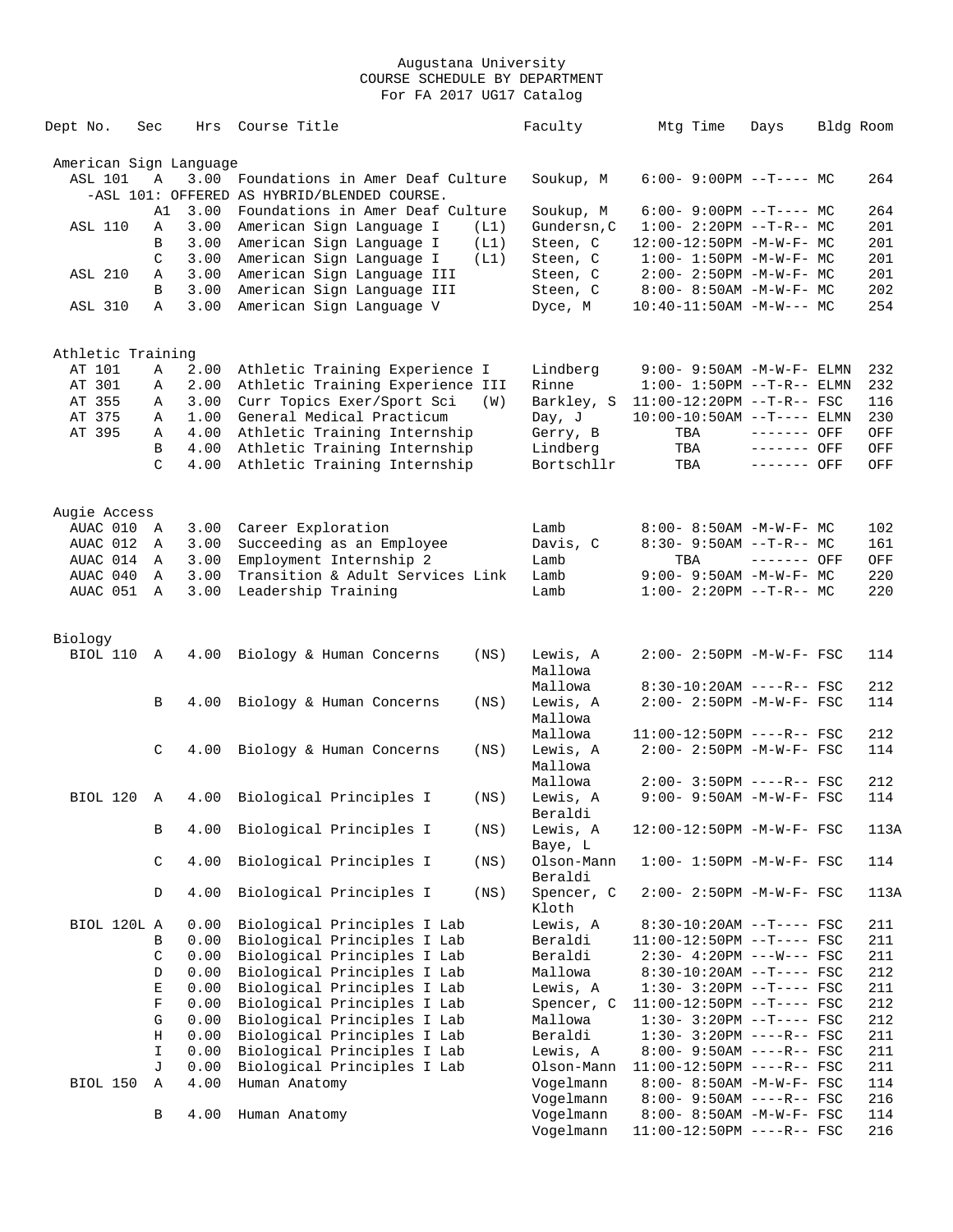| Dept No.        | Sec            | Hrs  | Course Title                                             | Faculty                         | Mtg Time                                               | Days         | Bldg Room   |
|-----------------|----------------|------|----------------------------------------------------------|---------------------------------|--------------------------------------------------------|--------------|-------------|
| BIOL 225        | $\overline{A}$ | 4.00 | Human Physiology                                         | Kloth<br>Beraldi                | 10:40-11:50AM -M-W-F- FSC                              |              | 113B        |
|                 |                |      |                                                          | Vogelmann                       |                                                        |              |             |
|                 |                |      |                                                          | Vogelmann                       | $8:00 - 9:50AM -T--- FSC$                              |              | 118         |
|                 |                |      |                                                          | Kloth<br>Beraldi                |                                                        |              |             |
|                 | В              | 4.00 | Human Physiology                                         | Kloth                           | 10:40-11:50AM -M-W-F- FSC                              |              | 113B        |
|                 |                |      |                                                          | Beraldi                         |                                                        |              |             |
|                 |                |      |                                                          | Vogelmann                       |                                                        |              |             |
|                 |                |      |                                                          | Vogelmann                       | $11:00-12:50PM$ --T---- FSC                            |              | 118         |
|                 |                |      |                                                          | Kloth                           |                                                        |              |             |
|                 |                |      |                                                          | Beraldi                         |                                                        |              |             |
|                 | C              | 4.00 | Human Physiology                                         | Kloth                           | 10:40-11:50AM -M-W-F- FSC                              |              | 113B        |
|                 |                |      |                                                          | Beraldi                         |                                                        |              |             |
|                 |                |      |                                                          | Vogelmann                       |                                                        |              |             |
|                 |                |      |                                                          | Vogelmann                       | $2:00-3:50PM$ --T---- FSC                              |              | 118         |
|                 |                |      |                                                          | Kloth<br>Beraldi                |                                                        |              |             |
|                 | D              |      | 4.00 Human Physiology                                    | Kloth                           | 10:40-11:50AM -M-W-F- FSC                              |              | 113B        |
|                 |                |      |                                                          | Beraldi                         |                                                        |              |             |
|                 |                |      |                                                          | Vogelmann                       |                                                        |              |             |
|                 |                |      |                                                          | Beraldi                         | $8:30-10:20AM$ ----R-- FSC                             |              | 118         |
|                 |                |      |                                                          | Vogelmann                       |                                                        |              |             |
|                 |                |      |                                                          | Kloth                           |                                                        |              |             |
|                 | Е              |      | 4.00 Human Physiology                                    | Kloth                           | 10:40-11:50AM -M-W-F- FSC                              |              | 113B        |
|                 |                |      |                                                          | Beraldi                         |                                                        |              |             |
|                 |                |      |                                                          | Vogelmann                       |                                                        |              |             |
|                 |                |      |                                                          | Kloth                           | $2:00 - 3:50PM$ ----R-- FSC                            |              | 118         |
|                 |                |      |                                                          | Vogelmann<br>Beraldi            |                                                        |              |             |
|                 | F              |      | 4.00 Human Physiology                                    | Kloth                           | $11:00-12:50PM$ ----R-- FSC                            |              | 118         |
|                 |                |      |                                                          | Vogelmann                       |                                                        |              |             |
|                 |                |      |                                                          | Beraldi                         |                                                        |              |             |
|                 |                |      |                                                          | Kloth                           | 10:40-11:50AM -M-W-F- FSC                              |              | 113B        |
|                 |                |      |                                                          | Beraldi                         |                                                        |              |             |
|                 |                |      |                                                          | Vogelmann                       |                                                        |              |             |
| <b>BIOL 233</b> | A              | 4.00 | Genetics                                                 | Vitiello                        | $2:00 - 2:50PM - M - W - F - FSC$                      |              | 113B        |
|                 |                |      |                                                          | Vitiello                        | $8:30-11:20AM$ --T---- FSC                             |              | 253         |
|                 | В              | 4.00 | Genetics                                                 | Vitiello                        | 2:00- 2:50PM -M-W-F- FSC                               |              | 113B        |
|                 |                |      |                                                          | Vitiello<br>Vitiello            | 12:00- 2:50PM --T---- FSC                              |              | 253         |
|                 | C              | 4.00 | Genetics                                                 |                                 | $2:00 - 2:50PM -M-W-F - FSC$<br>$3:30-6:20PM -T---FSC$ |              | 113B<br>253 |
|                 | D              | 4.00 | Genetics                                                 | Baye, L<br>Vitiello             | 2:00- 2:50PM -M-W-F- FSC                               |              | 113B        |
|                 |                |      |                                                          | King, L                         | 8:30-11:20AM ----R-- FSC                               |              | 253         |
|                 | Е              | 4.00 | Genetics                                                 | Vitiello                        | $2:00 - 2:50PM - M - W - F - FSC$                      |              | 113B        |
|                 |                |      |                                                          | Vitiello                        | $12:00 - 2:50PM$ ----R-- FSC                           |              | 253         |
| BIOL 344 A      |                |      | 4.00 General Microbiology                                | Egland                          | $11:00-11:50AM$ -M-W-F- FSC                            |              | 114         |
|                 |                |      |                                                          | King, L                         | 8:00-10:50AM --T---- FSC                               |              | 255         |
|                 | B              | 4.00 | General Microbiology                                     | Egland                          | 11:00-11:50AM -M-W-F- FSC                              |              | 114         |
|                 |                |      |                                                          | King, L                         | $12:00 - 2:50PM -T--- FSC$                             |              | 255         |
| BIOL 346 A      |                | 4.00 | Developmental Biology                                    | Miles, C<br>(W)                 | 2:00- 2:50PM -M-W-F- FSC                               |              | 119         |
|                 |                |      |                                                          | Miles, C                        | $8:00-10:50AM$ ----R-- FSC                             |              | 255         |
| BIOL 348 A      |                | 4.00 | Principles of Ecology                                    | Spencer, C                      | $8:00 - 8:50AM$ -M-W-F- FSC                            |              | 215         |
| BIOL 354 A      |                | 4.00 | Biological Chemistry                                     | Spencer, C<br>(W)<br>Larson, Mk | $1:00-4:50PM$ ----R-- FSC<br>12:00-12:50PM -M-W-F- FSC |              | 215<br>114  |
|                 |                |      | -BIOL 354: MUST ALSO REGISTER FOR BIOL 354L LAB SECTION. |                                 |                                                        |              |             |
| BIOL 354L A     |                | 0.00 | Biological Chemistry - Lab                               | Larson, Mk                      | $8:00-10:50AM$ ----R-- FSC                             |              | 251         |
|                 | В              |      | 0.00 Biological Chemistry - Lab                          | Larson, Mk                      | 11:00- 1:50PM ----R-- FSC                              |              | 251         |
|                 | C              | 0.00 | Biological Chemistry - Lab                               | Larson, Mk                      | $2:00-4:50PM$ ----R-- FSC                              |              | 251         |
| BIOL 395 A      |                | 4.00 | Internship                                               | Eqland                          | TBA                                                    | $------$ OFF | OFF         |
|                 | B              | 4.00 | Internship                                               | Lewis, A                        | TBA                                                    | ------- OFF  | OFF         |
| BIOL 397 A      |                | 4.00 | TOPICS:                                                  |                                 |                                                        |              |             |
|                 |                |      | Bioinformatics                                           |                                 | Olson-Mann $12:00-1:50PM$ --T---- FSC                  |              | 214         |
|                 |                |      |                                                          | Olson-Mann                      | 9:00- 9:50AM -M-W-F- FSC                               |              | 214         |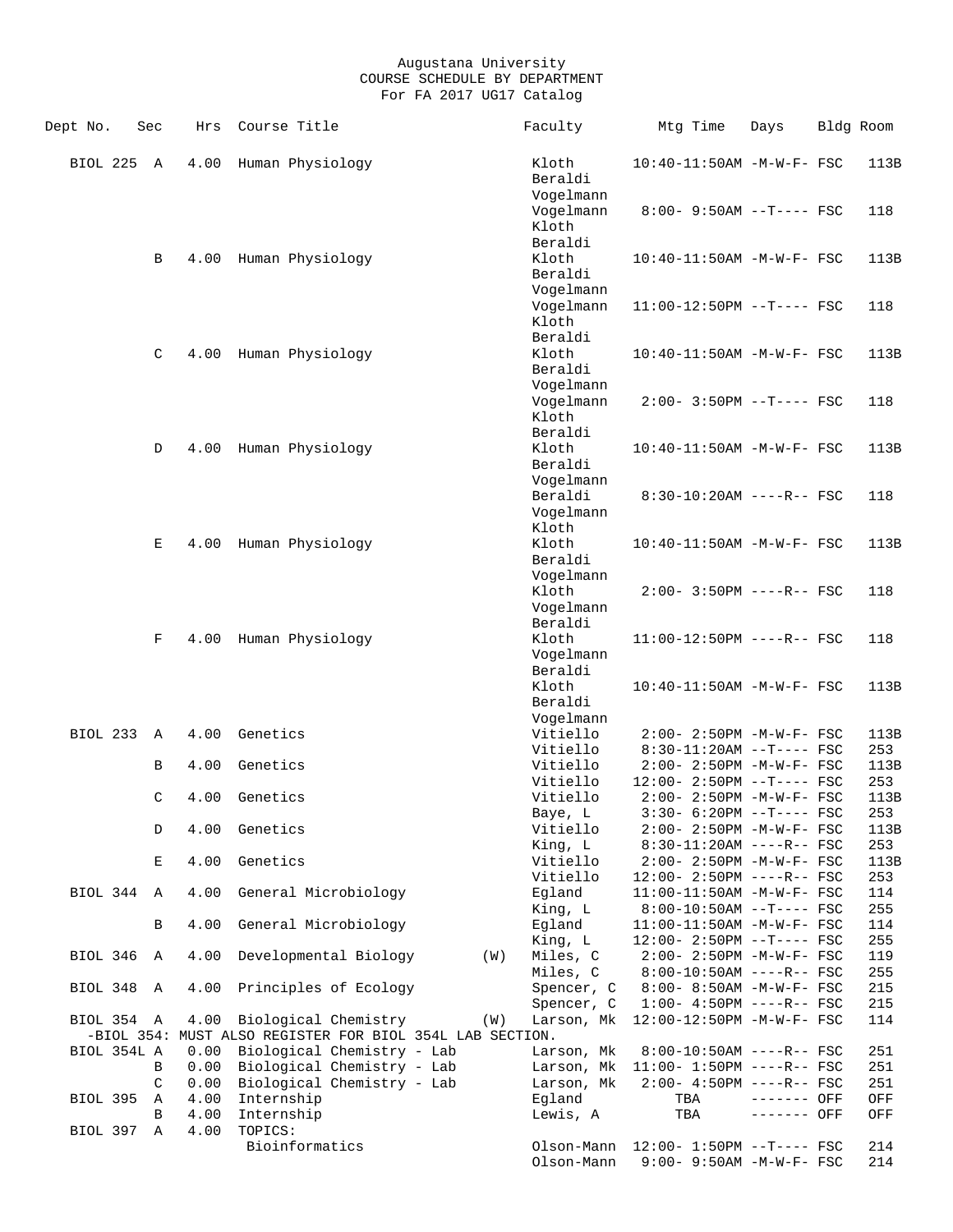| Dept No.                | Sec            | Hrs                     | Course Title                                                                                    |      | Faculty    |     | Mtg Time | Days                              | Bldg Room |
|-------------------------|----------------|-------------------------|-------------------------------------------------------------------------------------------------|------|------------|-----|----------|-----------------------------------|-----------|
| BIOL 490 A              |                | 1.00                    | Biology Seminar                                                                                 |      | Lewis, A   |     |          | $7:00 - 7:50PM$ ----R-- FSC       | 114       |
|                         |                | Business Administration |                                                                                                 |      |            |     |          |                                   |           |
| BSAD 120                | $\mathbb{A}$   | 3.00                    | Pers Financial Stewardship (WB)                                                                 |      | Marsh, C   |     |          | $8:00 - 8:50AM - M - W - F - MC$  | 101       |
| BSAD 205                | A              | 3.00                    | Management Information Systems I                                                                |      | Entwistle  |     |          | $8:30-9:50AM --T-R--MC$           | 002       |
|                         | B              | 3.00                    | Management Information Systems I                                                                |      | Entwistle  |     |          | $1:00-2:20PM -T-R--MC$            | 002       |
| BSAD 241                | $\mathbb{A}$   | 3.00                    | Management Information System II                                                                |      | Mournet    |     |          | $1:00 - 2:20PM -T-R--FSC$         | 372       |
| BSAD 310                | Α              | 3.00                    | Principles of Marketing                                                                         |      | Keltgen, J |     |          | $8:00 - 8:50AM - M - W - F - MC$  | 264       |
|                         | B              | 3.00                    | Principles of Marketing                                                                         |      | Keltgen, J |     |          | $9:00 - 9:50AM - M - W - F - MC$  | 264       |
| BSAD 315                | Α              | 3.00                    | Data Analytics                                                                                  |      | Steinwand  |     |          | $8:00 - 8:50AM - M - W - F - MC$  | 002       |
| BSAD 320                | Α              | 3.00                    | Principles of Management                                                                        |      | Gardner, S |     |          | 12:00-12:50PM -M-W-F- MC          | 103       |
|                         | B              | 3.00                    | Principles of Management                                                                        |      | Gardner, S |     |          |                                   | 103       |
|                         |                |                         |                                                                                                 |      |            |     |          | $1:00 - 1:50PM - M - W - F - MC$  |           |
| BSAD 330                | Α              | 3.00                    | Principles of Finance                                                                           |      | Koepsell   |     |          | $2:00 - 2:50PM -M-W-F - MC$       | 101       |
| BSAD 340                | A              | 3.00                    | Business Law I                                                                                  |      | Harris, J  |     |          | $11:00-12:20PM$ --T-R-- MC        | 103       |
| BSAD 341                | A              | 3.00                    | The Legal Environment of Sport                                                                  |      | Harris, J  |     |          | $1:00-2:20PM -T-R--MC$            | 103       |
| BSAD 382                | Α              | 3.00                    | Business Ethics                                                                                 |      | Marsh, C   |     |          | $9:00 - 9:50AM - M-W-F - MC$      | 103       |
|                         | B              | 3.00                    | Business Ethics                                                                                 |      | Marsh, C   |     |          | $11:00-12:20PM$ --T-R-- MC        | 257       |
| BSAD 413                | Α              | 3.00                    | Marketing Promotions                                                                            |      | Keltgen, J |     |          | $11:00-12:20PM$ --T-R-- MC        | 157       |
| BSAD 421                | Α              | 3.00                    | Human Resource Management                                                                       |      | Harris, J  |     |          | $8:30 - 9:50AM -T-R--MC$          | 103       |
| BSAD 425                | Α              | 3.00                    | Small Business Management                                                                       |      | Norman, M  |     |          | 8:00- 8:50AM -M-W-F- MC           | 157       |
| BSAD 431                | A              | 3.00                    | Advanced Finance                                                                                |      | Koepsell   |     |          | 12:00-12:50PM -M-W-F- MC          | 264       |
| BSAD 495                | Α              | 3.00                    | Business Internship                                                                             | (W)  | Gardner, S | TBA |          | ------- OFF                       | OFF       |
| BSAD 496                | $\mathbb A$    | 4.00                    | Business Internship                                                                             |      | Gardner, S | TBA |          | ------- OFF                       | OFF       |
|                         |                |                         |                                                                                                 |      |            |     |          |                                   |           |
| Chemistry<br>CHEM 102 A |                | 1.00                    | Trustee's Fellowshp in Chemistry                                                                |      | Eichler    |     |          | $10:00-10:50AM$ --T---- FSC       | 371       |
|                         |                |                         | -CHEM 102: BY INVITATION FROM DEPARTMENT ONLY. ONE CREDIT COURSE BUT MUST ATTEND BOTH SEMESTERS |      |            |     |          |                                   |           |
|                         |                |                         | TO RECEIVE THE ONE CREDIT.                                                                      |      |            |     |          |                                   |           |
| CHEM 116                |                |                         | Al 4.00 General Chemistry I                                                                     | (NS) | Weisshaar  |     |          | 8:00- 8:50AM -M-W-F- FSC          | 113B      |
|                         |                |                         |                                                                                                 |      | Weisshaar  |     |          | $1:30-3:20PM -T---FSC$            | 313       |
|                         |                |                         |                                                                                                 |      | Weisshaar  |     |          | $8:00-8:50AM -M-W-F-FSC$          | 113B      |
|                         | A2             | 4.00                    | General Chemistry I                                                                             | (NS) |            |     |          |                                   |           |
|                         |                |                         |                                                                                                 |      | Johnsn-Edl |     |          | $11:00-12:50PM$ --T---- FSC       | 313       |
|                         | A3             | 4.00                    | General Chemistry I                                                                             | (NS) | Weisshaar  |     |          | 8:00- 8:50AM -M-W-F- FSC          | 113B      |
|                         |                |                         |                                                                                                 |      | Johnsn-Edl |     |          | $4:00 - 5:50PM -T--- FSC$         | 313       |
|                         | B1             | 4.00                    | General Chemistry I                                                                             | (NS) | Sadhu      |     |          | 9:00- 9:50AM -M-W-F- FSC          | 370       |
|                         |                |                         |                                                                                                 |      | Sadhu      |     |          | $8:00-9:50AM$ ----R-- FSC         | 313       |
|                         | B <sub>2</sub> | 4.00                    | General Chemistry I                                                                             | (NS) | Sadhu      |     |          | $9:00 - 9:50AM - M-W-F - FSC$     | 370       |
|                         |                |                         |                                                                                                 |      | Sadhu      |     |          | $8:00 - 9:50AM -T--- FSC$         | 313       |
|                         | C1             | 4.00                    | General Chemistry I                                                                             | (NS) | George, A  |     |          | 12:00-12:50PM -M-W-F- FSC         | 370       |
|                         |                |                         |                                                                                                 |      | George, A  |     |          | $8:00 - 9:50AM$ --T---- FSC       | 316       |
|                         | C2             | 4.00                    | General Chemistry I                                                                             | (NS) | George, A  |     |          | 12:00-12:50PM -M-W-F- FSC         | 370       |
|                         |                |                         |                                                                                                 |      | Johnsn-Edl |     |          | $1:30-3:20PM$ ----R-- FSC         | 313       |
|                         | D1             | 4.00                    | General Chemistry I                                                                             | (NS) | Eichler    |     |          | $1:00 - 1:50PM - M - W - F - FSC$ | 370       |
|                         |                |                         |                                                                                                 |      | Eichler    |     |          | $11:00-12:50PM$ ----R-- FSC       | 313       |
|                         | D2             | 4.00                    | General Chemistry I                                                                             | (NS) | Eichler    |     |          | $1:00 - 1:50PM - M - W - F - FSC$ | 370       |
|                         |                |                         |                                                                                                 |      | Johnsn-Edl |     |          | $4:00 - 5:50PM$ ----R-- FSC       | 313       |
|                         |                | CHEM 120 A1 4.00        | Accelerated Gen Chemistry                                                                       | (NS) | Klose, A   |     |          | $9:00 - 9:50AM - M - W - F - FSC$ | 374       |
|                         |                |                         |                                                                                                 |      | Klose, A   |     |          | $1:30-3:20PM$ ----R-- FSC         | 317       |
|                         | A2             |                         | 4.00 Accelerated Gen Chemistry                                                                  | (NS) | Klose, A   |     |          | $9:00 - 9:50AM - M - W - F - FSC$ | 374       |
|                         |                |                         |                                                                                                 |      | Strandjord |     |          | $4:00 - 5:50PM$ ----R-- FSC       | 317       |
|                         |                |                         | -CHEM 120: INTENDED FOR CHEM & BIOCHEM MAJORS W/ACT OF 26 OR HIGHER & WITH GRADE OF B OR HIGHER |      |            |     |          |                                   |           |
|                         |                |                         | IN HS CHEMISTRY.                                                                                |      |            |     |          |                                   |           |
|                         |                |                         | CHEM 201 A1 4.00 Organic Chemistry I                                                            |      | Strandjord |     |          | 8:00- 8:50AM -M-W-F- FSC          | 370       |
|                         |                |                         |                                                                                                 |      | Strandjord |     |          | $8:00-11:50AM$ ----R-- FSC        | 315       |
|                         | A2             | 4.00                    | Organic Chemistry I                                                                             |      | Strandjord |     |          | 8:00- 8:50AM -M-W-F- FSC          | 370       |
|                         |                |                         |                                                                                                 |      | Strandjord |     |          | $2:00 - 5:50PM -T--- FSC$         | 315       |
|                         | B1             | 4.00                    | Organic Chemistry I                                                                             |      | Sadhu      |     |          | $11:00-11:50AM$ -M-W-F- FSC       | 374       |
|                         |                |                         |                                                                                                 |      | Sadhu      |     |          | $2:00 - 5:50PM$ ----R-- FSC       | 315       |
|                         |                |                         | CHEM 202 A1 4.00 Organic Chemistry II                                                           |      |            |     |          |                                   |           |
|                         |                |                         |                                                                                                 |      | Mays, J    |     |          | $11:00-11:50AM$ -M-W-F- FSC       | 370       |
|                         |                |                         |                                                                                                 |      | Mays, J    |     |          | 8:00-11:50AM --T---- FSC          | 315       |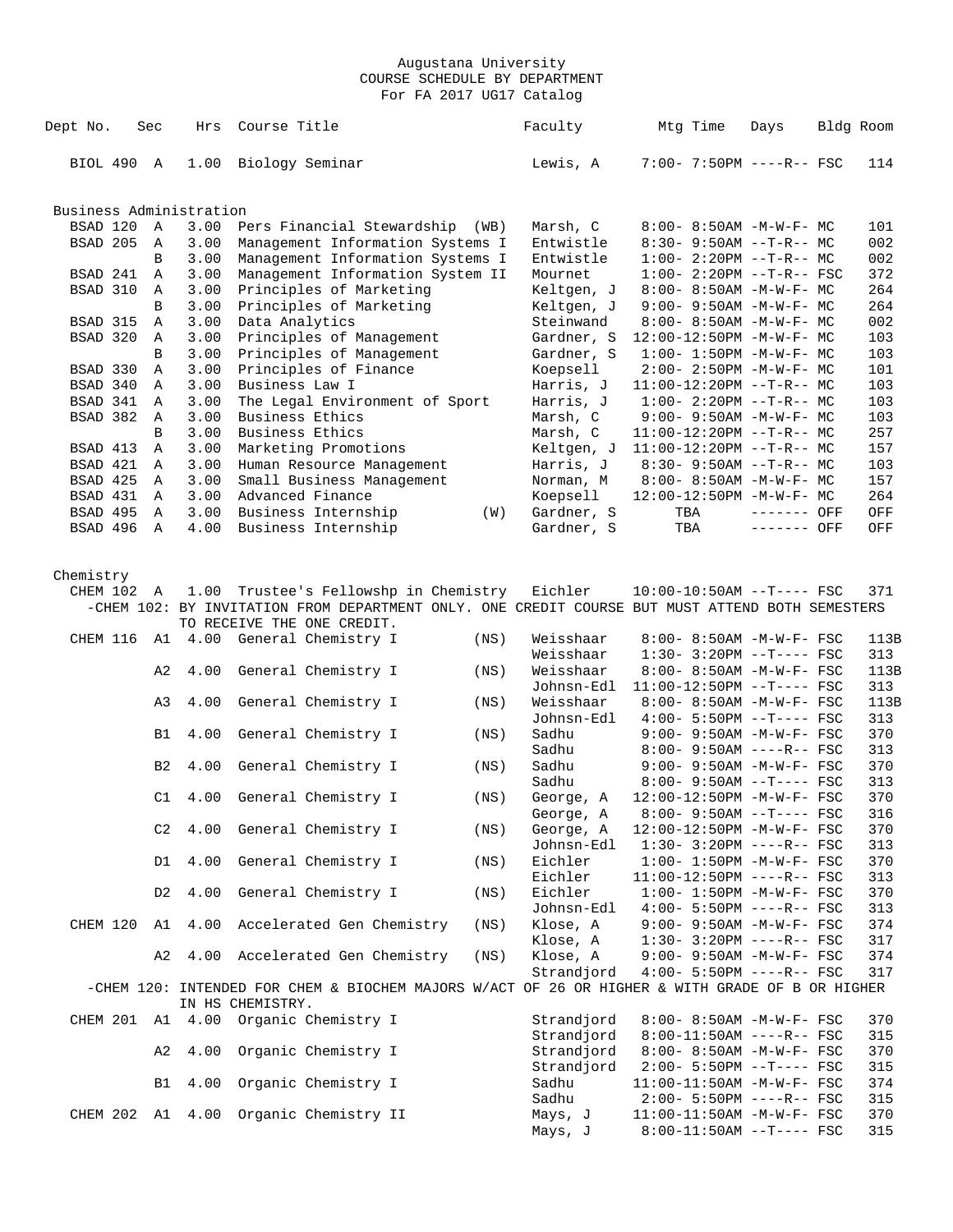| Dept No.               | Sec            | Hrs                     | Course Title                                             | Faculty                | Mtg Time                          | Days                        | Bldg Room  |
|------------------------|----------------|-------------------------|----------------------------------------------------------|------------------------|-----------------------------------|-----------------------------|------------|
|                        |                |                         |                                                          |                        |                                   |                             |            |
| CHEM 301 A1            |                | 4.00                    | Chemical Thermodynamics<br>(SI)                          | Klose, A               | $1:00-1:50PM -M-W-F-FSC$          |                             | 371        |
|                        |                |                         |                                                          | Klose, A               | $1:00-4:50PM --T---FSC$           |                             | 317        |
|                        |                |                         |                                                          | Klose, A               | 12:00-12:50PM ----R-- FSC         |                             | 371        |
| CHEM 305 A             |                |                         | 4.00 Biochemistry<br>(W)                                 | Mays, J                | 8:00- 8:50AM -M-W-F- FSC          |                             | 371        |
|                        |                |                         | -CHEM 305: MUST ALSO REGISTER FOR BIOL 354L LAB SECTION. |                        |                                   |                             |            |
| CHEM 311 A             |                | 4.00                    | Adv Analytical Chemistry<br>(W)                          | Weisshaar              | 12:00-12:50PM -M-W--- FSC         |                             | 214        |
|                        |                |                         |                                                          | Weisshaar              | $8:00-10:50AM$ --T-R-- FSC        |                             | 317        |
| CHEM 395 A             |                | 4.00                    | Internship                                               | Eichler                | TBA                               | $------$ OFF                | OFF        |
|                        |                |                         |                                                          |                        |                                   |                             |            |
| Civitas                |                |                         |                                                          |                        |                                   |                             |            |
| CIVT 110               | Α              | 3.00                    | Exploring Christian Faith<br>(CT)                        | Swanson, R             | 9:00- 9:50AM -M-W-F- HUM          |                             | 202        |
| CIVT 200               | A              | 3.00                    | Literary Experience<br>$(W)$ & $(LT)$                    | Looney, S              | $1:00 - 1:50PM - M - W - F - HUM$ |                             | 323        |
| CIVT 201 A             |                | 3.00                    | Reading Augustana                                        | Blank-Libr             | $1:00 - 2:20PM -T-R--CWS$         |                             | 108        |
| CIVT 203               | A              | 3.00                    | Justice:                                                 |                        |                                   |                             |            |
|                        |                |                         | EndlessRevolution: Haiti Hist/Cul                        | Conover                | 2:00- 2:50PM -M-W-F- CWS          |                             | 108        |
|                        |                |                         |                                                          | Twa, L                 |                                   |                             |            |
| CIVT 204 A             |                | 3.00                    | Freedom:                                                 |                        |                                   |                             |            |
|                        |                |                         | The Great War                                            | Preston, M             | $11:00-12:20PM$ --T-R-- MC        |                             | 201        |
|                        |                |                         |                                                          | Hicks, P               |                                   |                             |            |
|                        | B              | 3.00                    | Sound ofFreedm: MusHistNon-WstWrl                        | Pennington             | $1:00-2:20PM -T-R--HUM$           |                             | 201        |
|                        |                |                         |                                                          |                        |                                   |                             |            |
|                        |                |                         |                                                          |                        |                                   |                             |            |
| Classics               |                |                         |                                                          |                        |                                   |                             |            |
| CLAS 200               | A              | 3.00<br>3.00            | Elementary Greek I<br>(L1)                               | O'Hara, D<br>O'Hara, D | $2:00 - 2:50PM -M-W-F - HUM$      |                             | 218        |
| CLAS 220               | A              |                         | Our Phil Heritage I<br>(WT)                              |                        | 8:00- 8:50AM -M-W-F- HUM          |                             | 201        |
|                        |                |                         |                                                          |                        |                                   |                             |            |
|                        |                | Communication Disorders |                                                          |                        |                                   |                             |            |
| CMDS 170 A             |                |                         | 2.00 Intro to Communication Disorders                    | Mahan, K               | $9:00 - 9:50AM - M-W--- MC$       |                             | 161        |
| CMDS 201               | A              | 3.00                    | Language Development                                     | Mahan, K               | 11:00-11:50AM -M-W-F- MC          |                             | 102        |
| CMDS 221 A             |                | 4.00                    | Intro to Audiology                                       | Hanavan, P             | 8:00- 8:50AM -M-W-F- MC           |                             | 161        |
|                        |                |                         |                                                          | Hanavan, P             | $9:00 - 9:50AM -T--- MC$          |                             | 156        |
|                        | B              | 4.00                    | Intro to Audiology                                       | Hanavan, P             | $8:00-8:50AM -M-W-F-MC$           |                             | 161        |
|                        |                |                         |                                                          | Hanavan, P             | $10:00-10:50AM$ --T---- MC        |                             | 156        |
|                        | C              | 4.00                    | Intro to Audiology                                       | Hanavan, P             | $8:00 - 8:50AM - M - W - F - MC$  |                             | 161        |
|                        |                |                         |                                                          | Hanavan, P             | $11:00-11:50AM$ --T---- MC        |                             | 156        |
| CMDS 288 A             |                | 1.00                    | Observation Practicum                                    | Mahan, K               | TBA                               | ------- OFF                 | OFF        |
|                        |                |                         | -CMDS 288: REQUIRES INSTRUCTOR PERMISSION.               |                        |                                   |                             |            |
|                        |                |                         | CMDS 388 A 10.00 Clinical Practicum                      | Mahan, K               | TBA                               | ------- OFF                 | OFF        |
|                        |                |                         | -CMDS 388: REQUIRES INSTRUCTOR PERMISSION.               |                        |                                   |                             |            |
|                        |                |                         | CMDS 488 A 10.00 Adv Clinical Prct:Comm Disorders        | Mahan, K               | TBA                               | ------- OFF                 | OFF        |
|                        |                |                         | -CMDS 488: REQUIRES INSTRUCTOR PERMISSION.               |                        |                                   |                             |            |
|                        |                |                         |                                                          |                        |                                   |                             |            |
| Communication Studies  |                |                         |                                                          |                        |                                   |                             |            |
| COMM 110 A             |                | 3.00                    | Intro To Communication<br>A2.2                           | Bart, J                | $9:00 - 9:50AM - M - W - F - HUM$ |                             | 331        |
| COMM 210               | $\overline{A}$ | 3.00                    | Rhetorical Criticism<br>(W)                              | Bart, H                | $8:30 - 9:50AM -T-R-- HUM$        |                             | 331        |
| COMM 250 A             |                | 3.00                    | Interpersonal Communication (WB)                         | McCollough             | 12:00-12:50PM -M-W-F- HUM         |                             | 302        |
| COMM 270 A             |                | 4.00                    | Advocacy and Argumentation A2.2                          | Bart, H                | 8:40- 9:50AM -M-W-F- HUM          |                             | 302        |
| COMM 290 A             |                | 3.00                    | Communication Research                                   | Nitz, M                | $9:00 - 9:50AM - M - W - F - HUM$ |                             | 323        |
| COMM 310 A             |                | 3.00                    | Communication Theory                                     | Bart, J                | 2:00- 2:50PM -M-W-F- HUM          |                             | 323        |
| COMM 365 A             |                | 3.00                    | Public Relations                                         | Nitz, M                | $1:00 - 1:50PM - M - W - F - HUM$ |                             | 331        |
| COMM 395 A             |                | 4.00                    | Internship                                               | Nitz, M                | TBA                               | ------- OFF                 | OFF        |
|                        |                |                         |                                                          |                        |                                   |                             |            |
|                        |                |                         |                                                          |                        |                                   |                             |            |
| Computer Science       |                |                         |                                                          |                        |                                   |                             |            |
| COSC 106               | $\mathbf S$    | 1.00<br>1.00            | Advanced Database Appl Software<br>Advanced PowerPoint   | Gray, S                | TBA                               | $------$ OFF<br>------- OFF | OFF        |
| COSC 107<br>COSC 130 A | S              | 3.00                    | Ethical Issues in Tech $A3.3 \& (W)$                     | Gray, S<br>Gray, S     | TBA<br>11:00-12:20PM --T-R-- MC   |                             | OFF<br>002 |
| COSC 205 A             |                | 3.00                    | Management Information Systems I                         | Entwistle              | $8:30 - 9:50AM -T-R-- MC$         |                             | 002        |
|                        | B              | 3.00                    | Management Information Systems I                         | Entwistle              | $1:00-2:20PM -T-R--MC$            |                             | 002        |
| COSC 210               | $\mathbb A$    | 4.00                    | Computer Science I                                       | Shum, S                | 8:40- 9:50AM -M-W-F- FSC          |                             | 372        |
|                        | B              | 4.00                    | Computer Science I                                       | Shum, S                | $10:40 - 11:50$ AM $-M-W-F-$ FSC  |                             | 372        |
|                        |                |                         |                                                          |                        |                                   |                             |            |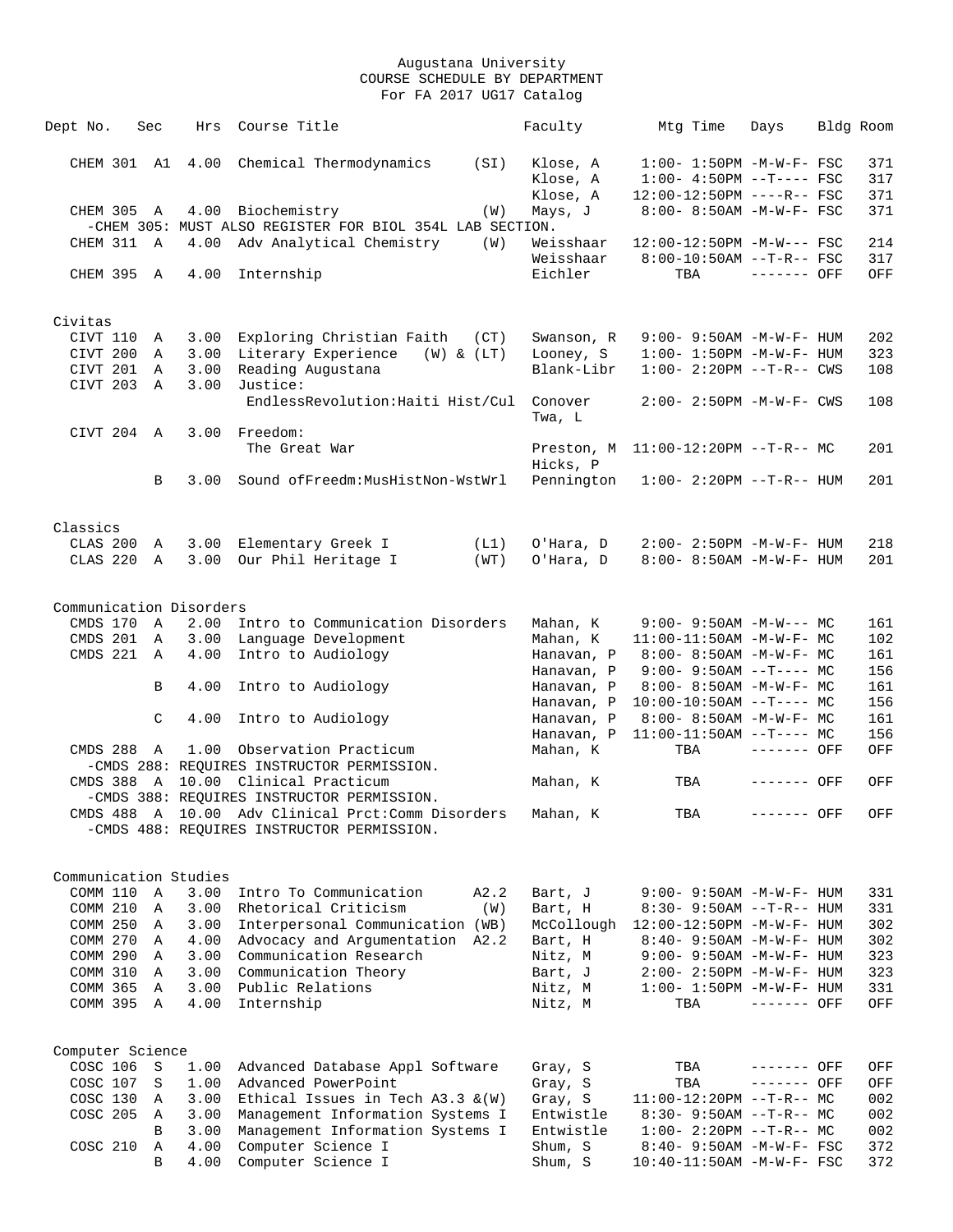| Dept No.    | Sec |               | Hrs  | Course Title                                                                                   | Faculty     | Mtg Time                              | Days        | Bldg Room |     |
|-------------|-----|---------------|------|------------------------------------------------------------------------------------------------|-------------|---------------------------------------|-------------|-----------|-----|
| COSC 225    |     | Α             | 3.00 | WEB Programming                                                                                | Steinwand   | 2:00- 2:50PM -M-W-F- FSC              |             |           | 372 |
| COSC 235    |     | Α             | 4.00 | Computer Organization                                                                          | Shum, S     | 8:00- 9:50AM --T-R-- FSC              |             |           | 372 |
| COSC 241    |     | A             | 3.00 | Management Information System II                                                               | Mournet     | $1:00-2:20PM -T-R--FSC$               |             |           | 372 |
| COSC 260    |     | $\mathbb A$   | 3.00 | Computer Science III                                                                           | Shum, S     | 12:00-12:50PM -M-W-F- FSC             |             |           | 372 |
| COSC 315    |     | Α             | 3.00 | Data Analytics                                                                                 | Steinwand   | 8:00- 8:50AM -M-W-F- MC               |             |           | 002 |
|             |     |               |      |                                                                                                |             |                                       |             |           |     |
| COSC 350    |     | A             | 3.00 | Software Engineering                                                                           | Steinwand   | $6:00-9:00PM -M----- FSC$             |             |           | 372 |
| COSC 397 A  |     |               | 4.00 | TOPICS:                                                                                        |             |                                       |             |           |     |
|             |     |               |      | Bioinformatics                                                                                 | Olson-Mann  | $12:00 - 1:50PM -T--- FSC$            |             |           | 214 |
|             |     |               |      |                                                                                                | Olson-Mann  | $9:00 - 9:50AM - M - W - F - FSC$     |             |           | 214 |
|             |     |               |      |                                                                                                |             |                                       |             |           |     |
| Economics   |     |               |      |                                                                                                |             |                                       |             |           |     |
| ECON 120    |     | Α             | 3.00 | Principles of Economics I<br>(SS)                                                              | Nesiba, R   | $1:00 - 1:50PM - M - W - F - MC$      |             |           | 264 |
|             |     | В             | 3.00 | Principles of Economics I<br>(SS)                                                              | Nesiba, R   | 2:00- 2:50PM -M-W-F- MC               |             |           | 264 |
|             |     | C             | 3.00 | Principles of Economics I<br>(SS)                                                              | Eggleston   | $11:00-12:20PM$ --T-R-- MC            |             |           | 153 |
|             |     | D             | 3.00 | Principles of Economics I<br>(SS)                                                              | Eqqleston   | $1:00-2:20PM -T-R--MC$                |             |           | 153 |
| ECON 121    |     | Α             | 3.00 | Principles of Economics II                                                                     | Nesiba, R   | $8:30 - 9:50AM -T-R--MC$              |             |           | 264 |
| ECON 270    |     | Α             | 4.00 | Statistics                                                                                     | Sorenson, D | 8:00- 8:50AM -M-W-F- MC               |             |           | 153 |
|             |     | B             | 4.00 | Statistics                                                                                     | Sorenson, D | $9:00-9:50AM -M-W-F-MC$               |             |           | 153 |
|             |     | $\mathcal{C}$ | 4.00 | Statistics                                                                                     | Jeppsen     | $1:00 - 1:50PM - M - W - F - MC$      |             |           | 253 |
|             |     |               |      |                                                                                                | Sorenson, D |                                       |             |           |     |
|             |     | D             | 4.00 | Statistics                                                                                     | Jeppsen     | $2:00 - 2:50PM -M-W-F-MC$             |             |           | 253 |
|             |     |               |      |                                                                                                | Sorenson, D |                                       |             |           |     |
|             |     |               |      | -ECON 270: MUST ALSO REGISTER FOR ECON 270L LAB SECTION.                                       |             |                                       |             |           |     |
| ECON 270L A |     |               | 0.00 | $ECON$ 270: Lab                                                                                | Staff       | $7:00 - 7:50PM$ ---W--- MC            |             |           | 001 |
|             |     | B             | 0.00 | $ECON$ 270: Lab                                                                                | Staff       | $9:00 - 9:50AM$ ----R-- MC            |             |           | 001 |
|             |     | C             | 0.00 | ECON 270: Lab                                                                                  | Jeppsen     | $10:00-10:50AM$ ----R-- MC            |             |           | 001 |
|             |     | D             | 0.00 | ECON 270: Lab                                                                                  | Staff       | $11:00-11:50AM$ ----R-- MC            |             |           | 001 |
| ECON 321    |     | $\mathbb A$   | 3.00 | Intermediate Macroeconomics                                                                    |             |                                       |             |           | 153 |
|             |     |               |      |                                                                                                | Eqqleston   | 12:00-12:50PM -M-W-F- MC              |             |           |     |
| ECON 333    |     | A             | 3.00 | International Political Economy                                                                | Nesiba, R   | $9:00 - 9:50AM -M-W-F - MC$           |             |           | 157 |
| ECON 495    |     | A             | 4.00 | Internship in Economic Analysis                                                                | Sorenson, D | TBA                                   | ------- OFF |           | OFF |
|             |     |               |      |                                                                                                |             |                                       |             |           |     |
| Education   |     |               |      |                                                                                                |             |                                       |             |           |     |
| EDUC 000    |     | A             | 0.00 | Admitted to Teacher Educ Program                                                               | Fiala, R    | TBA                                   | ------- OFF |           | OFF |
| EDUC 110    |     | Α             | 3.00 | Found of American Education (SS)                                                               | Homan, P    | $11:00-12:20PM$ --T-R-- MC            |             |           | 264 |
|             |     | B             | 3.00 | Found of American Education (SS)                                                               | VanBockern  | $1:00-2:20PM -T-R--MC$                |             |           | 253 |
|             |     |               |      | -EDUC 110: INTENDED FOR STUDENTS PURSUING ENTRANCE TO TEACHER EDUC PROGRAM. REQUIRES 1-2 HRS   |             |                                       |             |           | PER |
|             |     |               |      | WK IN AREA SCHOOLS.                                                                            |             |                                       |             |           |     |
| EDUC 200L A |     |               | 0.00 | Program Admission ePortfolio Lab                                                               |             |                                       |             |           |     |
|             |     |               |      | Program Admission ePortfolio Lab                                                               | Andrews, SE | $10:00-10:50AM$ --T---- MC            |             |           | 001 |
|             |     | B             | 0.00 |                                                                                                | Andrews, SE | $12:00-12:50PM$ --T---- MC            |             |           | 001 |
|             |     |               |      | -EDUC 200L: SHOULD REGISTER FOR EDUC 200L THE SAME SEMESTER YOU ENROLL IN EDUC 275.            |             |                                       |             |           |     |
| EDUC 219 A  |     |               | 3.00 | Technology in Education                                                                        | Hanavan, P  | 9:00- 9:50AM -M-W-F- MC               |             |           | 001 |
| EDUC 245 A  |     |               |      | 3.00 Educ Psychology & Measurement                                                             | Kinsinger   | 12:00-12:50PM -M-W-F- MC              |             |           | 255 |
|             |     |               |      | EDUC 245: NOT OPEN TO FRESHMEN.                                                                |             |                                       |             |           |     |
| EDUC 275 A  |     |               | 3.00 | Teach Learn Connect Method<br>(W)                                                              | Ashworth    | $9:00 - 9:50AM -T-R-- MC$             |             |           | 164 |
|             |     | В             |      | 3.00 Teach Learn Connect Method<br>(W)                                                         | Ashworth    | $11:00-11:50AM$ --T-R-- MC            |             |           | 164 |
|             |     |               |      | -EDUC 275: EDUC 245 IS A PRE OR COREQUISITE FOR EDUC 275. NOT OPEN TO FRESHMEN. REQUIRES 4 HRS |             |                                       |             |           |     |
|             |     |               |      | OF PRACTICUM PER WK SCHEDULED BETWEEN 8AM-3PM.                                                 |             |                                       |             |           |     |
| EDUC 290 A  |     |               |      | 2.00 Children's Literature                                                                     | Sackreiter  | $2:00 - 2:50PM -T-R-- MC$             |             |           | 164 |
|             |     |               |      | -EDUC 290: REQUIRES 4-6 HRS OF OBSERVATION & PARTICIPATION IN AREA SCHOOLS.                    |             |                                       |             |           |     |
| EDUC 300L A |     |               |      | 0.00 Pre-Student Teach ePortfolio Lab                                                          |             | Andrews, $SE = 10:00-10:50AM -T---MC$ |             |           | 001 |
|             |     |               |      | -EDUC 300L: SHOULD REGISTER FOR EDUC 300L IN THE SEMESTER PRIOR TO STUDENT TEACHING.           |             |                                       |             |           |     |
| EDUC 301 A  |     |               |      | 2.00 Methods Teaching Elem/MS Science                                                          | Sun, L      | $9:00 - 9:50AM - M-W--- MC$           |             |           | 164 |
|             |     |               |      | -EDUC 301: REQUIRES OBSERVATION & TEACHING IN ELEM SCHOOLS.                                    |             |                                       |             |           |     |
| EDUC 310D A |     |               | 3.00 | Sec School Methods - ENGLISH                                                                   | Gohl, J     | $6:00 - 9:00PM -T--- HUM$             |             |           | 106 |
| EDUC 310E A |     |               | 3.00 | Sec School Methods - FOREIGN LANG                                                              | Kuchenbckr  | $6:00 - 9:00PM$ ---W--- MC            |             |           | 161 |
| EDUC 310F A |     |               | 3.00 | Sec School Methods - MATHEMATICS                                                               | Olimb, C    | 11:00-11:50AM -M-W-F- FSC             |             |           | 363 |
| EDUC 310G A |     |               | 3.00 | Sec School Methods - PHYS EDUC                                                                 | Hoiland, P  | $7:00-10:00PM$ ---W--- ELMN           |             |           | 230 |
|             |     |               |      |                                                                                                | Huber, K    |                                       |             |           |     |
|             |     |               |      | -EDUC 310G: REQUIRES OBSERVATION IN A SECONDARY PE CLASSROOM.                                  |             |                                       |             |           |     |
| EDUC 310H A |     |               | 3.00 | Sec School Methods - SCIENCE                                                                   | George, A   | $1:00 - 1:50PM - M - W - F - FSC$     |             |           | 214 |
| EDUC 310I A |     |               | 3.00 | Sec School Methods - SOC SCIENCE                                                               | Van Sloten  | $6:15-9:15PM -M--- MC$                |             |           | 253 |
| EDUC 310K A |     |               | 3.00 | Sec School Methods - ART                                                                       | Reich, A    | $11:00-12:20PM -T-R--$ CVA            |             |           | 182 |
|             |     |               |      |                                                                                                |             |                                       |             |           |     |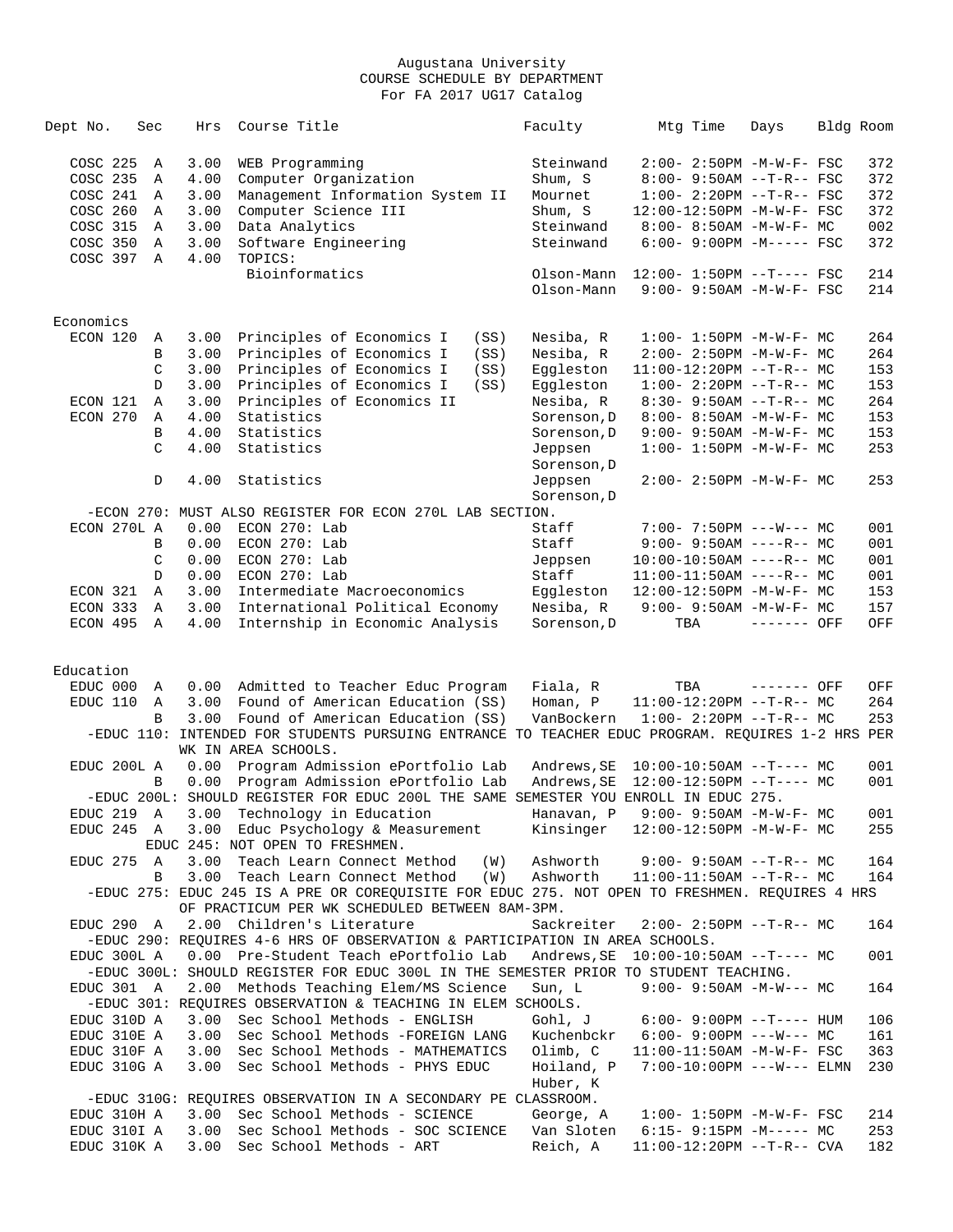| Hrs Course Title<br>Dept No.<br>Sec                                                                                                                   |                          | Faculty                 | Mtg Time                                                       | Days                             | Bldg Room  |
|-------------------------------------------------------------------------------------------------------------------------------------------------------|--------------------------|-------------------------|----------------------------------------------------------------|----------------------------------|------------|
| 3.00 Methods of Teach Elem/MS Math<br>EDUC 313 A                                                                                                      |                          | Sun, L                  | 8:00- 8:50AM -M-W-F- MC                                        |                                  | 164        |
| -EDUC 313: ADMITTED TEACHER EDUC STUDENTS ONLY. PLAN TO SPEND 1 HR PER WK IN THE FIELD.                                                               |                          |                         |                                                                |                                  |            |
| 3.00 Methods Teach and Assess Writing<br>EDUC 320 A                                                                                                   |                          | Ashworth                | 11:00-11:50AM -M-W-F- MC                                       |                                  | 164        |
| -EDUC 320: ADMITTED TEACHER EDUC STUDENTS ONLY. MUST ALSO REGISTER FOR EDUC 325. PLAN TO SPEND                                                        |                          |                         |                                                                |                                  |            |
| 2 HRS IN THE FIELD 1 MORNING PER WK.                                                                                                                  |                          |                         |                                                                |                                  |            |
| 3.00 Methods Teach and Assess Reading<br>EDUC 325 A<br>-EDUC 325: ADMITTED TEACHER EDUC STUDENTS ONLY. MUST ALSO REGISTER FOR EDUC 320. PLAN TO SPEND |                          | Ashworth                | 12:00-12:50PM -M-W-F- MC                                       |                                  | 164        |
| 2 HRS IN THE FIELD 1 MORNING PER WK.                                                                                                                  |                          |                         |                                                                |                                  |            |
| 3.00 Foundations&Methods-Middle Level<br>EDUC 330 A                                                                                                   |                          | Sun, L                  | $2:00 - 2:50PM -M-W-F-MC$                                      |                                  | 164        |
| -EDUC 330: ADMITTED TEACHER EDUC STUDENTS ONLY.                                                                                                       |                          |                         |                                                                |                                  |            |
| EDUC 335 A<br>3.00 Literacy in the Content Area                                                                                                       |                          |                         | Sackreiter 12:00-12:50PM -M-W-F- MC                            |                                  | 157        |
| -EDUC 335: ADMITTED TEACHER EDUC STUDENTS ONLY.                                                                                                       |                          |                         |                                                                |                                  |            |
| 3.00 Adolescent Development<br>EDUC 345 A                                                                                                             | A1.2                     | Kinsinger               | $1:00 - 1:50PM -M-W-F-MC$                                      |                                  | 164        |
| -EDUC 345: ADMITTED TEACHER EDUC STUDENTS ONLY.<br>2.00 Teaching Soc Studies Elem & MS<br>EDUC 350 A                                                  |                          | Sackreiter              | $1:00 - 1:50PM -T-R-- MC$                                      |                                  | 164        |
| -EDUC 350: ADMITTED TEACHER EDUC STUDENTS ONLY. REQUIRES 4-6 HRS OF OBSERVATION & PARTICIPATION                                                       |                          |                         |                                                                |                                  |            |
| IN AREA SCHOOLS.                                                                                                                                      |                          |                         |                                                                |                                  |            |
| EDUC 355 A<br>3.00 Human Relations in Education                                                                                                       |                          | VanBockern              | $11:00-12:20PM$ --T-R-- MC                                     |                                  | 102        |
| EDUC 360 A<br>3.00<br>Found of English as New Language                                                                                                |                          | Sackreiter              | $1:00 - 1:50PM -M-W-F - MC$                                    |                                  | 220        |
| EDUC 400L A<br>0.00 Student Teacher ePortfolio Lab                                                                                                    |                          | Andrews, SE             | TBA                                                            | ------- OFF                      | OFF        |
| -EDUC 400L: SHOULD REGISTER FOR EDUC 400L DURING THE SEMESTER OF STUDENT TEACHING.                                                                    |                          |                         |                                                                |                                  |            |
| EDUC 470 A 12.00 Student Teach: All Grades                                                                                                            |                          | Fiala, R                | TBA                                                            | ------- OFF                      | OFF        |
| -EDUC 470: SIGNATURE OF FIELD EXPERIENCE COORDINATOR REQUIRED.<br>EDUC 471 A 12.00 Student Teach: Middle School                                       |                          | Fiala, R                | TBA                                                            | $-----$ OFF                      | OFF        |
| -EDUC 471: SIGNATURE OF FIELD EXPEREINCE COORDINATOR REOUIRED.                                                                                        |                          |                         |                                                                |                                  |            |
| EDUC 472 A 12.00 Student Teach: Elementary                                                                                                            |                          | Fiala, R                | TBA                                                            | ------- OFF                      | OFF        |
| -EDUC 472: SIGNATURE OF FIELD EXPERIENCE COORDINATOR REQUIRED.                                                                                        |                          |                         |                                                                |                                  |            |
| EDUC 473 A 12.00 Student Teach: Kindergarten                                                                                                          |                          | Fiala, R                | TBA                                                            | ------- OFF                      | OFF        |
| -EDUC 473: SIGNATURE OF FIELD EXPERIENCE COORDINATOR REQUIRED.                                                                                        |                          |                         |                                                                |                                  |            |
| EDUC 474 A 12.00 Student Teach: Secondary                                                                                                             |                          | Fiala, R                | TBA                                                            | ------- OFF                      | OFF        |
| -EDUC 474: SIGNATURE OF FIELD EXPERIENCE COORDINATOR REQUIRED.                                                                                        |                          |                         |                                                                |                                  |            |
|                                                                                                                                                       |                          |                         |                                                                |                                  |            |
| English                                                                                                                                               |                          |                         |                                                                |                                  |            |
| First-Year Composition<br>ENGL 110<br>3.00<br>A                                                                                                       | (W)                      | Nelson, C               | $1:00 - 1:50PM -M-W-F - HUM$                                   |                                  | 103        |
| ENGL 115<br>3.00<br>News Reporting & Writing<br>A                                                                                                     | (W)                      | Blank-Libr              | $1:00 - 1:50PM -M-W-F - HUM$                                   |                                  | 301        |
| ENGL 200<br>3.00<br>Literary Experience (W) & (LT)<br>A                                                                                               |                          |                         |                                                                |                                  |            |
| Women's Literature                                                                                                                                    |                          | Rives, D                | 8:00- 8:50AM -M-W-F- HUM                                       |                                  | 102        |
| 3.00<br>Medicine and Literature<br>В                                                                                                                  |                          | Harris, Mit             | 9:00- 9:50AM -M-W-F- HUM                                       |                                  | 102        |
| Literary Experience<br>C<br>3.00<br>D<br>Literary Experience<br>3.00                                                                                  | (W) & (LT)<br>(W) & (LT) | Hanson, D<br>Gerling    | 12:00-12:50PM -M-W-F- HUM<br>$1:00 - 1:50PM - M - W - F - HUM$ |                                  | 102<br>102 |
| 3.00 Literary Experience<br>Е                                                                                                                         | (W) & (LT)               | Hanson, D               | $2:00-2:50PM -M-W-F-HUM$                                       |                                  | 102        |
| 3.00<br>Literary Experience (W) & (LT)<br>F                                                                                                           |                          | Nelson, C               | $1:00 - 2:20PM -T-R--HUM$                                      |                                  | 102        |
| ENGL 226<br>World Literature II<br>3.00<br>Α                                                                                                          | (NW)                     | Nelson, C               | $11:00-12:20PM$ --T-R-- HUM                                    |                                  | 102        |
| Intro to British Lit Hist<br>ENGL 230<br>3.00<br>Α                                                                                                    | (LT)                     | Hicks, P                | $1:00-2:20PM -T-R--HUM$                                        |                                  | 123        |
| ENGL 289<br>3.00<br>Seminar in Literary Crit & Theor<br>Α                                                                                             |                          | Rives, D                | $12:00-12:50PM -M-W-F- HUM$                                    |                                  | 106        |
| Seminar in Earlier British Liter<br>ENGL 300<br>3.00<br>Α                                                                                             |                          | Harris, Mit             | $6:00 - 9:00PM -M-----$ HUM                                    |                                  | 201        |
| 3.00<br>Advanced Composition<br>ENGL 311<br>A                                                                                                         | (W)                      | Hicks, P                | $1:00 - 1:50PM - M - W - F - HUM$                              |                                  | 106        |
| Newspaper Writ: Crit/Edit<br>ENGL 315<br>3.00<br>Α                                                                                                    | (W)                      | Miller, J               | $11:00-12:20PM -T-R--HUM$                                      |                                  | 103        |
| Seminar in Earlier American Lit<br>ENGL 320<br>3.00<br>Α                                                                                              |                          | Hanson, D               | $9:00 - 9:50AM - M - W - F - HUM$                              |                                  | 106        |
| ENGL 340<br>3.00<br>Seminar in Non-Western Lit<br>Α<br>Honors Thesis: Research<br>ENGL 390<br>3.00<br>Α                                               | (NW)                     | Looney, S<br>Blank-Libr | $1:00 - 2:20PM -T-R--HUM$<br>TBA                               | $- - - - - - - - \vphantom{ - }$ | 103        |
| 4.00<br>Internship<br>ENGL 395 A                                                                                                                      |                          | Blank-Libr              | TBA                                                            | ------- OFF                      | OFF        |
|                                                                                                                                                       |                          |                         |                                                                |                                  |            |
|                                                                                                                                                       |                          |                         |                                                                |                                  |            |
| Exercise Science                                                                                                                                      |                          |                         |                                                                |                                  |            |
| EXSC 120<br>3.00<br>Intro to Exercise & Sport Scienc<br>A                                                                                             |                          | Scholten, S             | $2:00 - 2:50PM - M - W - F - FSC$                              |                                  | 374        |
| Intro to Exercise & Sport Scienc<br>В<br>3.00                                                                                                         |                          | Scholten, S             | $1:00 - 1:50PM - M - W - F - FSC$                              |                                  | 372        |
| Theory & Tech of Strenth & Cond<br>EXSC 265<br>2.00<br>Α                                                                                              |                          | Chambers                | 11:30-12:20PM --T-R-- ELMN                                     |                                  | 177        |
| EXSC 277<br>Motor Development<br>2.00<br>Α<br>EXSC 322<br>3.00<br>Structural Kinesiology<br>Α                                                         |                          | VanSchepen<br>Day, J    | $11:00-11:50AM$ --T-R-- ELMN<br>$8:30 - 9:50AM -T-R--FSC$      |                                  | 230<br>272 |
| Curr Topics Exercse/Sport Sci(W)<br>EXSC 355<br>3.00<br>Α                                                                                             |                          | Barkley, S              | $11:00-12:20PM -T-R--FSC$                                      |                                  | 116        |
| EXSC 360<br>3.00<br>Fitness Measure & Exerc Prescrip<br>Α                                                                                             |                          | Barkley, S              | $9:00 - 9:50AM - M - W - F - FSC$                              |                                  | 273        |
|                                                                                                                                                       |                          |                         |                                                                |                                  |            |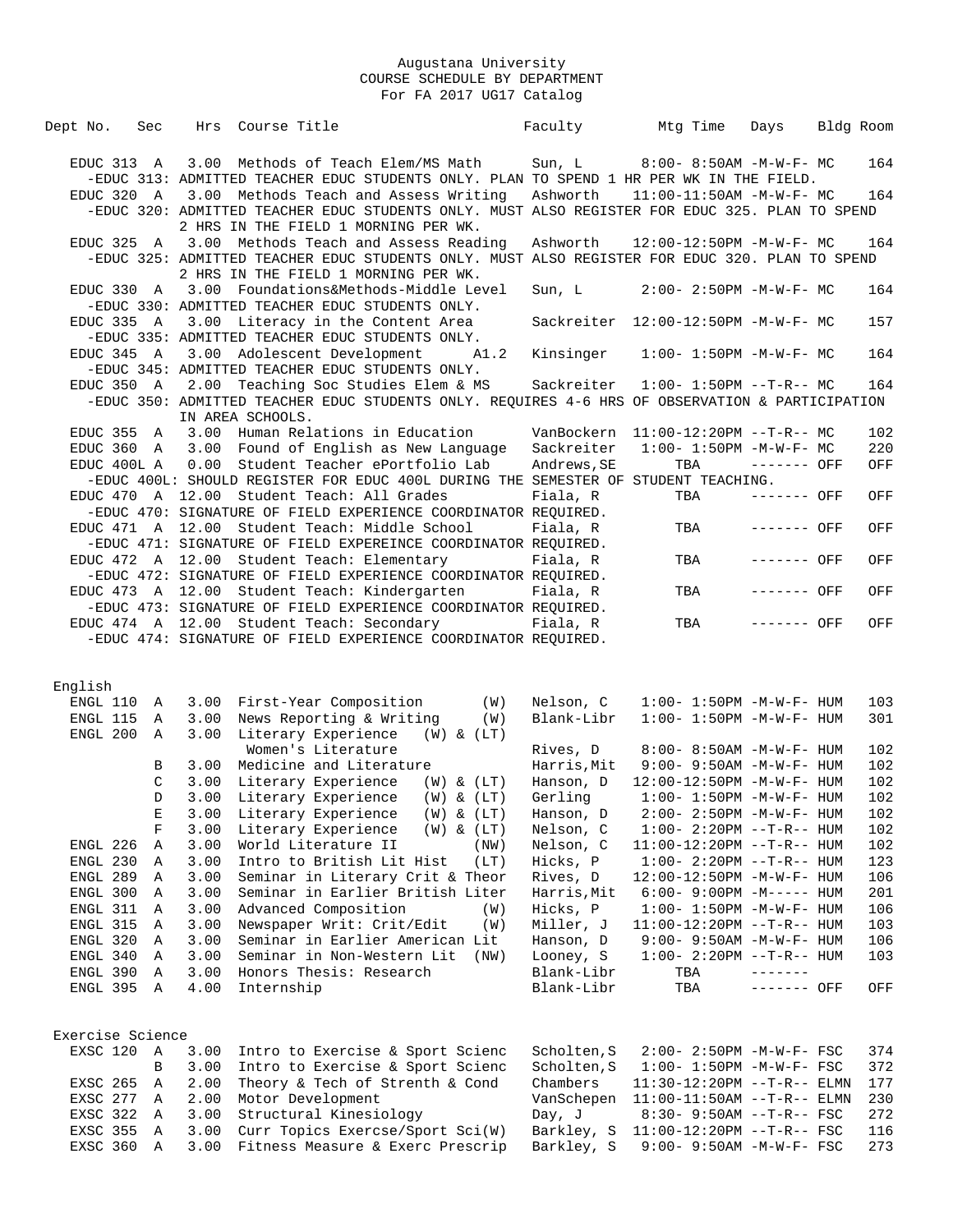| Dept No.           | Sec              | Hrs            | Course Title                                                                    | Faculty                    | Mtg Time                                                             | Days                       | Bldg Room |            |
|--------------------|------------------|----------------|---------------------------------------------------------------------------------|----------------------------|----------------------------------------------------------------------|----------------------------|-----------|------------|
| EXSC 395           | A                | 4.00           | Internship<br>Fitness                                                           | Day, J                     | TBA                                                                  | ------- OFF                |           | OFF        |
|                    | В                | 4.00           | Internship                                                                      | Scholten, S                | TBA                                                                  | ------- OFF                |           | OFF        |
| EXSC 450           | A                | 2.00           | Exercise Leadership                                                             | Scholten, S                | $2:00 - 2:50PM -T-R--FSC$                                            |                            |           | 272        |
| French             |                  |                |                                                                                 |                            |                                                                      |                            |           |            |
| FREN 110           | Α                | 3.00           | Intro to French I<br>(L1)                                                       | Fish                       | 9:00- 9:50AM -M-W-F- HUM                                             |                            |           | 320        |
| FREN 210           | Α                | 4.00           | Intermediate French I                                                           | Fish                       | $2:00 - 2:50PM - MTWR - - HUM$                                       |                            |           | 320        |
| FREN 380           | Α                | 4.00           | French Seminar:<br>Tales/Short Stries French Spking                             | Fish                       | 10:40-11:50AM -M-W-F- HUM                                            |                            |           | 317        |
| <b>FREN 395</b>    | Α                | 4.00           | Internship                                                                      | Fish                       | TBA                                                                  | ------- OFF                |           | OFF        |
| FREN 400           | A                | 1.00           | Honors Thesis                                                                   | Fish                       | TBA                                                                  | ------- OFF                |           | OFF        |
| First Year Seminar |                  |                |                                                                                 |                            |                                                                      |                            |           |            |
| FYS 110            | Α                | 4.00           | First Year Seminar I<br>(FS)                                                    |                            |                                                                      |                            |           |            |
|                    |                  |                | Forming a More Perfect Union                                                    | Johnson, Jl                | 10:40-11:50AM -M-W-F- MC                                             |                            |           | 264        |
|                    | AA               | 4.00           | Get Lost: The Art of Wandering                                                  | Boyens, B                  | 2:00- 3:10PM -M-W-F- HUM                                             |                            |           | 103        |
|                    | В                | 4.00           | Global Sanitation Crisis<br>Sherlocked: Reading the Detective                   | Gerling<br>Rives, D        | $10:40 - 11:50AM$ -M-W-F- HUM                                        |                            |           | 319<br>320 |
|                    | C<br>D           | 4.00<br>4.00   | Coming of Age in American Lit                                                   | Harris, Mit                | $10:40 - 11:50$ AM $-M-W-F-$ HUM<br>$10:40 - 11:50AM$ -M-W-F- HUM    |                            |           | 321        |
|                    | Е                | 4.00           | Selfie                                                                          | Looney, S                  | $10:40 - 11:50AM$ -M-W-F- HUM                                        |                            |           | 102        |
|                    | F                | 4.00           | The Rise and Fall of Nations                                                    | Conover                    | 10:40-11:50AM -M-W-F- MC                                             |                            |           | 202        |
|                    | G                | 4.00           | Hacking the Human Genome                                                        | Miles, C                   | $10:40 - 11:50$ AM $-M-W-F-$ FSC                                     |                            |           | 214        |
|                    | Η                | 4.00           | Rock and Roll, An Examination                                                   | Mullin, M                  | $10:40-11:50AM$ -M-W-F- MC                                           |                            |           | 201        |
|                    | I.               | 4.00           | Keep Calm and Solve for x                                                       | Gregg, M                   | 10:40-11:50AM -M-W-F- FSC                                            |                            |           | 373        |
|                    | J                | 4.00           | Get Lost: The Art of Wandering                                                  | Boyens, B                  | 10:40-11:50AM -M-W-F- HUM                                            |                            |           | 103        |
|                    | Κ                | 4.00           | Music & Ideology: Passion vs Expr                                               | Svenningsn                 | $10:40 - 11:50AM$ -M-W-F- HUM                                        |                            |           | 121        |
|                    | L                | 4.00           | Dying to Know                                                                   | Schrader, S                | $10:40-11:50AM$ -M-W-F- MC                                           |                            |           | 157        |
|                    | М<br>N           | 4.00<br>4.00   | Passage to India: Hist of BritInd<br>Lost Tribes and Buried Cities              | Preston, M<br>Carlson, K   | $10:40-11:50AM$ -M-W-F- MC<br>$10:40-11:50AM$ -M-W-F- HUM            |                            |           | 103<br>123 |
|                    | $\circ$          | 4.00           | Nevertheless, She Persisted                                                     | Bart, H                    | $10:40 - 11:50$ AM $-M-W-F-$ HUM                                     |                            |           | 325        |
|                    | Ρ                | 4.00           | Mere Rhetoric/Life Experience?                                                  | Bart, J                    | $10:40 - 11:50$ AM $-M-W-F-$ HUM                                     |                            |           | 302        |
|                    | Q                | 4.00           | Truth Is out There? Conspiracies                                                | Nitz, M                    | $10:40 - 11:50$ AM $-M-W-F-$ HUM                                     |                            |           | 323        |
|                    | R                | 4.00           | Baseball Heroes                                                                 | Bowman, R                  | 10:40-11:50AM -M-W-F- HUM                                            |                            |           | 226        |
|                    | S                | 4.00           | What Does It Mean To Be Human?                                                  | Minister                   | 10:40-11:50AM -M-W-F- HUM                                            |                            |           | 201        |
|                    | T                | 4.00           | Economic Inequality                                                             | Sorenson, D                | $10:40-11:50AM$ -M-W-F- MC                                           |                            |           | 153        |
|                    | U                | 4.00           | How to Make Your Ideas Clear                                                    | O'Hara, D                  | $10:40 - 11:50$ AM $-M-W-F-$ HUM                                     |                            |           | 202        |
|                    | V                | 4.00           | Reality of Disability in Society                                                | Johnson, M                 | $10:40-11:50AM$ -M-W-F- MC                                           |                            |           | 257        |
|                    | W<br>$\mathbf X$ | 4.00<br>4.00   | Staging the Future<br>Discussing Religion & Politics                            | Ftzsmmn, J                 | $10:40 - 11:50AM$ -M-W-F- HUM<br>Wanless, E 10:40-11:50AM -M-W-F- MC |                            |           | 331<br>255 |
|                    | Υ                | 4.00           | Food Fights                                                                     |                            | Barkley, $S$ 10:40-11:50AM -M-W-F- FSC                               |                            |           | 116        |
|                    | Z                | 4.00           | Creating/Imagining/Real Life                                                    | Swanson, R                 | 2:00- 3:10PM -M-W-F- HUM                                             |                            |           | 202        |
| General Studies    |                  |                |                                                                                 |                            |                                                                      |                            |           |            |
| GENL 100A A        |                  | 1.00           | Career and Life Planning<br>-GENL 100A: MEETS 2ND 1/2 TERM - OCT 26 THRU DEC 7. | Streufert                  | $10:00-10:50AM$ ----R-- MC                                           |                            |           | 103        |
| GENL 105           | Α                | 12.00          | Off Campus Study Programs                                                       | Grinager, D                | TBA                                                                  | ------- OFF                |           | SEM        |
|                    | В                | 12.00          | Univ of Exeter, Exeter, ENGLAND                                                 | Grinager, D                | TBA                                                                  | ------- OFF                |           | SEM        |
|                    | C                | 12.00          | ISA Wellington, New Zealand                                                     | Grinager, D                | TBA                                                                  | ------- OFF                |           | SEM        |
|                    | D                | 12.00          | AIFS Study Abroad in Grenoble<br>ISA Rome, Italy                                | Grinager, D                | TBA                                                                  | ------- OFF                |           | SEM        |
|                    | Е<br>F           | 12.00<br>12.00 | AIFS Study Abrd in Buenos Aires                                                 | Grinager, D<br>Grinager, D | TBA<br>TBA                                                           | ------- OFF<br>------- OFF |           | SEM<br>SEM |
|                    | G                | 12.00          | AIFS Study Abroad in Limerick                                                   | Grinager, D                | TBA                                                                  | ------- OFF                |           | SEM        |
|                    | Η                | 12.00          | University of Glasgow                                                           | Grinager, D                | TBA                                                                  | ------- OFF                |           | SEM        |
|                    | I                | 12.00          | Telemark University College                                                     | Grinager, D                | TBA                                                                  | ------- OFF                |           | SEM        |
|                    | J                | 12.00          | Semester by the Bay                                                             | Grinager, D                | TBA                                                                  | ------- OFF                |           | SEM        |
|                    | К                | 12.00          | Semester Abroad at IIT Bombay                                                   | Grinager, D                | TBA                                                                  | ------- OFF                |           | SEM        |
| GENL 107           | Α                | 16.00          | The Washington Semester                                                         | Wanless, E                 | TBA                                                                  | ------- OFF                |           | INTR       |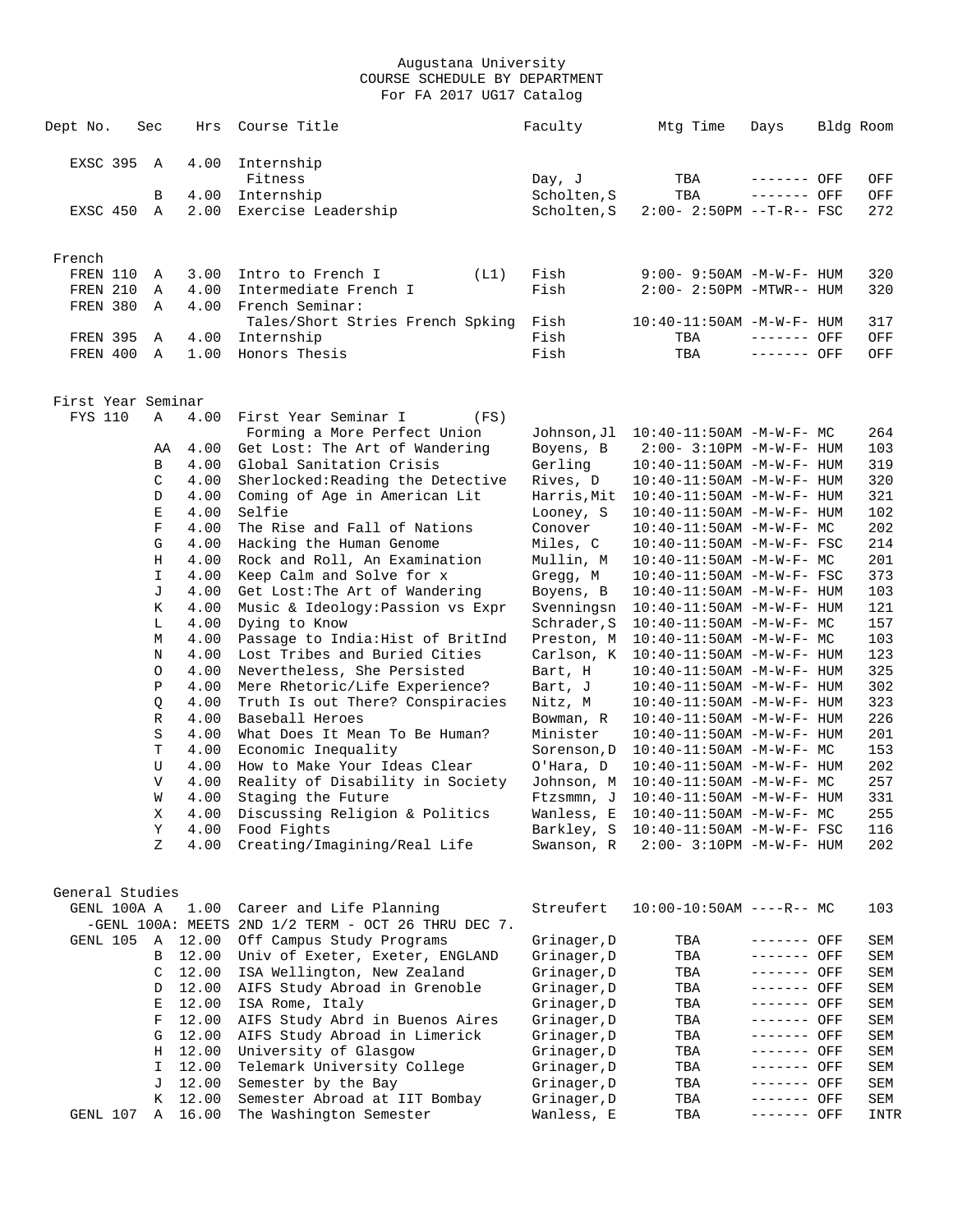| Dept No.                              | Sec                              | Hrs                                                  | Course Title                                                                                                                                                                    |             | Faculty                                                                                | Mtg Time                                                                                                                                                         | Days                       | Bldg Room                                     |
|---------------------------------------|----------------------------------|------------------------------------------------------|---------------------------------------------------------------------------------------------------------------------------------------------------------------------------------|-------------|----------------------------------------------------------------------------------------|------------------------------------------------------------------------------------------------------------------------------------------------------------------|----------------------------|-----------------------------------------------|
| GENL 116<br>GENL 395                  | Α<br>В<br>C<br>D<br>Е<br>SS<br>A | 1.00<br>1.00<br>1.00<br>1.00<br>1.00<br>1.00<br>3.00 | Becoming a Master Student<br>Master Student Athlete<br>Master Student Athlete<br>Master Student Athlete<br>Becoming a Master Student<br>Becoming a Master Student<br>Internship |             | Vande Kamp<br>Entwistle<br>Johnson, M<br>Gardner, S<br>Homan, T<br>Homan, T<br>Gubbels | $10:00-10:50AM$ --T---- MC<br>$10:00-10:50AM$ --T---- MC<br>$10:00-10:50AM$ --T---- MC<br>$10:00-10:50AM$ --T---- MC<br>$10:00-10:50AM$ --T---- MC<br>TBA<br>TBA | ------- OFF<br>------- OFF | 103<br>201<br>201<br>201<br>103<br>OFF<br>OFF |
|                                       |                                  |                                                      |                                                                                                                                                                                 |             |                                                                                        |                                                                                                                                                                  |                            |                                               |
| Geography/Earth Science<br>GEOG 220 A |                                  |                                                      | 2.00 Geography & Earth/Space Science                                                                                                                                            |             | Hansen, J<br>Rentschler                                                                | $6:00-9:00PM -M--- MC$                                                                                                                                           |                            | 164                                           |
| German                                |                                  |                                                      |                                                                                                                                                                                 |             |                                                                                        |                                                                                                                                                                  |                            |                                               |
| GERM 110                              | Α                                | 3.00                                                 | Intro to German I                                                                                                                                                               | (L1)        | Lhotzky, S                                                                             | 12:00-12:50PM -M-W-F- HUM                                                                                                                                        |                            | 321                                           |
| GERM 210                              | Α                                | 4.00                                                 | Intermediate German I                                                                                                                                                           |             | Lhotzky, S                                                                             | $2:00-2:50PM -MTW-F-HUM$                                                                                                                                         |                            | 321                                           |
| GERM 320                              | Α                                | 4.00                                                 | German Conv & Comp I                                                                                                                                                            | (W)         | Lhotzky, S                                                                             | $1:00-1:50PM -MTW-F-HUM$                                                                                                                                         |                            | 321                                           |
| GERM 395<br>GERM 397                  | Α<br>Α                           | 4.00<br>4.00                                         | Internship<br>Topics in German Civ & Culture                                                                                                                                    |             | Lhotzky, S                                                                             | TBA                                                                                                                                                              | ------- OFF                | OFF                                           |
|                                       |                                  |                                                      | German Communication                                                                                                                                                            |             | Lhotzky, S                                                                             | $1:00-1:50PM -MTW-F-HUM$                                                                                                                                         |                            | 321                                           |
| GERM 400                              | A                                | 1.00                                                 | Honors Thesis                                                                                                                                                                   |             | Lhotzky, S                                                                             | TBA                                                                                                                                                              | ------- OFF                | OFF                                           |
| Government/Intl Affairs               |                                  |                                                      |                                                                                                                                                                                 |             |                                                                                        |                                                                                                                                                                  |                            |                                               |
| GOVT 110                              | A                                | 3.00                                                 | Intro to Government                                                                                                                                                             | (SS)        | Schotten                                                                               | $12:00-12:50PM -M-W-F-MC$                                                                                                                                        |                            | 202                                           |
|                                       | B                                | 3.00                                                 | Intro to Government                                                                                                                                                             | (SS)        | Johnson, Jl                                                                            | $1:00 - 1:50PM - M - W - F - MC$                                                                                                                                 |                            | 202                                           |
| GOVT 120                              | A                                | 3.00                                                 | Politics in a Diverse World (NW)                                                                                                                                                |             | Dndelinger                                                                             | $8:30 - 9:50AM -T-R--MC$                                                                                                                                         |                            | 202                                           |
|                                       | B                                | 3.00                                                 | Politics in a Diverse World (NW)                                                                                                                                                |             | Dndelinger                                                                             | $1:00-2:20PM -T-R--MC$                                                                                                                                           |                            | 202                                           |
| GOVT 200                              | Α                                | 3.00                                                 | American Government<br>(US)/A3.3                                                                                                                                                |             | Wanless, E                                                                             | $9:00 - 9:50AM - M - W - F - MC$                                                                                                                                 |                            | 202                                           |
| GOVT 215                              | $\mathbb A$                      | 3.00                                                 | Asian Politics                                                                                                                                                                  | (NW)        | Johnson, Jl                                                                            | $11:00-12:20PM$ --T-R-- MC                                                                                                                                       |                            | 202                                           |
| GOVT 220                              | A                                | 3.00                                                 | The American Presidency                                                                                                                                                         |             | Wanless, E                                                                             | $2:00 - 2:50PM -M-W-F - MC$                                                                                                                                      |                            | 202                                           |
| GOVT 350                              | Α                                | 4.00                                                 | Soc Sci Research Methods                                                                                                                                                        | (W)         | Schrader, S                                                                            | $8:00-9:50AM --T-R--MC$                                                                                                                                          |                            | 253                                           |
| GOVT 370<br>GOVT 385                  | Α<br>A                           | 4.00<br>3.00                                         | Con Law: Civil Liberties<br>International Politics                                                                                                                              |             | Schotten<br>Dndelinger                                                                 | $12:30 - 2:20PM -T-R-- MC$<br>8:00- 8:50AM -M-W-F- MC                                                                                                            |                            | 264<br>103                                    |
| GOVT 390                              | A                                | 2.00                                                 | Research Seminar                                                                                                                                                                | (W)         | Johnson,Jl                                                                             | TBA                                                                                                                                                              | ------- OFF                | OFF                                           |
| GOVT 391                              | A                                | 2.00                                                 | Honors Seminar                                                                                                                                                                  | (W)         | Johnson, Jl                                                                            | TBA                                                                                                                                                              | ------- OFF                | OFF                                           |
| GOVT 395                              | $\mathbb A$                      | 4.00                                                 | Internship                                                                                                                                                                      |             | Johnson, Jl                                                                            | TBA                                                                                                                                                              | ------- OFF                | OFF                                           |
| GOVT 396                              | A                                | 7.00                                                 | Internship                                                                                                                                                                      |             | Johnson, Jl                                                                            | TBA                                                                                                                                                              | ------- OFF                | OFF                                           |
| History                               |                                  |                                                      |                                                                                                                                                                                 |             |                                                                                        |                                                                                                                                                                  |                            |                                               |
|                                       |                                  |                                                      | HIST 110 A 3.00 Western Civilization I                                                                                                                                          | (WT)        | Woodard                                                                                | $9:00 - 9:50AM - M-W-F - MC$                                                                                                                                     |                            | 201                                           |
|                                       | В                                | 3.00                                                 | Western Civilization I                                                                                                                                                          | (WT)        | Woodard                                                                                | $8:00 - 8:50AM$ -M-W-F- MC                                                                                                                                       |                            | 201                                           |
| HIST 111                              | Α                                | 3.00                                                 | Western Civilization II                                                                                                                                                         | (WT)        | Preston, M                                                                             | $1:00 - 1:50PM - M - W - F - MC$                                                                                                                                 |                            | 255                                           |
| HIST 112                              | A                                | 3.00                                                 | Art Hist I: Prehist-Renaiss                                                                                                                                                     | (WT)        | Twa, L                                                                                 | $9:00 - 9:50AM - M - W - F - FSC$                                                                                                                                |                            | 113B                                          |
| HIST 120                              | A                                | 3.00                                                 | American Exper. to 1877                                                                                                                                                         | (US)        | Mullin, M                                                                              | $8:00 - 8:50AM - M - W - F - MC$                                                                                                                                 |                            | 253                                           |
| HIST 214<br>HIST 251 A                | A                                | 3.00<br>3.00                                         | Confederates in the Attic<br>Method & Phil of History                                                                                                                           | (US)<br>(W) | Mullin, M<br>Conover                                                                   | $12:00-12:50PM -M-W-F-MC$<br>$8:30 - 9:50AM -T-R-- MC$                                                                                                           |                            | 102<br>220                                    |
| Health                                |                                  |                                                      |                                                                                                                                                                                 |             |                                                                                        |                                                                                                                                                                  |                            |                                               |
| HLTH 216                              | A                                | 2.00                                                 | Stress Management                                                                                                                                                               | (WB2)       | VanLaecken                                                                             | $9:00 - 9:50AM -T-R--FSC$                                                                                                                                        |                            | 370                                           |
| HLTH 222                              | A                                | 3.00                                                 | Nutrition                                                                                                                                                                       | (WB)        | Scholten, S                                                                            | $12:00-12:50PM -M-W-F- FSC$                                                                                                                                      |                            | 374                                           |
| HLTH 240                              | A                                | 3.00                                                 | School Health Education                                                                                                                                                         |             | Day, J                                                                                 | $1:00 - 1:50PM - M - W - F - ELMN$                                                                                                                               |                            | 230                                           |
| HLTH 242                              | A                                | 2.00                                                 | Personal Health                                                                                                                                                                 | (WB2)       | VanLaecken                                                                             | $1:00-1:50PM -T-R--FSC$                                                                                                                                          |                            | 272                                           |
| HLTH 365 A                            |                                  | 2.00                                                 | Medical Aspects of Sport                                                                                                                                                        |             | Boyens, S                                                                              | $2:00 - 3:40PM -M-----$ ELMN                                                                                                                                     |                            | 230                                           |
| International Studies                 |                                  |                                                      |                                                                                                                                                                                 |             |                                                                                        |                                                                                                                                                                  |                            |                                               |
| INST 200 A                            |                                  |                                                      | 1.00 Living & Learning Abroad<br>-INST 200: MEET 2ND HALF OF TERM - OCT 26 THRU DEC 7.                                                                                          |             | Grinager, D                                                                            | $3:00 - 3:50PM$ ----R-- HUM                                                                                                                                      |                            | 301                                           |
| INST 390 A                            |                                  |                                                      | 1.00 Senior Research Project                                                                                                                                                    |             | Nitz, M                                                                                | TBA                                                                                                                                                              | ------- OFF                | OFF                                           |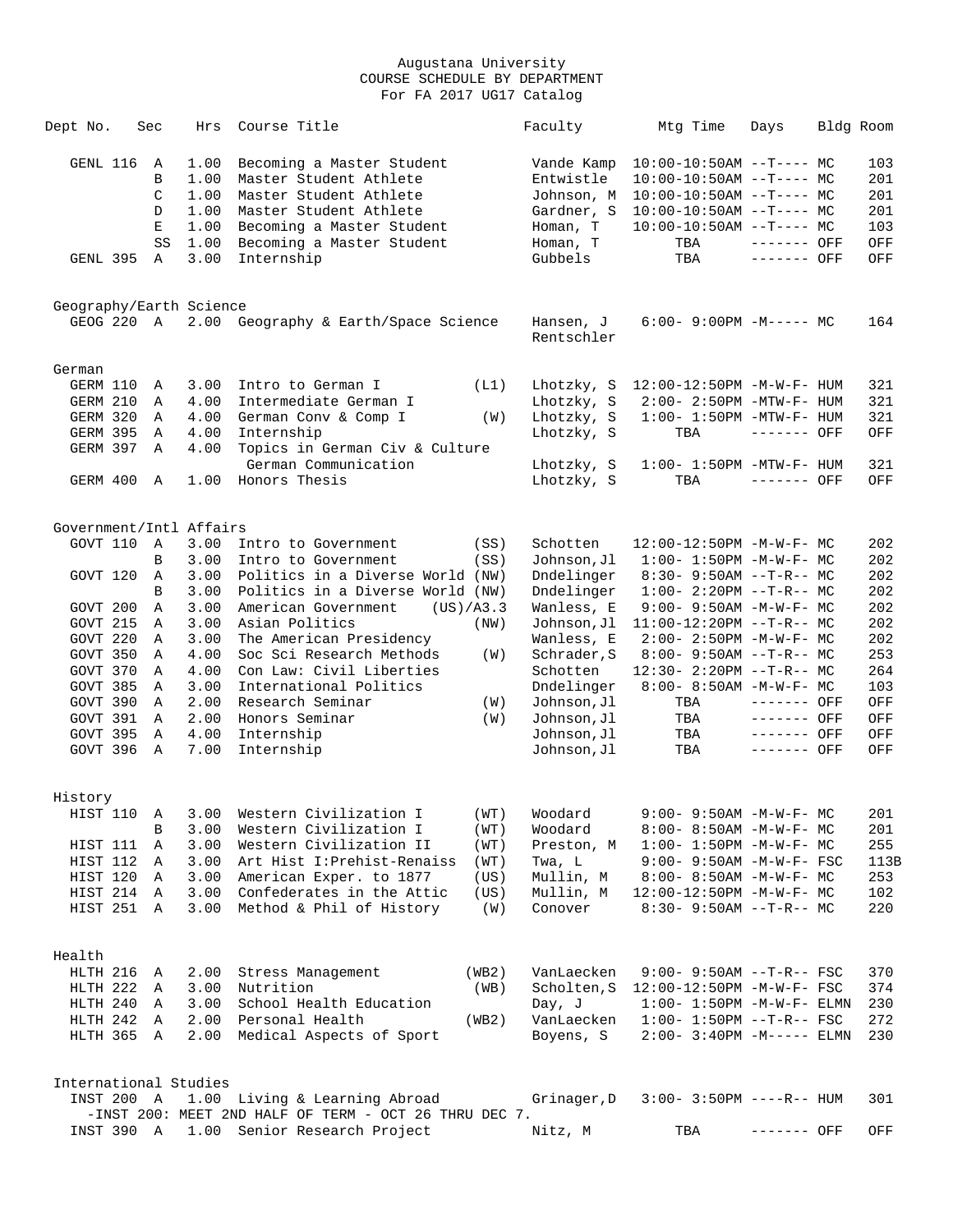| Dept No.                | Sec           | Hrs  | Course Title                                | Faculty                   | Mtg Time                                              | Days                       | Bldg Room |
|-------------------------|---------------|------|---------------------------------------------|---------------------------|-------------------------------------------------------|----------------------------|-----------|
| Sign Lang. Interpreting |               |      |                                             |                           |                                                       |                            |           |
| INTR 201 A              |               | 2.00 | Intro to Interpreting                       | Gundersn, C               | $12:00-12:50PM -M-W--- MC$                            |                            | 161       |
| INTR 340                | A             | 3.00 | Interpretation I<br>(W)                     | Dyce, M                   | $10:40-11:50AM$ --T-R-- MC                            |                            | 254       |
| INTR 344 A              |               | 3.00 | Amer Sign Language to English II            | Dyce, M                   | $8:30 - 9:50AM - M-W--- MC$                           |                            | 254       |
| INTR 345 A              |               | 3.00 | English to Amer Sign Language II            | Gundersn, C               | $8:30 - 9:50AM -T-R-- MC$                             |                            | 254       |
| Journalism              |               |      |                                             |                           |                                                       |                            |           |
| <b>JOUR 095</b>         | A             | 1.00 | Journalism Participation                    |                           |                                                       |                            |           |
|                         |               |      | MIRROR                                      | Miller, J                 | TBA                                                   | $------$ HUM               | 222       |
|                         | В             | 1.00 | <b>EDDA</b>                                 | Blank-Libr                | TBA                                                   | ------- HUM                | 221       |
| <b>JOUR 115</b>         | Α             | 3.00 | News Reporting & Writing<br>(W)             | Blank-Libr                | $1:00 - 1:50PM -M-W-F - HUM$                          |                            | 301       |
| <b>JOUR 243</b>         | Α             | 3.00 | Editorial Skills                            | Miller, J                 | 11:00-11:50AM -M-W-F- CVA                             |                            | 181A      |
| <b>JOUR 302</b>         | A             | 3.00 | Ethics & Law of the Press                   | Blank-Libr                | $2:00-2:50PM -M-W-F-HUM$                              |                            | 201       |
| <b>JOUR 315</b>         | A             | 3.00 | Newspaper Writ: Crit/Edit<br>(W)            | Miller, J                 | 11:00-12:20PM --T-R-- HUM                             |                            | 103       |
| <b>JOUR 365</b>         | A             | 3.00 | Public Relations                            | Nitz, M                   | $1:00 - 1:50PM -M-W-F - HUM$                          |                            | 331       |
| <b>JOUR 395</b>         | A             | 4.00 | Internship                                  | Blank-Libr                | TBA                                                   | ------- OFF                | OFF       |
| JOUR 495 A              |               | 4.00 | Internship                                  | Blank-Libr                | TBA                                                   | $------$ OFF               | OFF       |
| Luther House of Study   |               |      |                                             |                           |                                                       |                            |           |
| LHOS 431 A              |               |      | 3.00 Lutheran Heritage: History A4.2        | Croghan                   | $1:00 - 1:50PM -M-W-F-$ SFS                           |                            | 204B      |
| Mathematics             |               |      |                                             |                           |                                                       |                            |           |
| MATH 130                | A             | 3.00 | Numbers & Operation for Teachers            | Olimb, C                  | $9:00 - 9:50AM - M - W - F - FSC$                     |                            | 373       |
| MATH 140                | Α             | 3.00 | Quantitative Reasoning<br>(MT)              | Sorenson, T               | 9:00- 9:50AM -M-W-F- FSC                              |                            | 376       |
|                         | B             | 3.00 | Quantitative Reasoning<br>(MT)              | Sorenson, T               | $1:00 - 1:50PM -M-W-F - FSC$                          |                            | 113A      |
|                         | C             | 3.00 | Quantitative Reasoning<br>(MT)              | Gregg, M                  | 2:00- 2:50PM -M-W-F- FSC                              |                            | 376       |
| MATH 150                | Α             | 4.00 | Pre-Calculus<br>(MT)                        | Olson, C                  | 9:00- 9:50AM -MTW-F- FSC                              |                            | 371       |
| MATH 151                | Α             | 4.00 | Calculus I<br>(MT)                          | Olson, C                  | 12:00-12:50PM -MTW-F- FSC                             |                            | 373       |
|                         | B             | 4.00 | Calculus I<br>(MT)                          | Erickson, L               | $1:00-1:50PM -MTW-F-FSC$                              |                            | 373       |
|                         | $\mathcal{C}$ | 4.00 | Calculus I<br>(MT)                          | Erickson, L               | 8:00- 8:50AM -MTW-F- FSC                              |                            | 373       |
| MATH 152                | Α             | 4.00 | Calculus II                                 | Olimb, C                  | 8:00- 8:50AM -MTW-F- FSC                              |                            | 116       |
|                         | B             | 4.00 | Calculus II                                 | Olimb, C                  | 12:00-12:50PM -MTW-F- FSC                             |                            | 371       |
| MATH 200                | Α             | 3.00 | Foundations of Mathematics                  | Gregg, M                  | $8:30 - 9:50AM -T-R--FSC$                             |                            | 374       |
| MATH 310                | Α             | 3.00 | Differential Equations                      | Sorenson, T               | $2:00 - 2:50PM -M-W-F - FSC$                          |                            | 373       |
| MATH 350                | A             | 3.00 | Real Analysis                               | Erickson, L               | $11:00-11:50AM$ -M-W-F- FSC                           |                            | 371       |
| Media Studies           |               |      |                                             |                           |                                                       |                            |           |
| MDST 110 A              |               |      | 3.00 Media and Society                      |                           | McCollough 1:00- 1:50PM -M-W-F- HUM                   |                            | 302       |
| MDST 150 A              |               |      | 3.00 Introduction to New Media              |                           | McCollough 11:00-12:15PM --T-R-- HUM                  |                            | 331       |
| Music                   |               |      |                                             |                           |                                                       |                            |           |
| MUSI 002 A              |               |      | 0.00 Piano Proficiency                      | Pennington                | TBA                                                   | ------- OFF                | OFF       |
| MUSI 095 A              |               | 1.00 | Music Ensemble:<br>A3.5B<br>Augustana Choir |                           |                                                       |                            |           |
|                         | В             |      | 1.00 University Chorale                     | Nesheim<br>Svenningsn     | 3:55- 5:10PM -MTWR-- HUM<br>3:00- 3:50PM -MTW-F- CHPL |                            | 173       |
|                         | D             |      | 1.00 Angelus                                | Grevlos, L                | 3:00- 3:50PM -MTW-F- HUM                              |                            | 173       |
|                         | Е             | 1.00 | Augustana Concert Band                      | Unger                     | 4:00- 5:30PM -MTWR-- HUM                              |                            | 168       |
|                         |               | 1.00 | Blue & Gold Band                            |                           | 7:00- 9:20PM ----R-- HUM                              |                            |           |
|                         | F             |      |                                             | Petersen, L<br>Folliard   | $6:30-9:00PM$ U------ HUM                             |                            | 168       |
|                         | Κ             | 1.00 | Aug Orchestra (Wood, Brass, Perc)           | Folliard                  |                                                       |                            | 168       |
|                         |               |      |                                             | Folliard                  | $3:00-4:30PM -T--- HUM$                               |                            | 168       |
|                         | L             | 1.00 | Augustana Orchestra (Strings)               | Folliard                  | $6:30 - 9:00 \text{PM U----- HUM}$                    |                            | 168       |
|                         |               |      |                                             |                           | $3:00-4:30PM -T--- HUM$                               |                            | 168       |
|                         |               |      |                                             | Folliard                  | $3:00 - 4:30PM$ ---W--- HUM                           |                            | 178       |
|                         | М             | 1.00 | Symphonic Chorus                            | Johnson, J                | $7:00-10:00PM -M-----$ HUM                            |                            | 173       |
| MUSI 096                | B             | 1.00 | Chamber Music:                              |                           |                                                       |                            |           |
|                         |               |      | Brass Quintet                               | Unger                     | TBA                                                   | ------- HUM                |           |
|                         |               | 1.00 | Saxophone Quartet                           | Petersen, L<br>Hanegan, B |                                                       |                            | 155       |
|                         | C<br>D        | 1.00 | String                                      | Melik-Step                | TBA<br>TBA                                            | ------- HUM<br>------- HUM | 152       |
|                         |               |      |                                             |                           |                                                       |                            |           |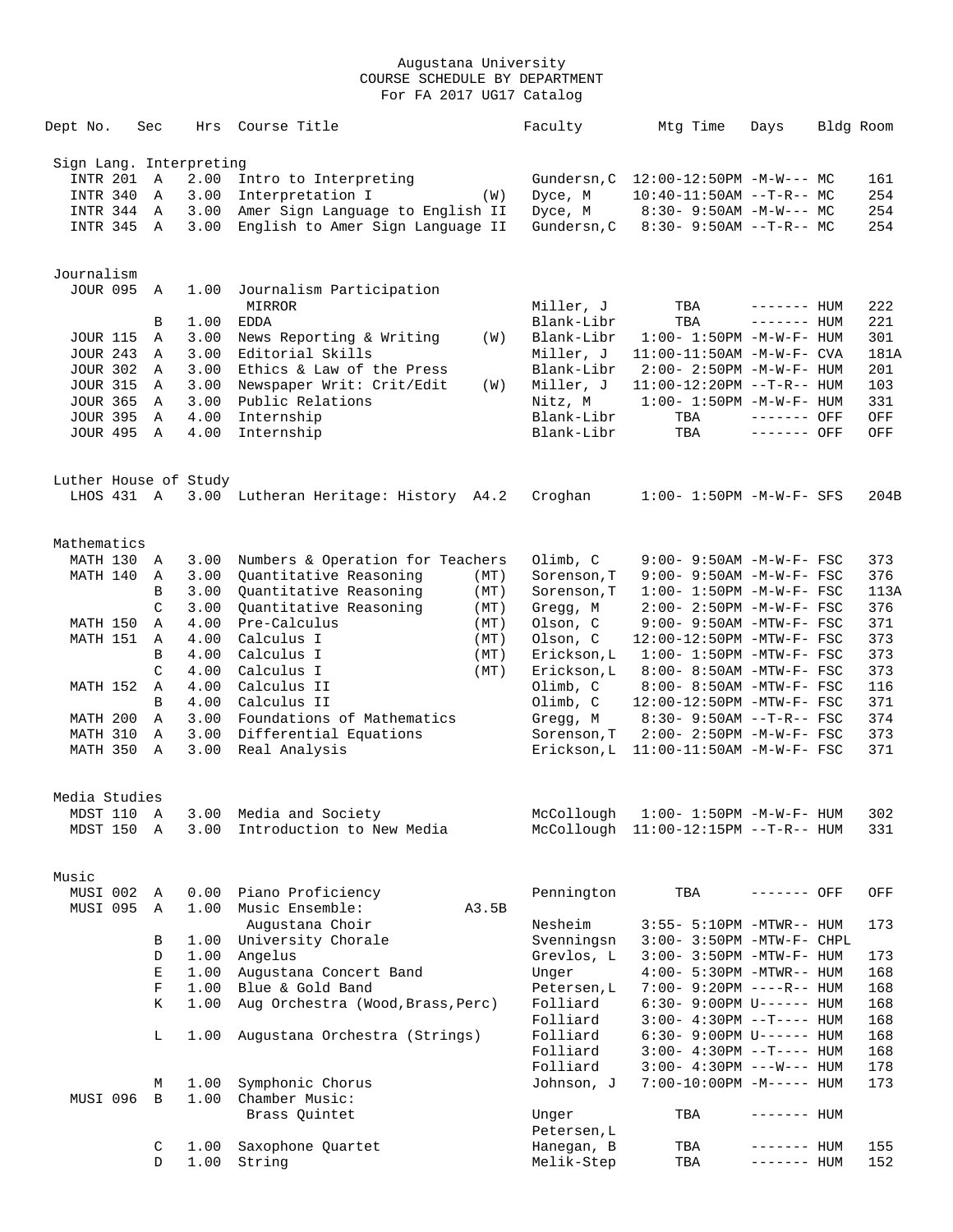| Dept No.    | Sec |              | Hrs          | Course Title                                                      | Faculty              | Mtg Time                              | Days         | Bldg Room |
|-------------|-----|--------------|--------------|-------------------------------------------------------------------|----------------------|---------------------------------------|--------------|-----------|
|             |     | Е            | 1.00         | Clarinet                                                          | Larson, A            | TBA                                   | $------$ HUM | 155       |
|             |     | F            | 1.00         | Flute Choir                                                       | Anderson, E          | $3:00-3:50PM -M-----$ HUM             |              | 178       |
|             |     | Η            | 1.00         | Woodwind Quintet                                                  | Hanegan, B           | TBA                                   | $------$ HUM |           |
|             |     |              |              |                                                                   |                      |                                       |              |           |
|             |     | $\mathbf I$  | 1.00         | Percussion Ensemble                                               | Pennington           | $6:00-8:00PM$ ---W--- HUM             |              | 168       |
|             |     | Κ            | 1.00         | Trombone Choir                                                    | Roseth               | $4:30 - 5:30PM -T--- HUM$             |              | 178       |
|             |     | L            | 1.00         | String Quartet                                                    | Melik-Step           | TBA                                   | $------$ HUM | 50        |
|             |     | М            | 1.00         | Jazz Lab                                                          | Hanegan, B           | $6:40 - 7:30PM -T--- HUM$             |              | 168       |
|             |     | N            | 1.00         | Northlanders Jazz Combo                                           | Hanegan, B           | 8:15- 9:30PM -M----- HUM              |              | 168       |
|             |     | Q            | 1.00         | Mallet Keyboard Ensemble                                          | Pennington           | $10:45 - 12:00 \text{PM}$ ---W--- HUM |              | 144       |
|             |     | R            | 1.00         | Piano Ensemble                                                    | Andrews, R           | TBA                                   | $------$ HUM | 160       |
| MUSI 097    |     | Α            | 1.00         | Chamber Music Ensemble:<br>Chamber Choir                          | Nesheim              | 5:15- 6:15PM -M--R-- HUM              |              | 173       |
|             |     | В            | 1.00         | Brass Choir                                                       | Unger<br>Petersen, L | $3:00 - 3:50PM -M-W--- HUM$           |              | 168       |
|             |     | C            | 1.00         | Northlanders Jazz Band                                            | Hanegan, B           | 5:40- 6:30PM -MT---- HUM              |              | 168       |
| MUSI 108    |     | Α            | 1.00         | Vocal Lab                                                         | Nesheim              | $8:00 - 8:50AM$ -----F- HUM           |              | 173       |
| MUSI 110    |     | Α            | 3.00         | The Understanding of Music<br>(A)                                 | Folliard             | 9:00- 9:50AM -M-W-F- HUM              |              | 123       |
|             |     | B            | 3.00         | The Understanding of Music<br>(A)                                 | Andrews, R           | $8:30 - 9:50AM -T-R-- HUM$            |              | 123       |
| MUSI 118    |     | Α            | 3.00         | Blues, Jazz, and Rock<br>(US)                                     | Hanegan, B           | 11:00-12:20PM --T-R-- HUM             |              | 123       |
| MUSI 120    |     | Α            | 2.00         | Music Theory I<br>(A)                                             | Andrews, R           | $1:00 - 1:50PM -M -W -F - HUM$        |              | 121       |
| MUSI 120L A |     |              | 1.00         | Aural Skills Lab<br>(A)                                           | Svenningsn           | $1:00 - 1:50PM -T-R--HUM$             |              | 121       |
| MUSI 152    |     | Α            |              |                                                                   | Schempp, M           |                                       |              |           |
| MUSI 161    |     | A            | 1.00<br>1.00 | Beg Class Piano: Music Majors<br>Private Instruction: Strings     |                      | 8:00- 8:50AM --T-R-- HUM              |              | 146       |
|             |     |              |              | Violin-30 min.                                                    | Modzelewsk           | TBA                                   | $------$ HUM | 135       |
|             |     | AΜ           | 1.00         | Violin-50 min.                                                    | Modzelewsk           | $3:00-3:50PM$ ----R-- HUM             |              | 135       |
|             |     | AR           | 1.00         | Violin-50 min. (Degree Recital)                                   | Modzelewsk           | $3:00-3:50PM$ ----R-- HUM             |              | 135       |
|             |     | B            | 1.00         | Viola-30 min.                                                     | Peters, M            | TBA                                   | $------$ HUM | 11        |
|             |     | ΒM           | 1.00         | Viola-50 min.                                                     | Peters, M            | $3:00 - 3:50PM$ ----R-- HUM           |              | 11        |
|             |     | BR           | 1.00         | Violia-50 min. (Degree Recital)                                   | Peters, M            | $3:00-3:50PM$ ----R-- HUM             |              | 11        |
|             |     | C            | 1.00         | Violoncello-30 min.                                               | Melik-Step           | TBA                                   | ------- HUM  | 152       |
|             |     | CM           | 1.00         | Violoncello-50 min.                                               | Melik-Step           | $3:00-3:50PM$ ----R-- HUM             |              | 152       |
|             |     | CR           | 1.00         | Violoncello-50 min. (DegreeRecit)                                 | Melik-Step           | $3:00 - 3:50PM$ ----R-- HUM           |              | 152       |
|             |     | D            | 1.00         | Bass-30 min.                                                      | Casey, J             | TBA                                   | $------$ HUM | 5         |
|             |     | DM           | 1.00         | Bass-50 min.                                                      | Casey, J             | $3:00-3:50PM$ ----R-- HUM             |              | 5         |
|             |     | DR           | 1.00         | Bass-50 min. (Degree Recital)                                     | Casey, J             | $3:00-3:50PM$ ----R-- HUM             |              | 5         |
|             |     | Е            | 1.00         | Guitar-30 min.                                                    | Gundersn, G          | TBA                                   | $------$ HUM | 34        |
|             |     | $\mathbf{F}$ | 1.00         | Harp-30 min.                                                      | Vorhes, A            | TBA                                   | $------$ HUM | 161       |
|             |     | FM           | 1.00         | Harp-50 min.                                                      | Vorhes, A            | $3:00-3:50PM$ ----R-- HUM             |              | 161       |
|             |     | <b>FR</b>    | 1.00         |                                                                   |                      |                                       |              | 161       |
| MUSI 161A A |     |              | 1.00         | Harp-50 min. (Degree Recital)<br>Private Instruction: Strings     | Vorhes, A            | $3:00 - 3:50PM$ ----R-- HUM           |              |           |
|             |     |              |              | Violin-30 min.                                                    | Lin                  | TBA                                   | $------$ HUM | 135       |
|             |     | AΜ           | 1.00         | Violin-50 min.                                                    | Lin                  | $3:00-3:50PM$ ----R-- HUM             |              | 135       |
| MUSI 162    |     | AR<br>Α      | 1.00<br>1.00 | Violin-50 min. (Degree Recital)<br>Private Instruction: Woodwinds | Lin                  | 3:00- 3:50PM ----R-- HUM              |              | 135       |
|             |     |              |              | Flute-30 min.                                                     | Masek, P             | TBA                                   | $------HUM$  | 158       |
|             |     | AΜ           | 1.00         | Flute-50 min.                                                     | Masek, P             | $3:00 - 3:50PM$ ----R-- HUM           |              | 158       |
|             |     | AR           | 1.00         | Flute-50 min. (Degree Recital)                                    | Masek, P             | $3:00 - 3:50PM$ ----R-- HUM           |              | 158       |
|             |     | В            | 1.00         | Oboe-30 min.                                                      | Paul, J              | TBA                                   | $------$ HUM | 10        |
|             |     | ΒM           | 1.00         | Oboe-50 min.                                                      | Paul, J              | $3:00 - 3:50PM$ ----R-- HUM           |              | 10        |
|             |     | BR           | 1.00         | Oboe-50 min. (Degree Recital)                                     | Paul, J              | $3:00 - 3:50PM$ ----R-- HUM           |              | 10        |
|             |     | C            | 1.00         | Clarinet-30 min.                                                  | Hill, C<br>Larson, A | TBA                                   | $------HUM$  | 157       |
|             |     | CM           | 1.00         | Clarinet-50 min.                                                  | Hill, C<br>Larson, A | 3:00- 3:50PM ----R-- HUM              |              | 157       |
|             |     | CR.          | 1.00         | Clarinet-50 min. (Degree Recital)                                 | Hill, C<br>Larson, A | $3:00 - 3:50PM$ ----R-- HUM           |              | 157       |
|             |     | D            | 1.00         | Bassoon-30 min.                                                   | Tomkins,J            | TBA                                   | $------$ HUM | 157       |
|             |     | DM           | 1.00         | Bassoon-50 min.                                                   | Tomkins, J           | 3:00- 3:50PM ----R-- HUM              |              | 157       |
|             |     | DR           | 1.00         | Bassoon-50 min. (Degree Recital)                                  | Tomkins,J            | $3:00-3:50PM$ ----R-- HUM             |              | 157       |
|             |     | Е            | 1.00         | Saxophone-30 min.                                                 | Hanegan, B           | TBA                                   | $------$ HUM | 155       |
|             |     | ΕM           | 1.00         | Saxophone-50 min.                                                 | Hanegan, B           | $3:00 - 3:50PM$ ----R-- HUM           |              | 155       |
|             |     | ER           | 1.00         | Saxophone-50 min. (DegreeRecital)                                 | Hanegan, B           | $3:00-3:50PM$ ----R-- HUM             |              | 155       |
|             |     |              |              |                                                                   |                      |                                       |              |           |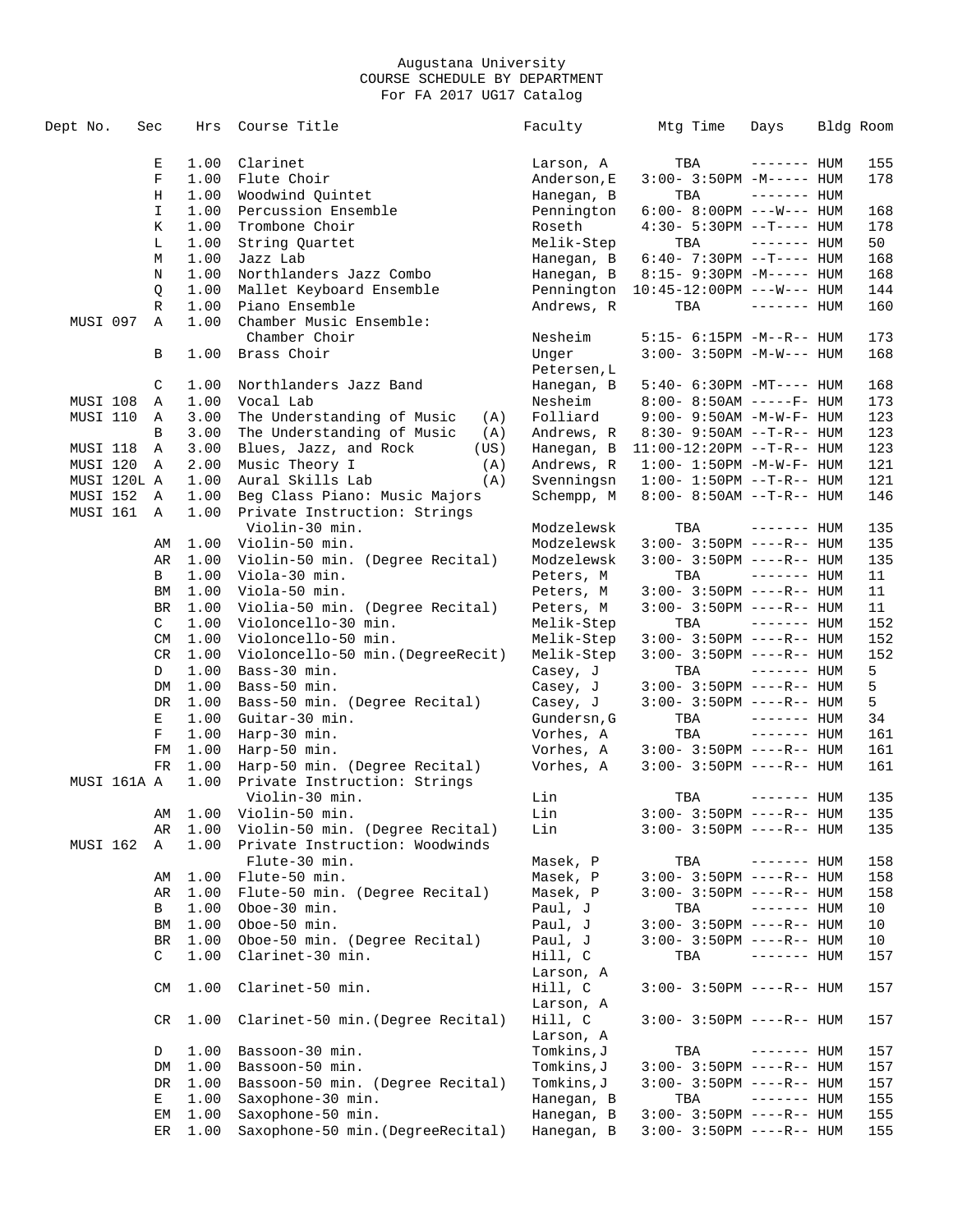| Dept No.        | Sec            | Hrs          | Course Title                                           | Faculty                  | Mtg Time                           | Days                         | Bldg Room      |
|-----------------|----------------|--------------|--------------------------------------------------------|--------------------------|------------------------------------|------------------------------|----------------|
|                 |                |              |                                                        |                          |                                    |                              |                |
| MUSI 163        | Α              | 1.00         | Private Instruction: Brass Winds                       |                          |                                    |                              |                |
|                 |                |              | Horn-30 min.                                           | Carlson, A               | TBA                                | $------$ HUM                 | 7              |
|                 | AΜ             | 1.00         | Horn-50 min.                                           | Carlson, A               | $3:00 - 3:50PM$ ----R-- HUM        |                              | 7              |
|                 | AR             | 1.00         | Horn-50 min. (Degree Recital)                          | Carlson, A               | $3:00 - 3:50PM$ ----R-- HUM        |                              | $7\phantom{.}$ |
|                 | В              | 1.00         | Trumpet-30 min.                                        | Linder                   | TBA                                | $------$ HUM                 | 10             |
|                 | ΒM             | 1.00         | Trumpet-50 min.                                        | Linder                   | $3:00 - 3:50PM$ ----R-- HUM        |                              | 10             |
|                 | BR             | 1.00         | Trumpet-50 min. (Degree Recital)                       | Linder                   | $3:00-3:50PM$ ----R-- HUM          |                              | 10             |
|                 | $\mathsf{C}^-$ | 1.00         | Trombone-30 min.                                       | Roseth                   | TBA                                | $------$ HUM                 | 149            |
|                 | CM             | 1.00         | Trombone-50 min.                                       | Roseth                   | $3:00-3:50PM$ ----R-- HUM          |                              | 149            |
|                 | CR<br>D        | 1.00<br>1.00 | Trombone-50 min. (Degree Recital)<br>Euphonium-30 min. | Roseth<br>Roseth         | $3:00-3:50PM$ ----R-- HUM<br>TBA   | $------$ HUM                 | 149<br>149     |
|                 | DM             | 1.00         | Euphonium-50 min.                                      | Roseth                   | $3:00 - 3:50PM$ ----R-- HUM        |                              | 149            |
|                 | <b>DR</b>      | 1.00         | Euphonium-50 min. (DegreeRecital)                      | Roseth                   | $3:00 - 3:50PM$ ----R-- HUM        |                              | 149            |
|                 | Е              | 1.00         | Tuba-30 min                                            | Andersen, M              | TBA                                | $------$ HUM                 | 4              |
|                 | EМ             | 1.00         | Tuba-50 min.                                           | Andersen, M              | $3:00-3:50PM$ ----R-- HUM          |                              | 4              |
|                 | ER             | 1.00         | Tuba-50 min. (Degree Recital)                          | Andersen, M              | $3:00-3:50PM$ ----R-- HUM          |                              | 4              |
| MUSI 164        | A              | 1.00         | Private Instruction: Percussion                        |                          |                                    |                              |                |
|                 |                |              | Percussion-30 min.                                     | Pennington               | TBA                                | $------$ HUM                 | 144            |
|                 | AΜ             | 1.00         | Percussion-50 min.                                     | Pennington               | $3:00 - 3:50PM$ ----R-- HUM        |                              | 144            |
|                 | AR             | 1.00         | Percussion-50 min(DegreeRecital)                       | Pennington               | $3:00 - 3:50PM$ ----R-- HUM        |                              | 144            |
| <b>MUSI 165</b> | Α              | 1.00         | Private Instruction: Piano                             |                          |                                    |                              |                |
|                 |                |              | Piano-30 min.                                          | Andrews, R               | TBA                                | $------$ HUM                 | 160            |
|                 | AΜ             | 1.00         | Piano-50 min.                                          | Andrews, R               | $3:00-3:50PM$ ----R-- HUM          |                              | 160            |
|                 | AR             | 1.00<br>1.00 | Piano-50 min. (Degree Recital)                         | Andrews, R               | $3:00-3:50PM$ ----R-- HUM          |                              | 160            |
|                 | АX<br>B        | 1.00         | Piano-30 min.<br>Piano-30 min.                         | Andrews, R<br>Schempp, M | TBA<br>TBA                         | $------$ HUM<br>$------$ HUM | 160<br>159     |
|                 | <b>BR</b>      | 1.00         | Piano-50 min. (Degree Recital)                         | Schempp, M               | $3:00 - 3:50PM$ ----R-- HUM        |                              | 159            |
|                 | <b>BX</b>      | 1.00         | Piano-30 min.                                          | Schempp, M               | TBA                                | $------$ HUM                 | 159            |
| MUSI 166        | Α              | 1.00         | Private Instruction: Keyboard                          |                          |                                    |                              |                |
|                 |                |              | Organ-30 min.                                          | Schempp, M               | TBA                                | $------$ HUM                 | 159            |
|                 | AΜ             | 1.00         | Organ-50 min.                                          | Schempp, M               | $3:00-3:50PM$ ----R-- HUM          |                              | 159            |
|                 | AR             | 1.00         | Organ-50 min. (Degree Recital)                         | Schempp, M               | $3:00-3:50PM$ ----R-- HUM          |                              | 159            |
|                 | B              | 1.00         | Harpsichord-30 min.                                    | Schempp, M               | TBA                                | $------$ HUM                 | 159            |
|                 | BM             | 1.00         | Harpsichord-50 min.                                    | Schempp, M               | $3:00-3:50PM$ ----R-- HUM          |                              | 159            |
|                 | BR             | 1.00         | Harpsichord-50 min. (Dgr Recital)                      | Schempp, M               | $3:00-3:50PM$ ----R-- HUM          |                              | 159            |
| MUSI 167        | Α              | 1.00         | Private Instruction: Voice                             |                          |                                    |                              |                |
|                 |                |              | Voice-30 min.                                          | Staff                    | TBA                                | $------$ HUM                 |                |
|                 | AΜ             | 1.00         | Voice-50 min.                                          | Staff                    | $3:00-3:50PM$ ----R-- HUM          |                              |                |
|                 | B<br>ΒM        | 1.00<br>1.00 | Voice-30 min.<br>Voice-50 min.                         | Grevlos, L<br>Grevlos, L | TBA<br>$3:00 - 3:50PM$ ----R-- HUM | $------$ HUM                 | 139<br>139     |
|                 | BR             | 1.00         | Voice-50 min. (Degree Recital)                         | Grevlos, L               | $3:00 - 3:50PM$ ----R-- HUM        |                              | 139            |
|                 | C              | 1.00         | Voice-30 min.                                          | Schreck, J               | TBA                                | $------$ HUM                 | 153            |
|                 | CM             | 1.00         | Voice-50 min.                                          | Schreck, J               | $3:00 - 3:50PM$ ----R-- HUM        |                              | 153            |
|                 | CR             | 1.00         | Voice-50 min. (Degree Recital)                         | Schreck, J               | $3:00 - 3:50PM$ ----R-- HUM        |                              | 153            |
|                 | D              | 1.00         | Voice-30 min.                                          | Campbell                 | TBA                                | $------$ HUM                 | 150            |
|                 | DM             | 1.00         | Voice-50 min.                                          | Campbell                 | $3:00 - 3:50PM$ ----R-- HUM        |                              | 150            |
|                 | DR             | 1.00         | Voice-50 min. (Degree Recital)                         | Campbell                 | $3:00 - 3:50PM$ ----R-- HUM        |                              | 150            |
|                 | Е              | 1.00         | Voice-30 min.                                          | Svenningsn               | TBA                                | $------$ HUM                 | 140            |
|                 | ЕM             | 1.00         | Voice-50 min.                                          | Svenningsn               | $3:00-3:50PM$ ----R-- HUM          |                              | 140            |
|                 | ER             | 1.00         | Voice-50 min. (Degree Recital)                         | Svenningsn               | 3:00- 3:50PM ----R-- HUM           |                              | 140            |
|                 | F              | 1.00         | Voice-30 min.                                          | Barnard, M               | TBA                                | $------$ HUM                 | 140            |
|                 | FM             | 1.00         | Voice-50 min.                                          | Barnard, M               | $3:00-3:50PM$ ----R-- HUM          |                              | 140            |
|                 | FR             | 1.00         | Voice-50 min. (Degree Recital)                         | Barnard, M               | $3:00 - 3:50PM$ ----R-- HUM        |                              | 140            |
| MUSI 191        | G<br>Α         | 1.00<br>1.00 | Voice-30 min.<br>Intro to Notational Software          | Nesheim<br>Folliard      | TBA<br>$8:00-8:50AM -M---HUM$      | $------$ HUM                 | 136<br>146     |
|                 | В              | 1.00         | Intro to Notational Software                           | Folliard                 | 2:00- 2:50PM -M----- HUM           |                              | 146            |
| MUSI 197        | Α              | 1.00         | TOPICS:                                                |                          |                                    |                              |                |
|                 |                |              | Piano Class III                                        | Schempp, M               | $8:00 - 8:50AM$ ---W-F- HUM        |                              | 146            |
| MUSI 210        | Α              | 3.00         | Music Hist & Lit to 1750<br>(WT)                       | Unger                    | 11:00-12:20PM --T-R-- HUM          |                              | 145            |
|                 |                |              |                                                        | Schempp, M               |                                    |                              |                |
| MUSI 214        | Α              | 3.00         | MusHist/Lit-NonWest<br>$(W)$ & $(NW)$                  | Pennington               | $1:00 - 2:20PM -T-R--HUM$          |                              | 201            |
| MUSI 220        | Α              | 2.00         | Music Theory III                                       | Andrews, R               | 2:00- 2:50PM -M-W-F- HUM           |                              | 121            |
| MUSI 220L A     |                | 1.00         | Aural Skills III                                       | Svenningsn               | 2:00- 2:50PM --T-R-- HUM           |                              | 121            |
| MUSI 230 A      |                | 2.00         | Music, Theatre&Dance in ElemClass                      | Grevlos, L               | 9:00- 9:50AM --T-R-- HUM           |                              | 121            |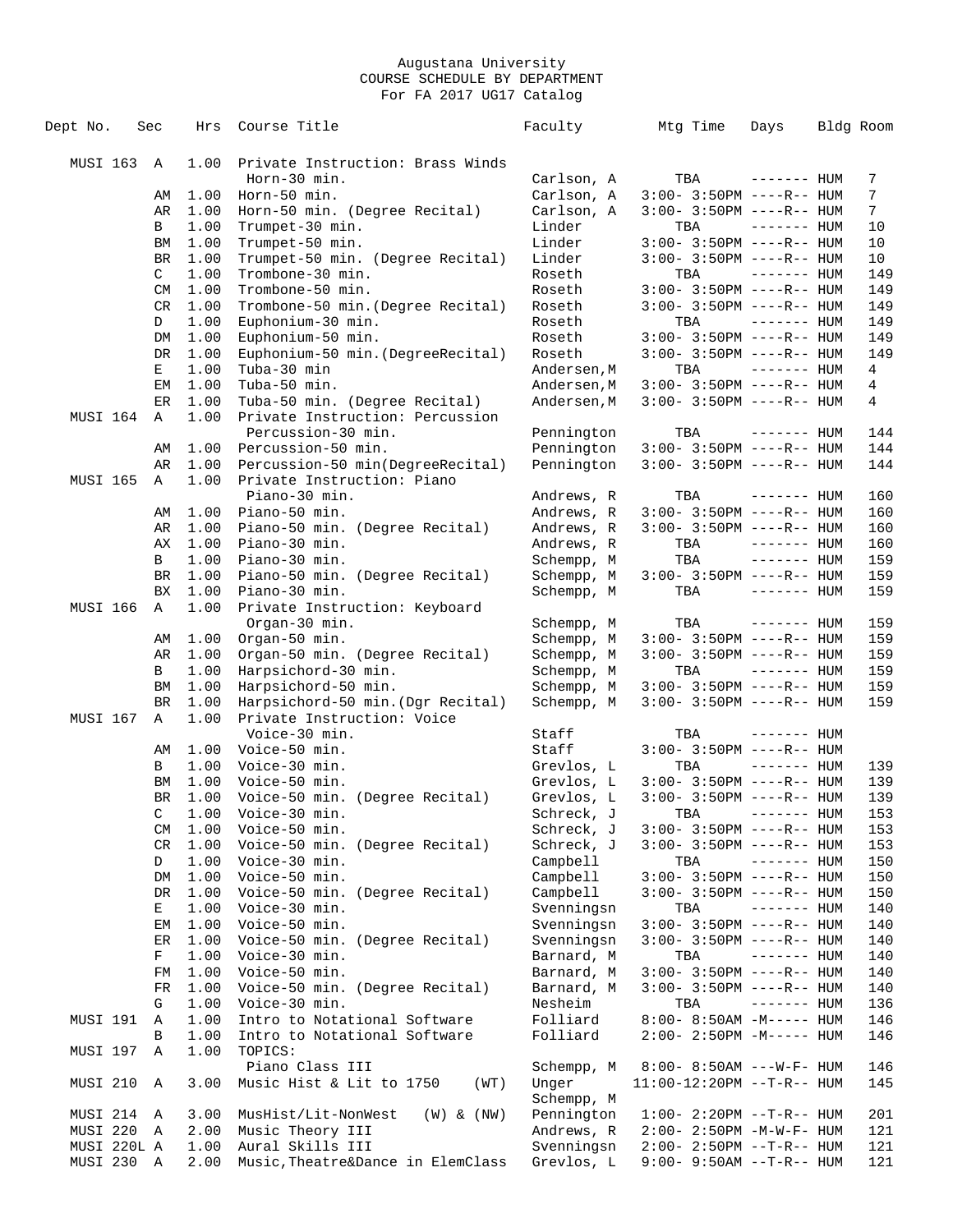| Dept No.                    | Sec                 |                | Hrs          | Course Title                                                                   | Faculty                | Mtg Time                                                | Days          | Bldg Room  |
|-----------------------------|---------------------|----------------|--------------|--------------------------------------------------------------------------------|------------------------|---------------------------------------------------------|---------------|------------|
| <b>MUSI 250</b><br>MUSI 300 |                     | Α<br>Α         | 2.00<br>3.00 | Brass Pedagogy & Performance<br>Fundamentals of Conducting                     | Petersen, L<br>Unger   | 9:00- 9:50AM -MTWR-- HUM<br>$11:00-12:20PM -M-W---$ HUM |               | 168<br>168 |
|                             |                     |                |              |                                                                                | Folliard               |                                                         |               |            |
| MUSI 310                    |                     | Α              | 3.00         | Secondary Instrumental Methods                                                 | Petersen, L            | $1:00 - 1:50PM -M-W-F- HUM$                             |               | 145        |
| MUSI 311                    |                     | Α              | 3.00         | Secondary Choral Methods                                                       | Nesheim                | $1:00 - 1:50PM -M-W-F - HUM$                            |               | 173        |
| MUSI 336                    |                     | Α              | 3.00         | Vocal Pedagogy                                                                 | Grevlos, L             | $9:00 - 9:50AM - M - W - F - HUM$                       |               | 121        |
| Native American Studies     |                     |                |              |                                                                                |                        |                                                         |               |            |
| NAST 320                    |                     | Α              | 3.00         | Native American Social Sys<br>(NW)                                             | Bunger                 | $6:00-9:00PM -M--- MC$                                  |               | 201        |
|                             |                     | B              | 3.00         | Native American Social Sys<br>(NW)                                             | Hanson, J              | $6:00 - 9:00PM$ ----R-- MC                              |               | 201        |
| Nursing                     |                     |                |              |                                                                                |                        |                                                         |               |            |
| NURS 000                    |                     | Α              | 0.00         | Comprehens Standrdzd Test Passed                                               | Staff                  | TBA                                                     | ------- OFF   | OFF        |
| <b>NURS 200</b>             |                     | Α              | 3.00         | Intro to Professional Nursing                                                  | Nelson, Mry            | 8:00- 8:50AM -M-W-F- FSC                                |               | 270        |
|                             |                     | B              | 3.00         | Intro to Professional Nursing                                                  | Nelson, Mry            | $9:00 - 9:50AM - M - W - F - FSC$                       |               | 270        |
| NURS 324                    |                     | Α              | 3.00         | Health Pattern Recognition/Nutri                                               | Barthle                | 9:00- 9:50AM -M-W-F- FSC                                |               | 268        |
|                             |                     | B              | 3.00         | Health Pattern Recognition/Nutri                                               | Barthle                | 11:00-11:50AM -M-W-F- FSC                               |               | 268        |
|                             |                     | C              | 3.00         | Health Pattern Recognition/Nutri                                               | Barthle                | 12:00-12:50PM -M-W-F- FSC                               |               | 268        |
|                             |                     | $\mathbf{I}$   | 2.00         | Health Pattern Recognition/Nutri                                               | Kruse                  | TBA                                                     | $------$ FSC  | 268        |
|                             | $-NURS$ 3241:       |                | OPEN         | TO INTL STUDENTS ONLY. CLASS BEGINS IN AUGUST.                                 |                        |                                                         |               |            |
| <b>NURS 326</b>             |                     | Α              | 4.00         | Nursing Therapeutics                                                           | Herrmann               | $11:00-11:50AM$ -M-W--- FSC                             |               | 270        |
|                             |                     | B              | 4.00         | Nursing Therapeutics                                                           | Herrmann               | 12:00-12:50PM -M-W--- FSC                               |               | 270        |
|                             |                     | C              | 4.00         | Nursing Therapeutics                                                           | Herrmann               | $1:00 - 1:50PM - M-W--- FSC$                            |               | 268        |
|                             | NURS 326L A         |                | 0.00         | Nursing Therapeutics Lab                                                       | Herrmann<br>Mueller, A | 8:00- 5:00PM --T---- FSC                                |               | 268        |
|                             |                     | B              | 0.00         | Nursing Therapeutics Lab                                                       | Herrmann<br>Mueller, A | 8:00- 5:00PM ----R-- FSC                                |               | 268        |
|                             |                     | C              | 0.00         | Nursing Therapeutics Lab                                                       | Herrmann<br>Karel, B   | 8:00- 5:00PM --T---- FSC                                |               | 268        |
|                             | <b>NURS 326X X1</b> |                | 0.00         | Nursing Therapeutics Clinical                                                  | Petersen, K            | 7:00- 3:30PM --T---- OFF                                |               | OFF        |
|                             |                     | X2             | 0.00         | Nursing Therapeutics Clinical                                                  | Harter                 | 7:00- 3:30PM --T---- OFF                                |               | OFF        |
|                             |                     | X3             | 0.00         | Nursing Therapeutics Clinical                                                  | Nordstrom              | 7:00- 3:30PM --T---- OFF                                |               | OFF        |
|                             |                     | X4             | 0.00         | Nursing Therapeutics Clinical                                                  | Hennies                | 7:00- 3:30PM --T---- OFF                                |               | OFF        |
|                             |                     | X5             | 0.00         | Nursing Therapeutics Clinical                                                  | Locker                 | 7:00- 3:30PM --T---- OFF                                |               | OFF        |
|                             |                     | X6             | 0.00         | Nursing Therapeutics Clinical                                                  | Nelson, M              | 7:00- 3:30PM ----R-- OFF                                |               | OFF        |
|                             |                     | X7             | 0.00         | Nursing Therapeutics Clinical                                                  | Olinger                | 7:00- 3:30PM ----R-- OFF                                |               | OFF        |
|                             |                     | X8             | 0.00         | Nursing Therapeutics Clinical                                                  | Heeren                 | 7:00- 3:30PM ----R-- OFF                                |               | OFF        |
|                             |                     | X9             | 0.00         | Nursing Therapeutics Clinical                                                  | King, M                | 7:00- 3:30PM ----R-- OFF                                |               | OFF        |
| <b>NURS 328</b>             |                     | Α              | 3.00         | Pathophysiology                                                                | Schroeder<br>Norenberg | 8:00- 8:50AM -M-W-F- FSC                                |               | 113A       |
|                             |                     | B              | 3.00         | Pathophysiology                                                                | Schroeder<br>Norenberg | 9:00- 9:50AM -M-W-F- FSC                                |               | 113A       |
|                             | NURS 395 A          |                | 2.00         | Internship                                                                     | Gierach<br>Nelson, Mry | TBA                                                     | ------- OFF   | OFF        |
| NURS 406                    |                     | $\mathbf{I}$   |              | 2.00 Nursing & Health Care in the US<br>-NURS 406: OPEN TO INTL STUDENTS ONLY. | Schroeder              | $3:30 - 5:30PM -M--- FSC$                               |               | 363        |
| NURS 420                    |                     | $\overline{A}$ | 5.00         | Behavioral Health Nursing                                                      | Abbott, K              | $1:00 - 1:50PM - M - W - F - FSC$                       |               | 272        |
|                             |                     | I              | 5.00         | Behavioral Health Nursing                                                      | Abbott, K              | $1:00 - 1:50PM - M - W - F - FSC$                       |               | 272        |
|                             |                     |                |              | -NURS 4201: OPEN TO INTL STUDENTSONLY.                                         |                        |                                                         |               |            |
|                             | NURS 420C I         |                | 0.00         | Behav Health Nursing Clinical                                                  | Abbott, K<br>Staff     | 7:00- 3:30PM ----R-- OFF                                |               | OFF        |
|                             |                     |                |              | -NURS 420C I: OPEN TO INTL STUDENTS ONLY.                                      |                        |                                                         |               |            |
|                             |                     | X1             | 0.00         | Behav Health Nursing Clinical                                                  | Christenso             | 7:00- 3:30PM ----R-- OFF                                |               | OFF        |
|                             |                     | X <sub>2</sub> | 0.00         | Behav Health Nursing Clinical                                                  | Abbott, K<br>Schlemmer | 7:00- 3:30PM ----R-- OFF                                |               | OFF        |
|                             |                     | X3             | 0.00         | Behav Health Nursing Clinical                                                  | Abbott, K<br>Schlemmer | 7:00- 3:30PM ----R-- OFF                                |               | OFF        |
| NURS 430                    |                     | A              |              | 5.00 Community Health Nursing                                                  | Waltman, P             | $1:00 - 1:50PM - M - W - F - FSC$                       |               | 270        |
|                             |                     | В              |              | 5.00 Community Health Nursing                                                  | Waltman, P             | 2:00- 2:50PM -M-W-F- FSC                                |               | 270        |
|                             |                     | I              | 5.00         | Community Health Nursing                                                       | Waltman, P             | TBA                                                     | $-M-W-F-$ FSC | 270        |
|                             |                     |                |              | -NURS 430I: OPEN TO INTL STUDENTS ONLY.                                        |                        |                                                         |               |            |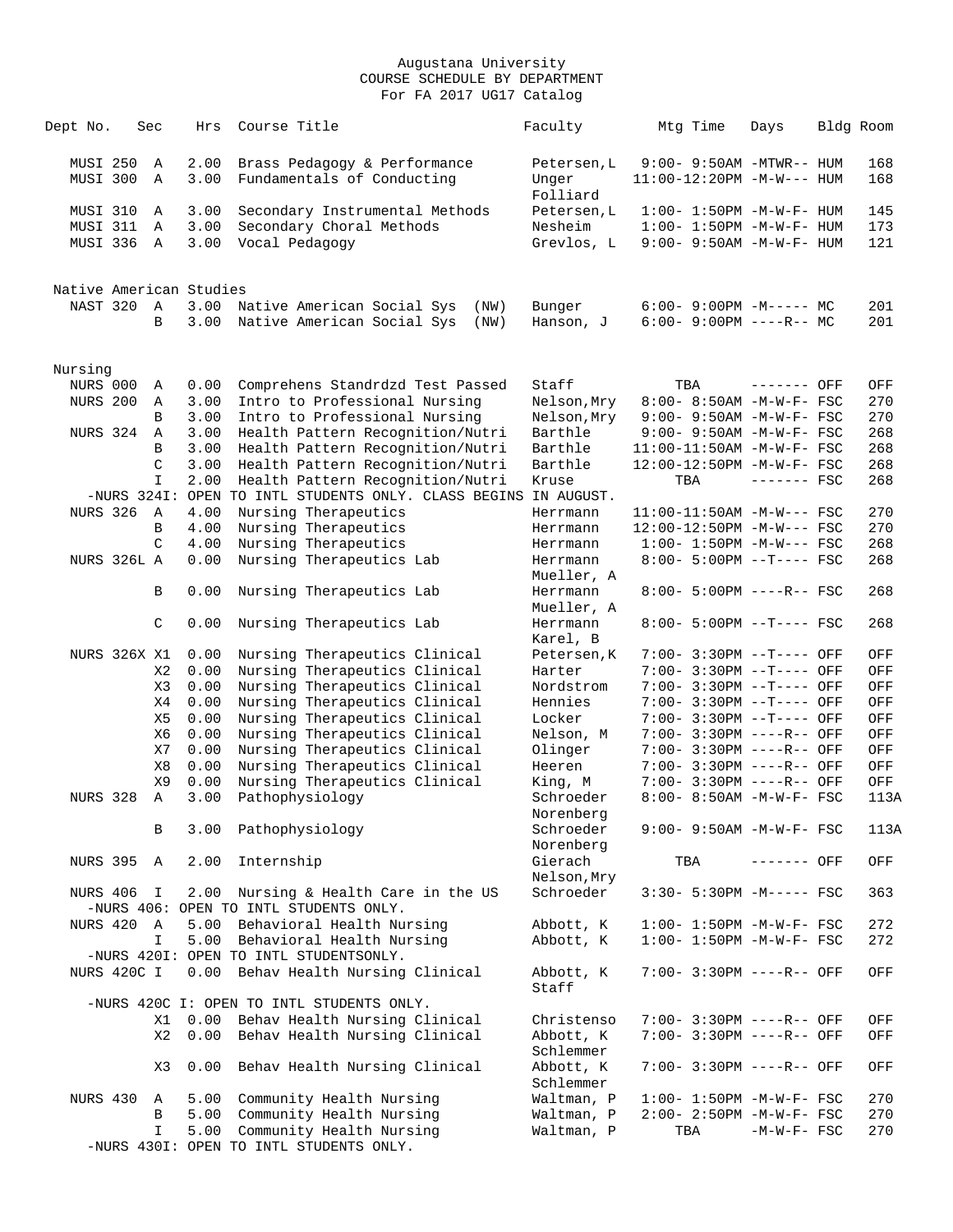| Dept No.           | Sec          | Hrs  | Course Title                                                | Faculty     | Mtg Time                     | Days          | Bldg Room  |      |
|--------------------|--------------|------|-------------------------------------------------------------|-------------|------------------------------|---------------|------------|------|
| NURS 430C X1       |              | 0.00 | Comm Health Nursing Clinical                                | Poppens     | 7:30-11:50AM -M----- OFF     |               |            | OFF  |
|                    | X2           | 0.00 | Comm Health Nursing Clinical                                | Hohn        | 7:30-11:50AM --T---- OFF     |               |            | OFF  |
|                    | X3           | 0.00 | Comm Health Nursing Clinical                                | Hohn        | 7:30-11:50AM --T---- OFF     |               |            | OFF  |
|                    | X4           | 0.00 | Comm Health Nursing Clinical                                | Poppens     | $7:30-11:50AM$ ---W--- OFF   |               |            | OFF  |
|                    | X5           | 0.00 | Comm Health Nursing Clinical                                | Poppens     | 7:30-11:50AM ----R-- OFF     |               |            | OFF  |
|                    | $\mathbf{I}$ | 0.00 | Comm Health Nursing Clinical                                | Waltman, P  | TBA                          | ------- OFF   |            | OFF  |
|                    |              |      | -NURS 430C I: OPEN TO INTL STUDENTS ONLY.                   |             |                              |               |            |      |
| NURS 441 A         |              | 4.00 | Adult Health Nursing II                                     | Serfling    | $11:00-11:50AM -M-W--- FSC$  |               |            | 272  |
|                    |              |      |                                                             | Serfling    | $11:00-11:50AM$ -----F- FSC  |               |            | 272  |
|                    |              |      |                                                             |             |                              |               |            |      |
|                    |              |      |                                                             | Mueller, A  |                              |               |            |      |
|                    | B            | 4.00 | Adult Health Nursing II                                     | Serfling    | 12:00-12:50PM -M-W--- FSC    |               |            | 272  |
|                    |              |      |                                                             | Serfling    | 12:00-12:50PM -----F- FSC    |               |            | 272  |
|                    |              |      |                                                             | Mueller, A  |                              |               |            |      |
|                    | C            | 4.00 | Adult Health Nursing II                                     | Serfling    | $2:00-2:50PM -M-W--- FSC$    |               |            | 272  |
|                    |              |      |                                                             | Serfling    | $2:00 - 2:50PM$ -----F- FSC  |               |            | 272  |
|                    |              |      |                                                             | Karel, B    |                              |               |            |      |
|                    | I.           | 4.00 | Adult Health Nursing II                                     | Serfling    | TBA                          | $-M-W---$ FSC |            | 272  |
|                    |              |      |                                                             | Serfling    | TBA                          | $---FF-$ FSC  |            | 272  |
|                    |              |      |                                                             | Mueller, A  |                              |               |            |      |
|                    |              |      | -NURS 441I: OPEN TO INTL STUDENTS ONLY.                     |             |                              |               |            |      |
| NURS 441C X1       |              | 0.00 | Adult Health Nursing II Clinical                            | Barthle     | 7:00- 3:30PM --T---- OFF     |               |            | OFF  |
|                    | X2           | 0.00 | Adult Health Nursing II Clinical                            | Christensn  | 7:00- 3:30PM --T---- OFF     |               |            | OFF  |
|                    | X3           | 0.00 | Adult Health Nursing II Clinical                            | Helleberg   | 7:00- 3:30PM --T---- OFF     |               |            | OFF  |
|                    | X4           | 0.00 | Adult Health Nursing II Clinical                            | Douglass    | 7:00- 3:30PM ----R-- OFF     |               |            | OFF  |
|                    | X5           | 0.00 | Adult Health Nursing II Clinical                            | VanIperen   | 7:00- 3:30PM ----R-- OFF     |               |            | OFF  |
|                    | X6           | 0.00 | Adult Health Nursing II Clinical                            | DeBates     | 7:00- 3:30PM ----R-- OFF     |               |            | OFF  |
|                    | X7           | 0.00 | Adult Health Nursing II Clinical                            | Nass, A     | 7:00- 3:30PM ----R-- OFF     |               |            | OFF  |
|                    | X8           | 0.00 | Adult Health Nursing II Clinical                            | Gruenig     | 7:00- 3:30PM ----R-- OFF     |               |            | OFF  |
| NURS 450           | A            | 3.00 | Perspectives Prof Nursing(W)(SI)                            | Gierach     | 8:00- 9:50AM -M----- FSC     |               |            | 272  |
|                    |              |      |                                                             | White, L    |                              |               |            |      |
|                    |              |      |                                                             | Gierach     | 8:00- 8:50AM -----F- FSC     |               |            | 272  |
|                    |              |      |                                                             | White, L    |                              |               |            |      |
|                    | В            | 3.00 | Perspectives Prof Nursing(W)(SI)                            | Gierach     | 8:00- 9:50AM ---W--- FSC     |               |            | 272  |
|                    |              |      |                                                             | White, L    |                              |               |            |      |
|                    |              |      |                                                             | Gierach     | $9:00 - 9:50AM$ -----F- FSC  |               |            | 272  |
|                    |              |      |                                                             | White, L    |                              |               |            |      |
| NURS 468           | A            | 1.00 | NCLEX Review                                                | Nelson, Mry | $10:00-10:50AM$ -----F- FSC  |               |            | 270  |
| NURS 495           | $\mathbb{A}$ |      | Internship                                                  | Nelson, Mry | TBA                          | $------$ OFF  |            | OFF  |
|                    |              | 3.00 |                                                             |             |                              |               |            |      |
|                    | I            | 3.00 | Internship<br>-NURS 4951: OPEN TO INTL STUDENTS ONLY.       | Schroeder   | TBA                          | ------- OFF   |            | ONLN |
|                    |              |      |                                                             |             |                              |               |            |      |
|                    |              |      |                                                             |             |                              |               |            |      |
| Physical Education |              |      |                                                             |             |                              |               |            |      |
| PE 095             | Α            | 1.00 | Intercollegiate Athletics<br>A1.3                           |             |                              |               |            |      |
|                    |              |      | Cross Country                                               | Hellman, T  | TBA                          | $------$ ELMN |            | 105  |
|                    | В            | 1.00 | Football                                                    | Olszewski   | TBA                          | ------- ELMN  |            | 105  |
|                    | C            | 1.00 | Golf                                                        | Taylor, L   | TBA                          | ------- ELMN  |            | 105  |
|                    | D            | 1.00 | Soccer                                                      | Barkus, B   | TBA                          | ------- ELMN  |            | 105  |
|                    | Е            | 1.00 | Volleyball                                                  | Jacobs, J   | TBA                          | ------- ELMN  |            | 105  |
|                    | $\mathbf F$  | 1.00 | Cheer Team                                                  |             |                              |               |            |      |
|                    |              |      |                                                             | Taylor, L   | TBA                          |               | $---$ ELMN | 105  |
|                    | G            | 1.00 | Basketball (Men)                                            | Billeter    | TBA                          |               | ---- ELMN  | 105  |
|                    | Η            | 1.00 | Basketball (Women)                                          | Krauth, D   | TBA                          | $------ELMN$  |            | 105  |
|                    | I            | 1.00 | Wrestling                                                   | Reitmeier   | TBA                          | ------- ELMN  |            | 105  |
|                    | J            | 1.00 | Tennis (Men)                                                | Taylor, L   | TBA                          | ------- ELMN  |            | 105  |
|                    | Κ            | 1.00 | Tennis (Women)                                              | Taylor, L   | TBA                          | ------- ELMN  |            | 105  |
|                    | L            | 1.00 | Track (Men)                                                 | Hellman, T  | TBA                          | ------- ELMN  |            | 105  |
|                    | O            | 1.00 | Swimming                                                    | Micko       | TBA                          | ------- ELMN  |            | 105  |
|                    | $\, {\bf P}$ | 1.00 | Baseball                                                    | Huber, T    | TBA                          |               | ---- ELMN  | 105  |
|                    | Q            | 1.00 | Softball                                                    | VanSchepen  | TBA                          | ------- ELMN  |            | 105  |
|                    |              |      | -PE 095: CAN BE TAKEN ONCE PER YEAR PER SPORT.              |             |                              |               |            |      |
| PE 102             | Α            | 1.00 | Bicycling<br>(WB1)                                          | Schrenk     | 12:30- 2:00PM --T-R-- ELMN   |               |            | 105  |
|                    |              |      | -PE 102A: MEETS 1ST HALF OF SEMESTER-AUG 30 THROUGH OCT 13. |             |                              |               |            |      |
| PE 103             | Α            | 1.00 | Boot Camp Fitness<br>(WB1)                                  | Binstock    | 9:00- 9:50AM --T-R-- ELMN    |               |            | 105  |
| PE 108             | Α            | 1.00 | Golf/Recreational Sports<br>(WB1)                           | Stavenger   | $11:00-11:50AM -M-W---$ ELMN |               |            | 105  |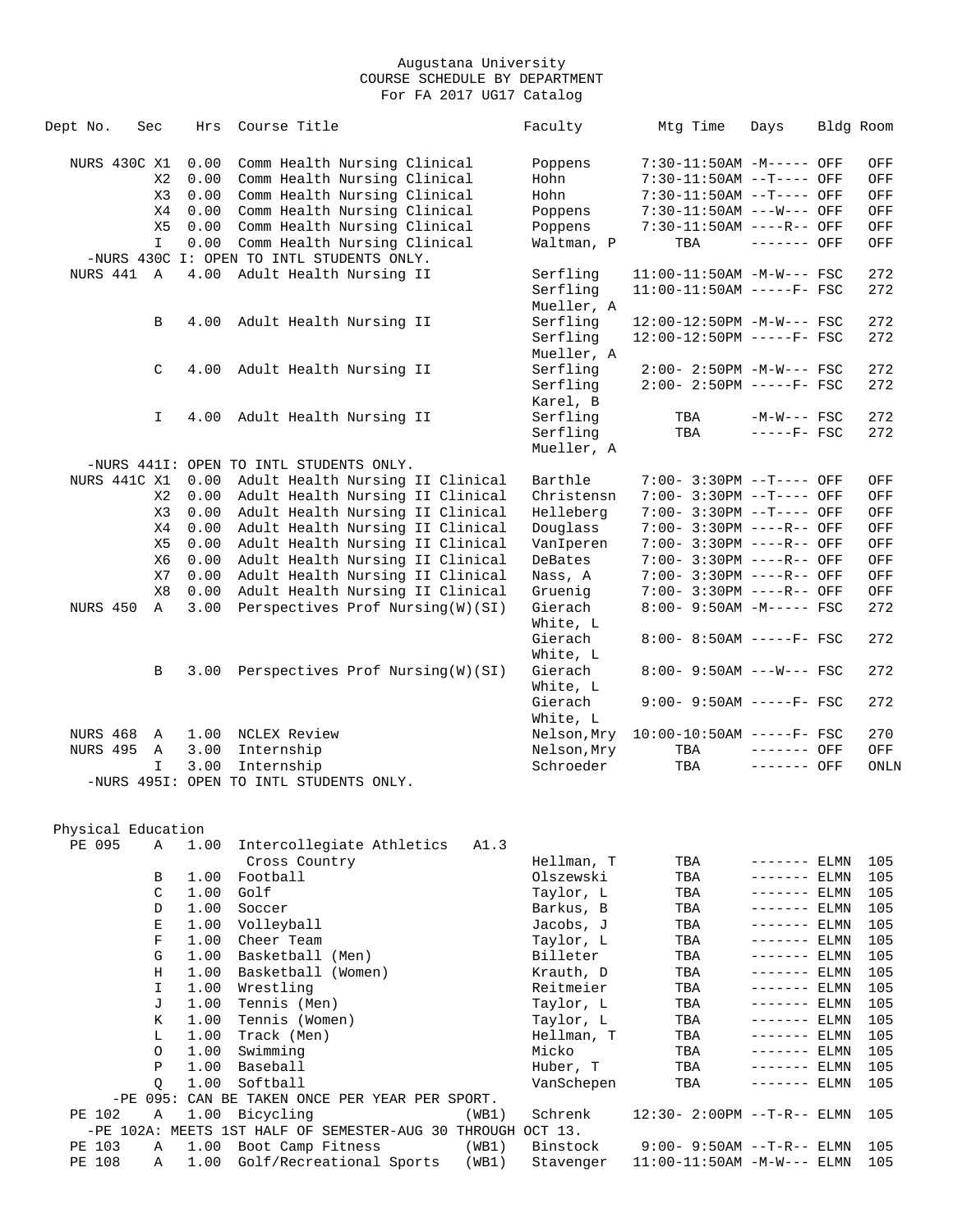| Dept No.        | Sec          | Hrs  | Course Title                                                |       | Faculty     | Mtg Time                             | Days         | Bldg Room |     |
|-----------------|--------------|------|-------------------------------------------------------------|-------|-------------|--------------------------------------|--------------|-----------|-----|
|                 |              |      |                                                             |       |             |                                      |              |           |     |
| PE 112          | Α            | 1.00 | Hatha Yoga                                                  | (WB1) | Dickinson   | $8:00-8:50AM --T-R--ELMN$            |              |           | 224 |
| PE 115          | Α            | 1.00 | Physical Conditioning                                       | (WB1) |             | $11:00-11:50AM$ --T-R-- ELMN         |              |           | 105 |
| PE 116          | Α            | 1.00 | Racquetball/Fitness                                         | (WB1) | Authier     | $9:00 - 9:50AM -M-W---$ ELMN         |              |           | 105 |
| PE 118          | Α            | 1.00 | Tennis and Net Sports                                       | (WB1) | King, C     | 12:00-12:50PM -M-W--- ELMN           |              |           | 105 |
| PE 119          | Α            | 1.00 | Walking and Hiking                                          | (WB1) | Scholten, K | $1:00-2:20PM -M-W---$ ELMN           |              |           | 105 |
|                 |              |      | -PE 119A: MEETS 1ST HALF OF SEMESTER-AUG 30 THROUGH OCT 13. |       |             |                                      |              |           |     |
| PE 120          | Α            | 1.00 | Weight Training                                             | (WB1) |             |                                      |              |           |     |
|                 |              |      | (Women Only)                                                |       | Bourk       | $8:00 - 8:50AM - M-W---$ ELMN        |              |           | 233 |
|                 | В            | 1.00 | Weight Training                                             | (WB1) | Bacoulis    | $1:00 - 1:50PM -T-R-- ELMN$          |              |           | 233 |
| PE 199          | Α            | 1.00 | Independent Study                                           |       |             |                                      |              |           |     |
|                 |              |      | Independent Fitness                                         |       | Barkley, S  | TBA                                  | ------- OFF  |           | OFF |
|                 | В            |      | 1.00 Swimming                                               |       | Micko       | TBA                                  | $------$ OFF |           | OFF |
| PE 210          | Α            | 3.00 | Introduction to Sport Management                            |       |             | VanLaecken 11:00-12:20PM --T-R-- FSC |              |           | 374 |
| PE 230          | Α            | 1.00 | First Aid & CPR                                             |       | Fox, B      | 12:00-12:50PM -M-W-F- ELMN           |              |           | 230 |
|                 |              |      |                                                             |       | Duffy       |                                      |              |           |     |
|                 |              |      | -PE 230A: MEETS 1ST HALF OF SEMESTER-AUG 30 THROUGH OCT 13. |       |             |                                      |              |           |     |
|                 | B            |      | 1.00 First Aid & CPR                                        |       | Fox, B      | 12:00-12:50PM -M-W-F- ELMN           |              |           | 230 |
|                 |              |      |                                                             |       | Duffy       |                                      |              |           |     |
|                 |              |      | -PE 230B: MEETS 2ND HALF OF SEMESTER-OCT 16 THROUGH DEC 7.  |       |             |                                      |              |           |     |
| PE 234          | Α            | 2.00 | Theory of Coaching Softball                                 |       | VanSchepen  | $9:00 - 9:50AM$ --T-R-- ELMN         |              |           | 241 |
| PE 237          | Α            | 2.00 | Theory of Coaching Football                                 |       | Malone, J   | $1:00-1:50PM -MTWR--ELMN$            |              |           | 180 |
|                 |              |      | -PE 237: MEETS 1ST HALF OF SEMESTER-AUG 30 THROUGH OCT 13.  |       |             |                                      |              |           |     |
| PE 265          | Α            | 1.00 | Health, PE & Movement in Elem Cl                            |       | Meester     | $12:00-12:50PM -T-R-- ELMN$          |              |           | 230 |
|                 |              |      | -PE 265: MEETS 1ST HALF OF SEMESTER-AUG 30 THROUGH OCT 13.  |       |             |                                      |              |           |     |
| PE 266          | Α            | 3.00 | Methods for Teaching Elem PE                                |       | Hoiland, P  | TBA                                  | $------ELMN$ |           |     |
|                 |              |      |                                                             |       | Huber, K    |                                      |              |           |     |
|                 |              |      | -PE 266: REQUIRES OBSERVATION IN AN ELEM PE CLASSROOM.      |       |             |                                      |              |           |     |
| PE 280          | Α            | 3.00 | Prevention & Care of Athl Injuri                            |       | Gerry, B    | $11:00-11:50AM - M-W-F- ELMN$        |              |           | 230 |
| PE 395          | Α            | 4.00 | Internship                                                  |       |             |                                      |              |           |     |
|                 |              |      | Coaching                                                    |       | Stavenger   | TBA                                  | ------- OFF  |           | OFF |
|                 | В            | 4.00 | Sport Management I                                          |       | Pierson, D  | TBA                                  | ------- OFF  |           | OFF |
|                 | C            | 4.00 | Coaching                                                    |       | VanSchepen  | TBA                                  | ------- OFF  |           | OFF |
| PE 495          | $\mathbb{A}$ | 4.00 | Internship                                                  |       |             |                                      |              |           |     |
|                 |              |      | Sport Management II                                         |       | Pierson, D  | TBA                                  | ------- OFF  |           | OFF |
|                 |              |      |                                                             |       |             |                                      |              |           |     |
|                 |              |      |                                                             |       |             |                                      |              |           |     |
| Philosophy      |              |      |                                                             |       |             |                                      |              |           |     |
| PHIL 110        | Α            | 3.00 | Dimensions of the Self                                      | A1.2  | Minister    | $9:00 - 9:50AM - M - W - F - HUM$    |              |           | 103 |
| PHIL 200        | A            | 3.00 | Reason, Faith, Srch Meaning                                 | (RT)  | Minister    | $1:00 - 1:50PM -M-W-F - HUM$         |              |           | 202 |
| PHIL 220        | A            | 3.00 | Our Phil Heritage I                                         | (WT)  | O'Hara, D   | $8:00 - 8:50AM - M - W - F - HUM$    |              |           | 201 |
| <b>PHIL 395</b> | Α            | 4.00 | Internship                                                  |       | O'Hara, D   | TBA                                  | ------- OFF  |           | OFF |
|                 |              |      |                                                             |       |             |                                      |              |           |     |
|                 |              |      |                                                             |       |             |                                      |              |           |     |
| Physics         |              |      |                                                             |       |             |                                      |              |           |     |
| PHYS 190        | A            | 4.00 | Astronomy                                                   | (NS)  | Grau, N     | $8:30 - 9:50AM -T-R--FSC$            |              |           | 376 |
|                 |              |      |                                                             |       | Grau, N     | 8:00-10:00PM --T---- FSC             |              |           | 353 |
|                 | B            | 4.00 | Astronomy                                                   | (NS)  | Grau, N     | 8:30- 9:50AM --T-R-- FSC             |              |           | 376 |
|                 |              |      |                                                             |       | Grau, N     | $8:00-10:00PM$ ----R-- FSC           |              |           | 353 |
| PHYS 201        | $\mathbb{A}$ | 4.00 | Physics for Life Science I                                  | (NS)  | Engebretsn  | $1:00 - 1:50PM - M - W - F - FSC$    |              |           | 374 |
|                 |              |      |                                                             |       | Engebretsn  | $9:00-10:50AM$ --T---- FSC           |              |           | 353 |
|                 | В            | 4.00 | Physics for Life Science I                                  | (NS)  | Engebretsn  | $1:00 - 1:50PM - M - W - F - FSC$    |              |           | 374 |
|                 |              |      |                                                             |       | Engebretsn  | $11:00-12:50PM$ --T---- FSC          |              |           | 353 |
| PHYS 221        | Α            | 4.00 | General Physics I                                           | (NS)  | Alton       | $1:00 - 1:50PM - M - W - F - FSC$    |              |           | 376 |
|                 |              |      |                                                             |       | Alton       | $8:30-10:30AM$ ----R-- FSC           |              |           | 353 |
|                 | B            | 4.00 | General Physics I                                           | (NS)  | Alton       | $1:00 - 1:50PM - M - W - F - FSC$    |              |           | 376 |
|                 |              |      |                                                             |       | Alton       | $11:00-12:50PM$ ----R-- FSC          |              |           | 353 |
| PHYS 222        | A            | 4.00 | General Physics II                                          |       | Engebretsn  | 12:00-12:50PM -M-W-F- FSC            |              |           | 376 |
|                 |              |      |                                                             |       | Engebretsn  | $1:00-3:00PM$ ----R-- FSC            |              |           | 353 |
| PHYS 235        | $\mathbb{A}$ | 4.00 | Computer Organization                                       |       | Shum, S     | 8:00- 9:50AM --T-R-- FSC             |              |           | 372 |
|                 |              |      |                                                             |       |             |                                      |              |           |     |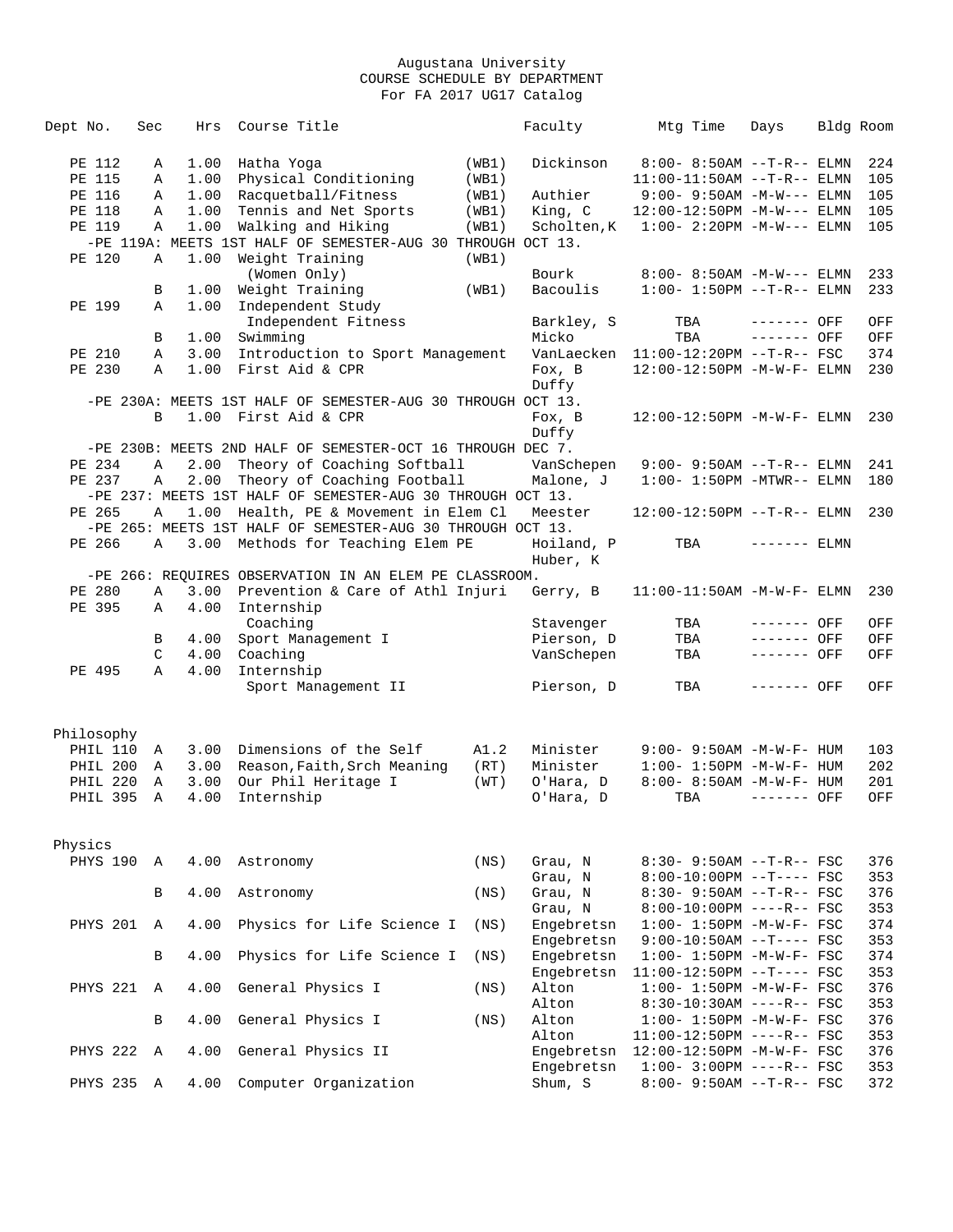| Dept No.                    | Sec           | Hrs          | Course Title                                                         |      | Faculty                        |     | Mtg Time | Days                                      | Bldg Room  |
|-----------------------------|---------------|--------------|----------------------------------------------------------------------|------|--------------------------------|-----|----------|-------------------------------------------|------------|
| PHYS 281 A                  |               | 3.00         | Intermediate Laboratory                                              |      | Grau, N<br>Alton<br>Engebretsn |     |          | $1:00-2:00PM$ --T---- FSC                 | 356        |
|                             |               |              |                                                                      |      | Grau, N<br>Alton               |     |          | 2:00- 5:00PM --T-R-- FSC                  | 355        |
| <b>PHYS 321</b>             | Α             | 4.00         | Computational Physics                                                |      | Engebretsn<br>Grau, N          |     |          | $9:00 - 9:50AM - M-W-F - MC$              | 002        |
| PHYS 373                    | A             | 3.00         | Ouantum Mechanics                                                    |      | Alton                          |     |          | 9:00- 9:50AM -M-W-F- FSC                  | 116        |
| PHYS 391                    | A             | 3.00         | Senior Thesis                                                        |      | Alton                          |     | TBA      | ------- OFF                               | OFF        |
| PHYS 395                    | A             | 4.00         | Internship                                                           |      | Alton                          | TBA |          | ------- OFF                               | OFF        |
|                             |               |              |                                                                      |      |                                |     |          |                                           |            |
| Psychology                  |               |              |                                                                      |      |                                |     |          |                                           |            |
| <b>PSYC 115</b>             | Α             | 3.00         | General Psychology                                                   | (SS) | Trainor<br>Zell, A             |     |          | $9:00 - 9:50AM - M-W-F - MC$              | 257        |
|                             | В             | 3.00         | General Psychology                                                   | (SS) | Zell, A                        |     |          | 12:00-12:50PM -M-W-F- MC                  | 257        |
|                             | C             | 3.00         | General Psychology                                                   | (SS) | Zell, A                        |     |          | $1:00 - 1:50PM - M - W - F - MC$          | 257        |
|                             | D             | 3.00         | General Psychology                                                   | (SS) | Trainor                        |     |          | 8:00- 8:50AM -M-W-F- MC                   | 257        |
| <b>PSYC 210</b>             |               |              |                                                                      |      | Zell, A<br>Hanna               |     |          | 8:00- 8:50AM -M-W-F- MC                   | 255        |
|                             | Α<br>B        | 3.00<br>3.00 | Life-Span Human Development (WB)<br>Life-Span Human Development (WB) |      | Hanna                          |     |          | $9:00 - 9:50AM - M-W-F - MC$              | 255        |
|                             | C             | 3.00         | Life-Span Human Development (WB)                                     |      | Hanna                          |     |          | $2:00-2:50PM -M-W-F-MC$                   | 255        |
| <b>PSYC 232</b>             | Α             | 4.00         | Abnormal Psychology                                                  |      | Trainor                        |     |          | $8:00-9:50AM --T-R--MC$                   | 255        |
|                             |               |              |                                                                      |      | Jeppsen                        |     |          |                                           |            |
|                             | B             | 4.00         | Abnormal Psychology                                                  |      | Trainor<br>Jeppsen             |     |          | 11:00-12:50PM --T-R-- MC                  | 255        |
| <b>PSYC 235</b>             | Α             | 4.00         | Counseling & Psychotherapy                                           |      | Jeppsen                        |     |          | $1:00-2:50PM -T-R--MC$                    | 257        |
| PSYC 240                    | Α             | 3.00         | Cognitive Psychology                                                 |      | Babcock, E                     |     |          | 2:00- 2:50PM -M-W-F- MC                   | 257        |
| <b>PSYC 270</b>             | Α             | 4.00         | Statistics                                                           |      | Sorenson, D                    |     |          | 8:00- 8:50AM -M-W-F- MC                   | 153        |
|                             | B             | 4.00         | Statistics                                                           |      | Sorenson, D                    |     |          | $9:00 - 9:50AM - M - W - F - MC$          | 153        |
|                             | $\mathcal{C}$ | 4.00         | Statistics                                                           |      | Jeppsen<br>Sorenson, D         |     |          | $1:00 - 1:50PM - M - W - F - MC$          | 253        |
|                             | D             | 4.00         | Statistics                                                           |      | Jeppsen<br>Sorenson, D         |     |          | $2:00 - 2:50PM -M-W-F - MC$               | 253        |
|                             |               |              | -PSYC 270: MUST ALSO REGISTER FOR PSYC 270L LAB SECTION.             |      |                                |     |          |                                           |            |
| PSYC 270L A                 |               | 0.00         | PSYC 270: Lab                                                        |      | Staff                          |     |          | $7:00 - 7:50PM$ ---W--- MC                | 001        |
|                             | B             | 0.00         | PSYC 270: Lab                                                        |      | Staff                          |     |          | $9:00 - 9:50AM$ ----R-- MC                | 001        |
|                             | C             | 0.00         | PSYC 270: Lab                                                        |      | Jeppsen                        |     |          | $10:00-10:50AM$ ----R-- MC                | 001        |
|                             | D             | 0.00         | PSYC 270: Lab                                                        |      | Staff                          |     |          | $11:00-11:50AM$ ----R-- MC                | 001        |
| <b>PSYC 350</b>             | Α             | 4.00         | Soc Sci Research Methods                                             | (W)  | Schrader, S                    |     |          | $8:00 - 9:50AM -T-R-- MC$                 | 253        |
| <b>PSYC 355</b>             | Α             | 3.00         | Positive Psychology                                                  |      | Zell, A                        |     |          | $11:00-12:20PM$ --T-R-- MC                | 120        |
| PSYC 391                    | Α             | 4.00         | Practicum                                                            |      | Trainor                        |     | TBA      | ------- OFF                               | OFF        |
|                             |               |              |                                                                      |      | Jeppsen                        |     |          |                                           |            |
| <b>PSYC 393</b><br>PSYC 394 | Α             | 3.00<br>3.00 | Directed Research I                                                  |      | Jeppsen                        |     | TBA      | ------- OFF                               | OFF        |
| PSYC 400                    | Α<br>Α        | 3.00         | Directed Research II<br>Senior Seminar                               |      | Jeppsen<br>Babcock, E          | TBA |          | ------- OFF<br>$11:00-11:50AM$ -M-W-F- MC | OFF<br>120 |
|                             |               |              |                                                                      |      |                                |     |          |                                           |            |
| Religion                    |               |              |                                                                      |      |                                |     |          |                                           |            |
| RELI 110                    | Α             | 3.00         | Exploring Christian Faith                                            | (CT) | Kinsinger                      |     |          | $6:30 - 9:30PM -M--- HUM$                 | 226        |
|                             | B             | 3.00         | Exploring Christian Faith                                            | (CT) | Haar, M                        |     |          | 9:00- 9:50AM -M-W-F- HUM                  | 201        |
|                             | C             | 3.00         | Exploring Christian Faith                                            | (CT) | Hummel                         |     |          | $11:30-12:50PM$ --T-R-- HUM               | 202        |
|                             | D             | 3.00         | Exploring Christian Faith                                            | (CT) | Bowman, R                      |     |          | $1:00-2:20PM -T-R--HUM$                   | 226        |
|                             | $\mathbf E$   | 3.00         | Exploring Christian Faith                                            | (CT) | Bowman, R                      |     |          | $3:00-4:20PM -T-R--HUM$                   | 226        |
|                             | F             | 3.00         | Exploring Christian Faith                                            | (CT) | Bowman, R                      |     |          | $11:00-12:20PM -T-R--HUM$                 | 226        |
| RELI 200                    | Α             | 3.00         | Reason, Faith, Srch Meaning                                          | (RT) | Minister                       |     |          | $1:00 - 1:50PM - M - W - F - HUM$         | 202        |
| RELI 214                    | Α             | 3.00         | Telling Story, Disrupt Order (RT)                                    |      | Swanson, R                     |     |          | $11:00-11:50AM$ -M-W-F- EMC               | 203        |
| RELI 219                    | Α             | 3.00         | God, Suffering, & Evil                                               | (RT) | Hummel                         |     |          | $1:00-2:20PM -T-R--HUM$                   | 202        |
| RELI 245                    | Α             | 3.00         | After Auschwitz:                                                     | (RT) | Haar, M                        |     |          | $8:30 - 9:50AM -T-R-- HUM$                | 226        |
|                             |               |              | The Holocaust & Christian Faith                                      |      |                                |     |          |                                           |            |
| RELI 251                    | A             | 3.00         | Judaism, Islam & Chr Faith                                           | (RT) | Haar, M                        |     |          | $11:00-12:20PM -T-R--HUM$                 | 201        |
| RELI 261                    | Α             | 3.00         | Reformation and Revolution                                           | (RT) | Hummel                         |     |          | $6:30 - 9:20PM$ ---W--- HUM               | 201        |
| RELI 395                    | Α             | 3.00         | Internship                                                           |      | O'Hara, D                      | TBA |          | ------- OFF                               | OFF        |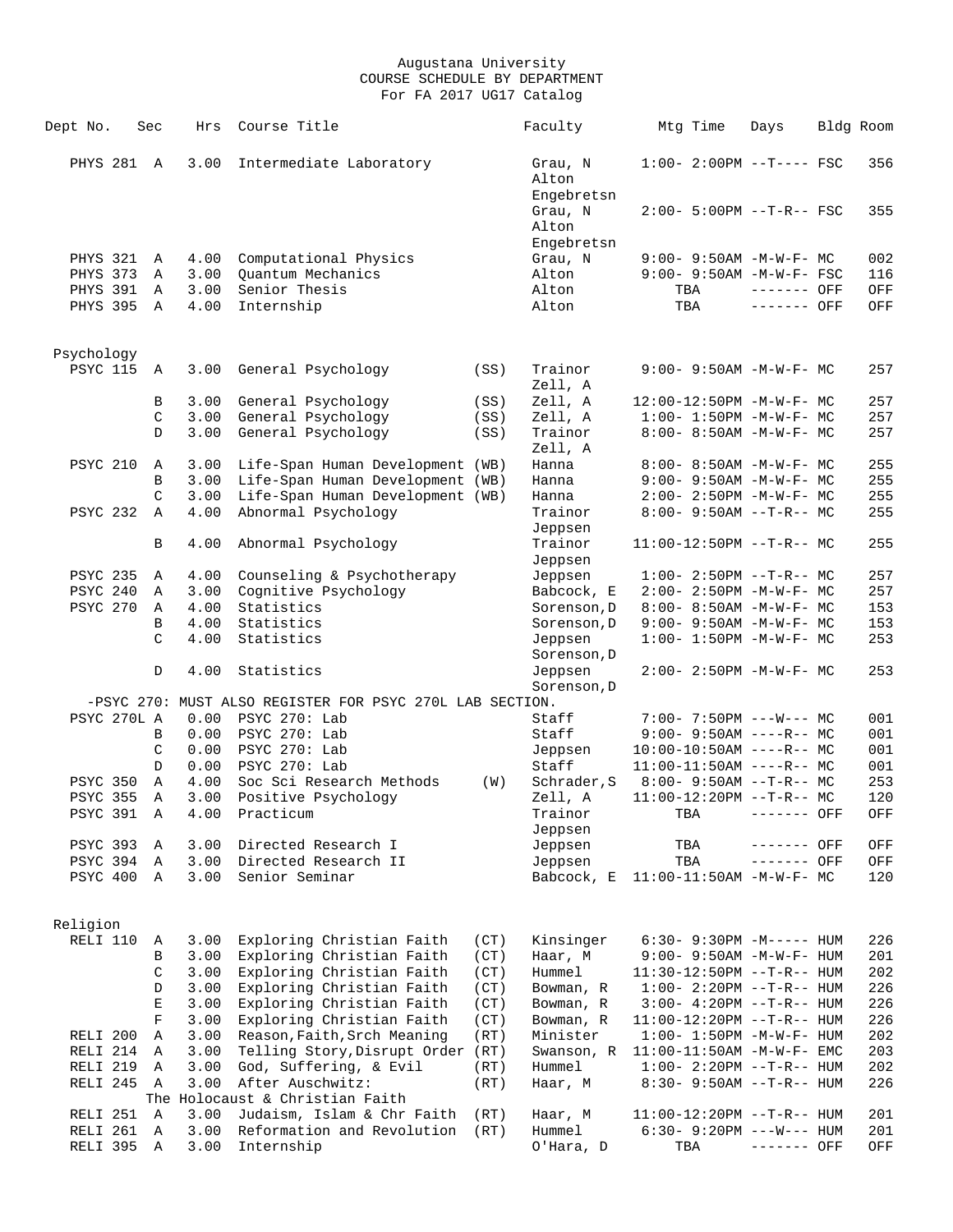| Dept No.          | Sec          | Hrs     | Course Title                                                   | Faculty     | Mtg Time                          | Days         | Bldg Room |
|-------------------|--------------|---------|----------------------------------------------------------------|-------------|-----------------------------------|--------------|-----------|
| Sociology         |              |         |                                                                |             |                                   |              |           |
| SOCI 110          | Α            | 3.00    | Contemporary Society<br>(SS)                                   | Smith, S    | 9:00- 9:50AM -M-W-F- MC           |              | 253       |
|                   | B            | 3.00    | Contemporary Society<br>(SS)                                   | O'Neill     | $1:00 - 1:50PM - M - W - F - MC$  |              | 153       |
| SOCI 120          | Α            | 3.00    | Aging and Society<br>A1.2                                      | Bunger      | TBA                               |              |           |
| SOCI 210          | Α            | 3.00    | Sociology of Families                                          | Bunger      | 11:00-11:50AM -M-W-F- MC          |              | 253       |
| SOCI 271          | Α            | 3.00    | Cultural Anthropology<br>(NW)                                  | Carlson, K  | $1:00 - 1:50PM - M - W - F - HUM$ |              | 123       |
| SOCI 312          | A            | 3.00    | Deviance and Social Control                                    | Swart, W    | $11:00-12:20PM$ --T-R-- MC        |              | 161       |
| SOCI 320          | $\mathbb{A}$ | 3.00    | Native American Social Sys<br>(NW)                             | Bunger      | $6:00-9:00PM -M--- - M$           |              | 201       |
|                   | B            | 3.00    | Native American Social Sys<br>(NW)                             | Hanson, J   | $6:00-9:00PM$ ----R-- MC          |              | 201       |
| SOCI 350          | Α            | 4.00    | Soc Sci Research Methods<br>(W)                                | Schrader, S | $8:00 - 9:50AM -T-R-- MC$         |              | 253       |
| SOCI 360          | $\mathbb{A}$ | 4.00    | Sociological Theory                                            | Swart, W    | $1:00-2:50PM -T-R--MC$            |              | 252       |
| SOCI 395          | $\mathbb A$  | 4.00    | Internship                                                     | Swart, W    | TBA                               | ------- OFF  | OFF       |
| Spanish           |              |         |                                                                |             |                                   |              |           |
| SPAN 110          | Α            | 3.00    | Intro to Spanish I<br>(L1)                                     | Oqdie       | $8:00 - 8:50AM - M - W - F - HUM$ |              | 301       |
|                   | B            | 3.00    | Intro to Spanish I<br>(L1)                                     | Ogdie       | 9:00- 9:50AM -M-W-F- HUM          |              | 301       |
|                   | $\mathsf C$  | 3.00    | Intro to Spanish I<br>(L1)                                     | Patteson    | 11:00-12:20PM --T-R-- HUM         |              | 302       |
|                   | D            | 3.00    | Intro to Spanish I<br>(L1)                                     | Patteson    | $1:00 - 2:20PM -T-R--HUM$         |              | 302       |
| SPAN 210          | Α            | 4.00    | Intermediate Spanish I                                         | Rueter      | $8:00 - 9:50AM -T-R-- HUM$        |              | 325       |
|                   | B            | 4.00    | Intermediate Spanish I                                         | Rueter      | $1:00 - 2:50PM -T-R--HUM$         |              | 325       |
| SPAN 250          | Α            | 3.00    | Span for Hlth Care Professionals                               | Ogdie       | 12:00-12:50PM -M-W-F- HUM         |              | 301       |
| SPAN 320          | $\mathbb{A}$ | 4.00    | Spanish Conv & Comp I<br>(W)                                   | Patteson    | $8:00 - 9:50AM -T-R-- HUM$        |              | 302       |
| SPAN 321          | Α            | 4.00    | Spanish Conv & Comp II<br>(W)                                  | Rueter      | 11:00-12:50PM --T-R-- HUM         |              | 325       |
| <b>SPAN 395</b>   | Α            | 4.00    | Internship                                                     | Rueter      | TBA                               | ------- OFF  | OFF       |
| SPAN 400          | Α            | 1.00    | Honors Thesis                                                  | Patteson    | TBA                               | ------- OFF  | OFF       |
|                   | B            | 1.00    | Honors Thesis                                                  | Rueter      | TBA                               | ------- OFF  | OFF       |
|                   |              |         |                                                                |             |                                   |              |           |
| Special Education |              |         |                                                                |             |                                   |              |           |
| SPED 120          | Α            | 3.00    | Intro to Special Education                                     | Johnson, M  | $11:00-12:20PM$ --T-R-- MC        |              | 101       |
| SPED 236          | $\mathbb A$  | 3.00    | Foundations of LD and CI                                       | Powers      | $9:00 - 9:50AM - M - W - F - MC$  |              | 102       |
| SPED 240          | Α            | 3.00    | Teaching in Inclusive Schools                                  | Johnson, M  | $1:00-2:20PM -T-R--MC$            |              | 255       |
| SPED 257          | Α            | 3.00    | Foundations of ASD and EBD                                     | Cook, K     | $8:30 - 9:50AM -T-R--MC$          |              | 257       |
| SPED 280          | S            | 3.00    | Practicum: Chd & Yth with Disabil                              | Cook, K     | TBA                               | ------- OFF  | OFF       |
| SPED 312          | $\mathbb{A}$ | 3.00    | Collaboration & Assessment                                     | Cook, K     | $11:00-12:20PM$ --T-R-- MC        |              | 253       |
| SPED 336          | Α            | 3.00    | Methods in LD and CI                                           | Powers      | $2:00 - 2:50PM -M-W-F-MC$         |              | 153       |
| SPED 486          | Α            | 12.00   | Student Teach: Learning Disabilit                              | Fiala, R    | TBA                               |              |           |
|                   |              |         | -SPED 486: SIGNATURE OF FIELD EXPERIENCE COORDINATOR REQUIRED. |             |                                   |              |           |
| SPED 487          |              | A 12.00 | Student Teach: Special Education                               | Fiala, R    | TBA                               | ------- OFF  | OFF       |
|                   |              |         | -SPED 487: SIGNATURE OF FIELD EXPERIENCE COORDINATOR REQUIRED. |             |                                   |              |           |
| Theatre           |              |         |                                                                |             |                                   |              |           |
| THEA 095          | Α            | 1.00    | Theatre Backstage Practicum                                    | Ftzsmmn, RJ | $7:00 - 9:00PM$ ---W--- EMC       |              | 207       |
| THEA 096          | Α            | 1.00    | Theatre Performance Practicum                                  | Workman, D  | TBA                               | $------$ EMC | 207       |
|                   |              |         |                                                                |             |                                   |              |           |

|  |  | THEA 097 A 1.00 Theatre Perf Lead Role | A3.5b |                                            |  | 207 |
|--|--|----------------------------------------|-------|--------------------------------------------|--|-----|
|  |  | THEA 115 A 3.00 The Theatre Experience |       | $(A)$ Workman, D $7:00-9:30PM$ ----R-- HUM |  | 123 |
|  |  | THEA 117 A 3.00 Acting I               |       | $(A)$ Ftzsmmn, J $11:00-12:20PM -T-R--EMC$ |  | 203 |
|  |  | THEA 136 A 3.00 Stagecraft             |       | $F$ tzsmmn.RJ $8:30-9:50$ AM $--T-R--EMC$  |  | 207 |
|  |  | THEA 225 A 3.00 Directing I            | (W)   | Workman, D 11:00-12:20PM --T-R-- EMC       |  | 207 |
|  |  | THEA 350 A 1.00 Senior Seminar         |       | Ftzsmmn, RJ TBA ------- OFF                |  | OFF |
|  |  |                                        |       |                                            |  |     |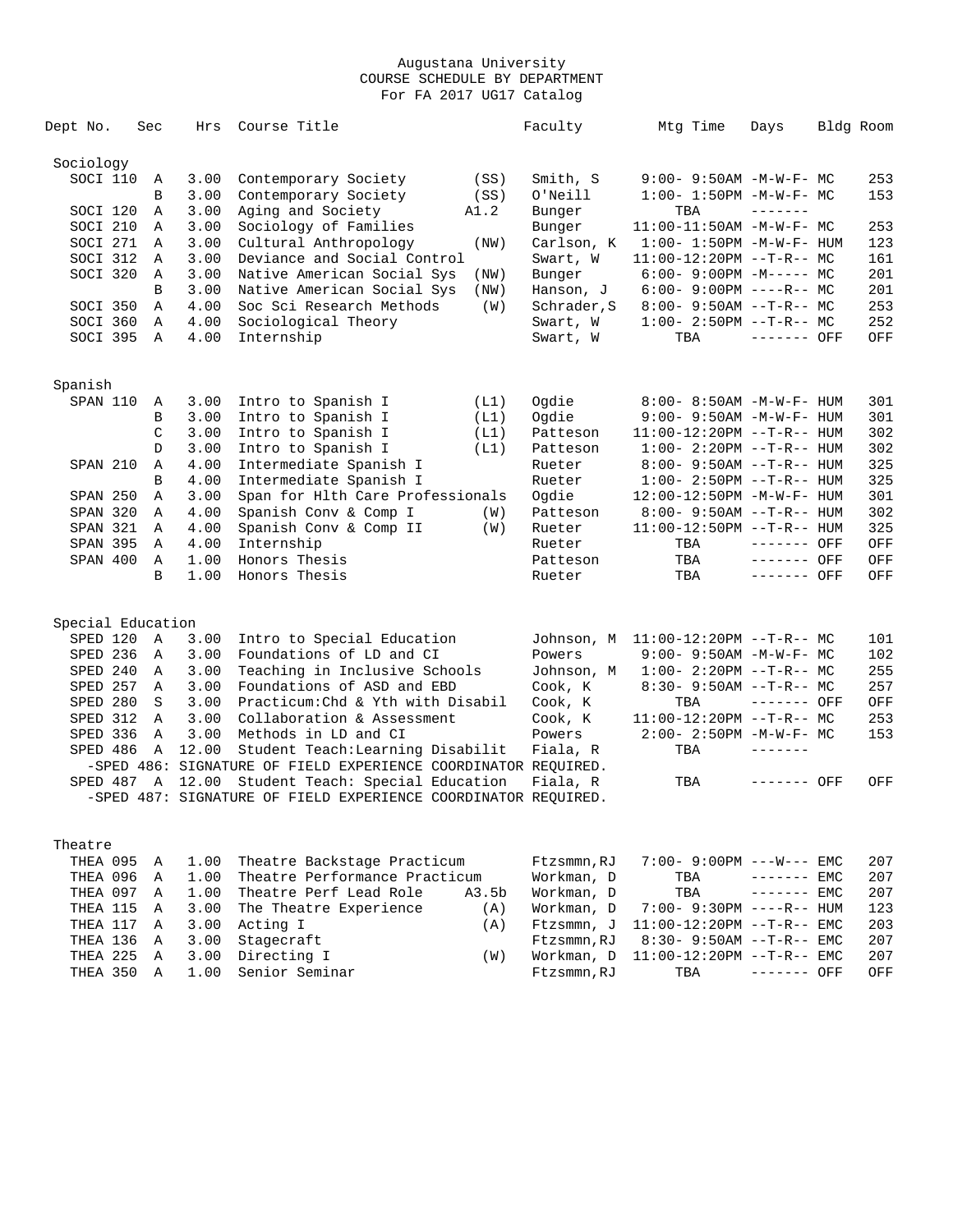| Dept No.   |                    | Sec          | Hrs                     | Course Title                                                    | Faculty                  | Mtg Time                     | Days                       | Bldg Room    |
|------------|--------------------|--------------|-------------------------|-----------------------------------------------------------------|--------------------------|------------------------------|----------------------------|--------------|
|            |                    |              |                         | <b>GRADUATE COURSES</b>                                         |                          |                              |                            |              |
| Accounting |                    |              |                         |                                                                 |                          |                              |                            |              |
| ACCT 605   |                    | Α            | 3.00                    | Accounting Information Systems                                  | Entwistle                | $11:00-12:20PM$ --T-R-- FSC  |                            | 372          |
| ACCT 648   |                    | Α            | 3.00                    | Advanced Accounting                                             | Olson, A                 | $8:30 - 9:50AM -T-R--MC$     |                            | 101          |
| ACCT 695   |                    | $\mathbb{A}$ | 3.00                    | Accounting Internship                                           | Gardner, S               | TBA                          | ------- OFF                | OFF          |
|            |                    |              |                         |                                                                 |                          |                              |                            |              |
|            |                    |              | Business Administration |                                                                 |                          |                              |                            |              |
| BSAD 531   |                    | A            | 3.00                    | Advanced Finance                                                | Koepsell                 | 12:00-12:50PM -M-W-F- MC     |                            | 264          |
| BSAD 541   |                    | Α            | 3.00                    | The Legal Environment of Sport                                  | Harris, J                | $1:00-2:20PM -T-R--MC$       |                            | 103          |
| BSAD 640   |                    | Α            | 3.00                    | Advanced Sport Management                                       | Day, J                   | $6:30 - 9:20PM$ ---W--- ELMN |                            | 241          |
| BSAD 675   |                    | A            | 3.00                    | Statistical Methods                                             | Dykstra                  | $6:00-9:00PM$ --T---- MC     |                            | 002          |
| Education  |                    |              |                         |                                                                 |                          |                              |                            |              |
| EDUC 601   |                    | Α            | 3.00                    | History/Philosophy of Education                                 | Hennard                  | TBA                          | ------- OFF                | ONLN         |
|            |                    | В            | 3.00                    | History/Philosophy of Education                                 | Manning                  | TBA                          | ------- OFF                | ONLN         |
| EDUC 607   |                    | Α            | 3.00                    | Foundations & Princ of Curriculm                                | Cook, K                  | TBA                          | ------- OFF                | ONLN         |
|            |                    | В            | 3.00                    | Foundations & Princ of Curriculm                                | Andrews, SE              | TBA                          | ------- OFF                | ONLN         |
| EDUC 610   |                    | Α            | 3.00                    | Issues in Education                                             | Uthe-Burow               | TBA                          | ------- OFF                | ONLN         |
|            |                    | B            | 3.00                    | Issues in Education                                             | Powers                   | TBA                          | ------- OFF                | ONLN         |
|            |                    | C            | 3.00                    | Issues in Education                                             | Schultz, S               | TBA                          | ------- OFF                | ONLN         |
|            | EDUC 6110 A        |              | 3.00                    | STEM Fundamentals                                               | LearnerEdg               | TBA                          | ------- OFF                | ONLN         |
|            |                    | В            | 3.00                    | STEM Fundamentals                                               | LearnerEdg               | TBA                          | ------- OFF                | ONLN         |
|            | EDUC 6111 A        |              | 3.00                    | STEM Bridges                                                    | LearnerEdg               | TBA                          | ------- OFF                | ONLN         |
|            |                    | B            | 3.00                    | STEM Bridges                                                    | LearnerEdg               | TBA                          | ------- OFF                | ONLN         |
|            | EDUC 6112 A        |              | 3.00                    | STEM Implementation                                             | LearnerEdg               | TBA                          | ------- OFF                | ONLN         |
|            |                    | B            | 3.00                    | STEM Implementation                                             | LearnerEdg               | TBA                          | ------- OFF                | ONLN         |
|            | <b>EDUC 6120 A</b> |              | 3.00                    | Tech & the 21st Century Learner                                 | LearnerEdg               | TBA                          | ------- OFF                | ONLN         |
|            |                    | B            | 3.00                    | Tech & the 21st Century Learner                                 | LearnerEdg               | TBA                          | ------- OFF                | ONLN         |
|            | EDUC 6121 A        |              | 3.00                    | Web Based Instruction                                           | LearnerEdg               | TBA                          | ------- OFF                | ONLN         |
|            |                    | B            | 3.00                    | Web Based Instruction                                           | LearnerEdg               | TBA                          | ------- OFF                | ONLN         |
|            | EDUC 6122 A        | B            | 3.00                    | Instructional Technology Tools                                  | LearnerEdg               | TBA                          | ------- OFF<br>------- OFF | ONLN         |
|            | EDUC 6130 A        |              | 3.00<br>3.00            | Instructional Technology Tools<br>RTI: Response to Intervention | LearnerEdg<br>LearnerEdg | TBA<br>TBA                   | ------- OFF                | ONLN<br>ONLN |
|            |                    | B            | 3.00                    | RTI: Response to Intervention                                   | LearnerEdg               | TBA                          | ------- OFF                | ONLN         |
|            | EDUC 6131 A        |              | 3.00                    | The Brain & Best Pract Teaching                                 | LearnerEdg               | TBA                          | ------- OFF                | ONLN         |
|            |                    | B            | 3.00                    | The Brain & Best Pract Teaching                                 | LearnerEdg               | TBA                          | ------- OFF                | <b>ONLN</b>  |
|            | EDUC 6132 A        |              | 3.00                    | Inquiry Teaching and Learning                                   | LearnerEdg               | TBA                          | ------- OFF                | ONLN         |
|            |                    | B            | 3.00                    | Inquiry Teaching and Learning                                   | LearnerEdg               | TBA                          | ------- OFF                | ONLN         |
|            | EDUC 6141 A        |              | 3.00                    | Teaching Students At-Risk                                       | LearnerEdg               | TBA                          | ------- OFF                | ONLN         |
|            |                    | В            | 3.00                    | Teaching Students At-Risk                                       | LearnerEdg               | TBA                          | ------- OFF                | ONLN         |
|            | EDUC 6142 A        |              | 3.00                    | Autism Spectrum Pedagogy                                        | LearnerEdg               | TBA                          | ------- OFF                | ONLN         |
|            |                    | В            | 3.00                    | Autism Spectrum Pedagogy                                        | LearnerEdg               | TBA                          | ------- OFF                | ONLN         |
| EDUC 615   |                    | Α            | 3.00                    | Technology in Education                                         | Sun, L                   | TBA                          | ------- OFF                | ONLN         |
|            |                    | В            | 3.00                    | Technology in Education                                         | Whiting                  | TBA                          | ------- OFF                | ONLN         |
|            |                    | C            | 3.00                    | Technology in Education                                         | Whiting                  | TBA                          | ------- OFF                | ONLN         |
|            |                    | D            | 3.00                    | Technology in Education                                         | Hanavan, P               | TBA                          | ------- OFF                | ONLN         |
|            | EDUC 6150 A        |              | 3.00                    | Lit Assess & Teacher Practice                                   | LearnerEdg               | TBA                          | ------- OFF                | ONLN         |
|            |                    | В            | 3.00                    | Lit Assess & Teacher Practice                                   | LearnerEdg               | TBA                          | ------- OFF                | ONLN         |
|            | EDUC 6151 A        |              | 3.00                    | Read Undrstnd: Comprehen InstK-12                               | LearnerEdg               | TBA                          | ------- OFF                | ONLN         |
|            |                    | B            | 3.00                    | Read Undrstnd: Comprehen InstK-12                               | LearnerEdg               | TBA                          | ------- OFF                | ONLN         |
|            | EDUC 6152 A        |              | 3.00                    | Teaching Reading in Content Area                                | LearnerEdg               | TBA                          | ------- OFF                | ONLN         |
|            |                    | В            | 3.00                    | Teaching Reading in Content Area                                | LearnerEdg               | TBA                          | ------- OFF                | ONLN         |
|            | EDUC 681L A        |              | 3.00                    | 991: Required Reading: Text Sem                                 |                          |                              |                            |              |
|            |                    |              |                         | 2017/2018 Topics in the Field                                   | LearnerEdg               | TBA                          | ------- OFF                | OFF          |
| EDUC 695   |                    | Α            | 3.00                    | Research Synthesis Project                                      | Kinsinger                | TBA                          | ------- OFF                | ONLN         |
|            |                    | В            | 3.00                    | Research Synthesis Project                                      | Syed                     | TBA                          | ------- OFF                | ONLN         |
|            |                    | C            | 3.00                    | Research Synthesis Project                                      | VanBockern               | TBA                          | ------- OFF                | ONLN         |
|            |                    | D            | 3.00                    | Research Synthesis Project                                      | Hennard                  | TBA                          | ------- OFF                | ONLN         |